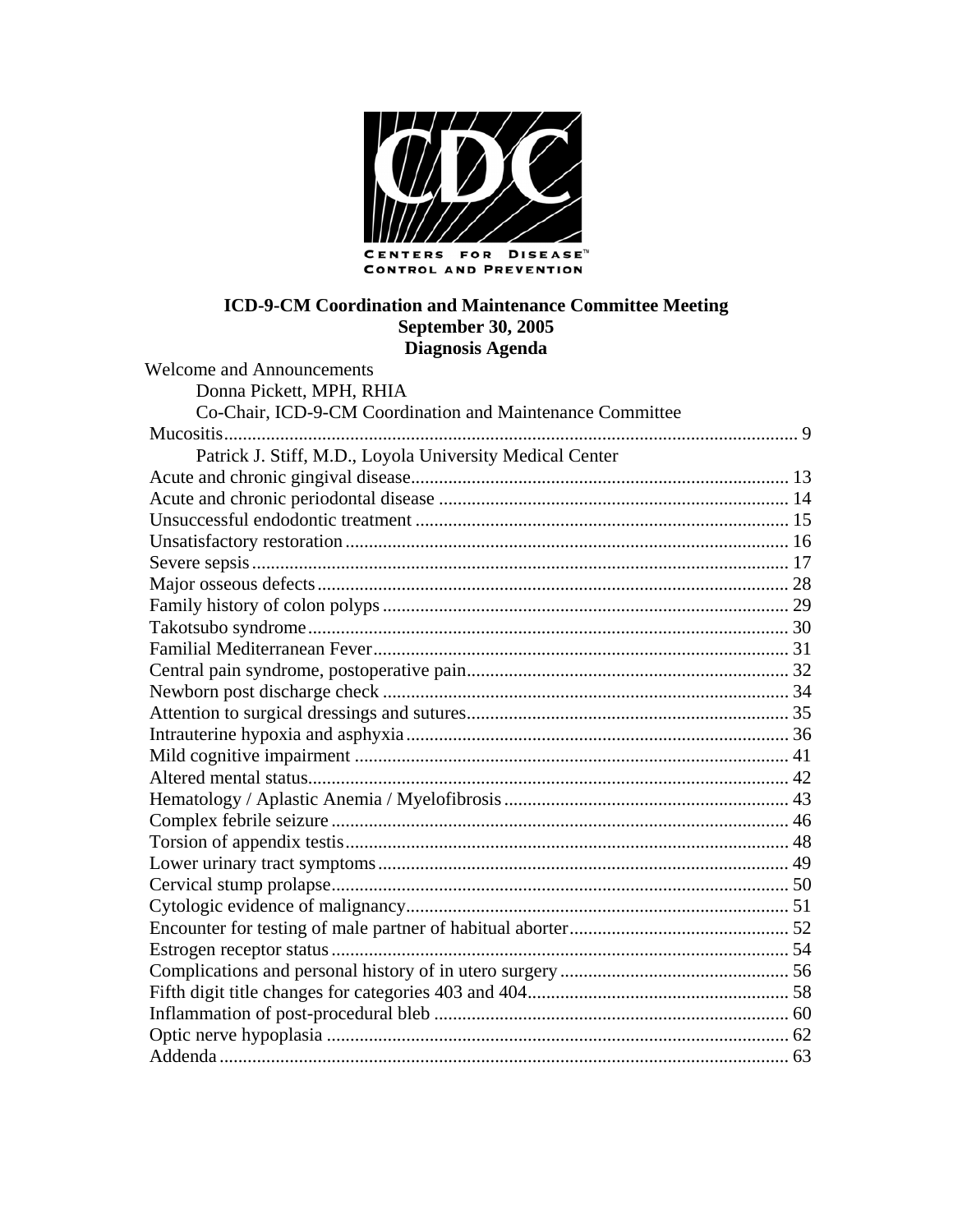# **ICD-9-CM TIMELINE**

A timeline of important dates in the ICD-9-CM process is described below:

| August 12, 2005    | Hospital Inpatient Prospective Payment System final rule<br>published in the Federal Register as mandated by Public Law 99-<br>509. The rule can be accessed at:<br>http://www.cms.hhs.gov/providers/hipps/frnotices.asp                                                                                                                                        |
|--------------------|-----------------------------------------------------------------------------------------------------------------------------------------------------------------------------------------------------------------------------------------------------------------------------------------------------------------------------------------------------------------|
| August 24, 2005    | Tentative agenda for the Diagnosis part of the September $29 - 30$ ,<br>2005 ICD-9-CM Coordination and Maintenance Committee<br>meeting posted on NCHS homepage at -<br>http://www.cdc.gov/nchs/icd9.htm                                                                                                                                                        |
| August 31, 2005    | Federal Register notice for the September $29 - 30$ , $2005$ ICD-9-<br>CM Coordination and Maintenance Committee Meeting published.                                                                                                                                                                                                                             |
| September 23, 2005 | Because of increased security requirements, those wishing to<br>attend the September 29-30, 2005 ICD-9-CM Coordination and<br>Maintenance Committee meeting must register for the meeting<br>online at: http://www.cms.hhs.gov/events Attendees must<br>register online by September 23, 2005; failure to do so may<br>result in lack of access to the meeting. |
| Sept. 29-30, 2005  | ICD-9-CM Coordination and Maintenance Committee Meeting.<br>Those who wish to attend the ICD-9-CM Coordination and<br>Maintenance Committee meeting must have registered for the<br>meeting online by September 23, 2005. You must bring an<br>official form of picture identification (such as a driver's license) in<br>order to be admitted to the building. |
| October 1, 2005    | New and revised ICD-9-CM codes become effective along with<br>DRG changes. Final addendum posted on web pages as follows:<br>Diagnosis addendum - http://www.cdc.gov/nchs/icd9.htm<br>Procedure addendum at http://www.cms.hhs/paymentsystems/icd9                                                                                                              |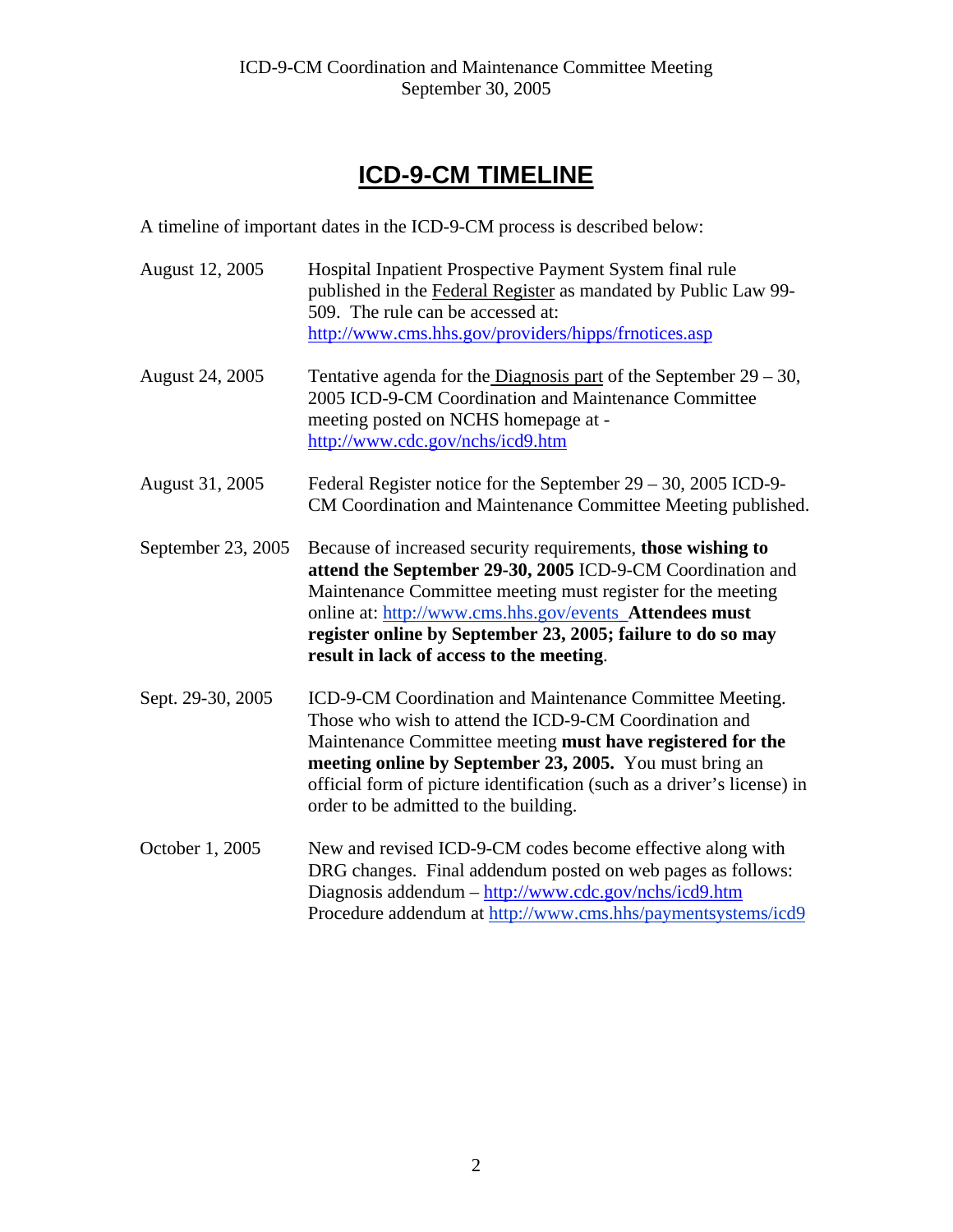| October 2005     | Summary report of the Procedure part of the Sept. 29-30, 2005<br>ICD-9-CM Coordination and Maintenance Committee meeting<br>posted on CMS homepage at -<br>http://www.cms.hhs.gov/paymentsystems/icd9                                                                                                                                                                                                                         |  |  |  |  |
|------------------|-------------------------------------------------------------------------------------------------------------------------------------------------------------------------------------------------------------------------------------------------------------------------------------------------------------------------------------------------------------------------------------------------------------------------------|--|--|--|--|
|                  | Summary report of the Diagnosis part of the Sept. 29-30, 2005<br>ICD-9-CM Coordination and Maintenance Committee meeting<br>report posted on NCHS homepage at -<br>http://www.cdc.gov/nchs/icd9.htm                                                                                                                                                                                                                           |  |  |  |  |
| October 15, 2005 | Deadline for receipt of public comments on proposed code<br>revisions discussed at the September 29-30, 2005 ICD-9-CM<br>Coordination and Maintenance Committee meeting for<br>implementation on April 1, 2006 to capture new technology.                                                                                                                                                                                     |  |  |  |  |
| Early Nov., 2005 | Any new ICD-9-CM codes required to capture new technology<br>that will be implemented on April 1, 2006 will be announced.<br>Information on any new codes to be implemented on April 1, 2006<br>will be posted on the following websites:<br>Procedure at http://www.cms.hhs.gov/paymentsystems/icd9<br>Diagnosis addendum at http://www.cdc.gov/nchs/icd9.htm<br>Code titles at http://www.cms.hhs.gov/medlearn/icd9code.asp |  |  |  |  |
| December 2, 2005 | Deadline for receipt of public comments on proposed code<br>revisions discussed at the March 31-April 1, 2005 and September<br>29-30, 2005 ICD-9-CM Coordination and Maintenance Committee<br>meetings for implementation on October 1, 2006.                                                                                                                                                                                 |  |  |  |  |
| January 3, 2006  | On-line registration opens for the March $23 - 24$ , 2006 ICD-9- CM<br>Coordination and Maintenance Committee meeting at:<br>http://www.cms.hhs.gov/events/                                                                                                                                                                                                                                                                   |  |  |  |  |
| January 23, 2006 | Deadline for requestors: Those members of the public requesting<br>that topics be discussed at the March 23 – March 24, 2006 ICD-9-<br>CM Coordination and Maintenance Committee meeting must have<br>their requests to CMS for procedures and NCHS for diagnoses by<br>this date.                                                                                                                                            |  |  |  |  |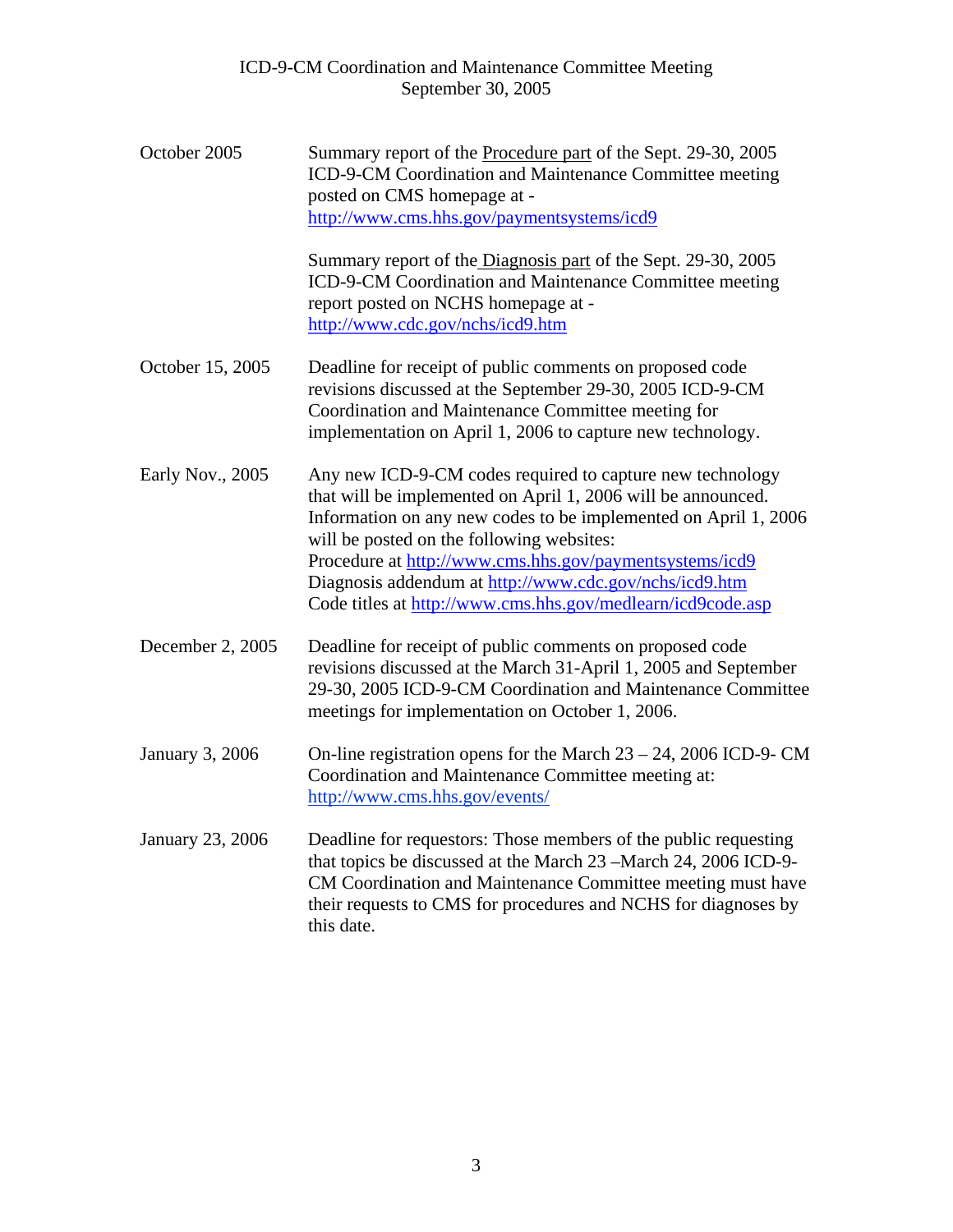| ICD-9-CM Coordination and Maintenance Committee Meeting |  |
|---------------------------------------------------------|--|
| September 30, 2005                                      |  |

February, 2006 March 17, 2006 March 23-24, 2006 April 1, 2006 April 2006 Tentative agenda for the Procedure part of the March 23, 2006 ICD-9-CM Coordination and Maintenance Committee meeting posted on CMS homepage as follows: <http://www.cms.hhs.gov/paymentsystems/icd9> Tentative agenda for the Diagnosis part of the March 24, 2006 ICD-9-CM Coordination and Maintenance Committee meeting posted on NCHS homepage as follows: <http://www.cdc.gov/nchs/icd9.htm> Federal Register notice announcing March 23 – March 24, 2006 ICD-9-CM Coordination and Maintenance Committee Meeting will be published. This will include the tentative agenda. Because of increased security requirements, **those wishing to attend the March 23 – March 24, 2006** ICD-9-CM Coordination and Maintenance Committee meeting must register for the meeting online at:<http://www.cms.hhs.gov/events>**Attendees must register online by March 17, 2006; failure to do so may result in lack of access to the meeting**. ICD-9-CM Coordination and Maintenance Committee Meeting. Those who wish to attend the ICD-9-CM Coordination and Maintenance Committee meeting **must have registered for the meeting online by March 17, 2006.** You must bring an official form of picture identification (such as a driver's license) in order to be admitted to the building. Any new ICD-9-CM codes required to capture new technology will be implemented. Information on any new codes implemented on April 1, 2006 previously posted in early November 2005 on the following websites: Procedures at<http://www.cms.hhs.gov/paymentsystems/icd9> Diagnoses at <http://www.cdc.gov/nchs/icd9.htm> Code titlesat<http://www.cms.hhs.gov/medlearn/icd9code.asp> Notice of Proposed Rulemaking to be published in the Federal Register as mandated by Public Law 99-509. This notice will include the final ICD-9-CM diagnosis and procedure codes for the upcoming fiscal year. It will also include proposed revisions to the DRG system on which the public may comment. The proposed rule can be accessed at: <http://www.cms.hhs.gov/providers/hipps/frnotices.asp>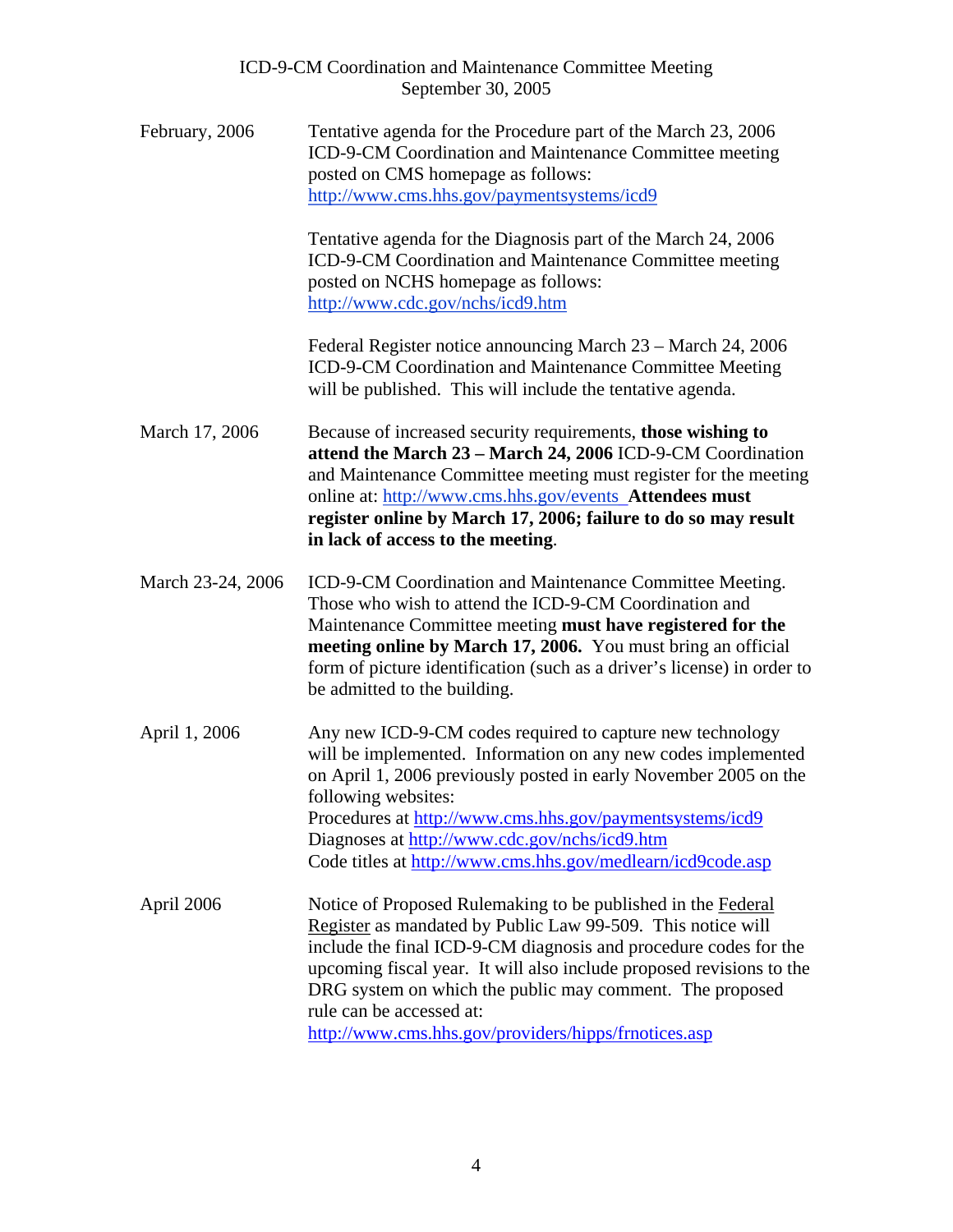|                  | ICD-9-CM Coordination and Maintenance Committee Meeting<br>September 30, 2005                                                                                                                                                                                                                                            |  |  |  |  |  |  |
|------------------|--------------------------------------------------------------------------------------------------------------------------------------------------------------------------------------------------------------------------------------------------------------------------------------------------------------------------|--|--|--|--|--|--|
| April 2006       | Summary report of the Procedure part of the March 23-24, 2006<br>ICD-9-CM Coordination and Maintenance Committee meeting<br>will be posted on CMS homepage as follows:<br>http://www.cms.hhs.gov/paymentsystems/icd9                                                                                                     |  |  |  |  |  |  |
|                  | Summary report of the Diagnosis part of the March 23-24, 2006<br>ICD-9-CM Coordination and Maintenance Committee meeting<br>report will be posted on NCHS homepage as follows:<br>http://www.cdc.gov/nchs/icd9.htm                                                                                                       |  |  |  |  |  |  |
| April 14, 2006   | Deadline for receipt of public comments on proposed code<br>revisions discussed at the March 28-29, 2006 ICD-9-CM<br>Coordination and Maintenance Committee meeting for<br>implementation on October 1, 2006 to capture new technology.                                                                                  |  |  |  |  |  |  |
| <b>June 2006</b> | Final addendum posted on web pages as follows:<br>Diagnosis addendum at - http://www.cdc.gov/nchs/icd9.htm<br>Procedure addendum at -<br>http://www.cms.hhs.gov/paymentsystems/icd9                                                                                                                                      |  |  |  |  |  |  |
| July 28, 2006    | Deadline for requestors: Those members of the public requesting<br>that topics be discussed at the September 28-29, 2006 ICD-9-CM<br>Coordination and Maintenance Committee meeting must have their<br>requests to CMS for procedures and NCHS for diagnoses by this<br>date.                                            |  |  |  |  |  |  |
| August, 2006     | Hospital Inpatient Prospective Payment System final rule to be<br>published in the Federal Register as mandated by Public Law 99-<br>509. This rule will also include all the final codes to be<br>implemented on October 1, 2006. This rule can be accessed at:<br>http://www.cms.hhs.gov/providers/hipps/frnotices.asp |  |  |  |  |  |  |
| August 2006      | Tentative agenda for the <b>Procedure part</b> of the September $28 - 29$ ,<br>2006 ICD-9-CM Coordination and Maintenance Committee<br>meeting will be posted on CMS homepage at -<br>http://www.cms.hhs.gov/paymentsystems/icd9                                                                                         |  |  |  |  |  |  |
|                  | Tentative agenda for the Diagnosis part of the September $28 - 29$ ,<br>2006 ICD-9-CM Coordination and Maintenance Committee<br>meeting will be posted on NCHS homepage at -<br>http://www.cdc.gov/nchs/icd9.htm                                                                                                         |  |  |  |  |  |  |
|                  | Federal Register notice for the September $28 - 29$ , 2006 ICD-9-<br>CM Coordination and Maintenance Committee Meeting will be<br>published. This will include the tentative agenda.                                                                                                                                     |  |  |  |  |  |  |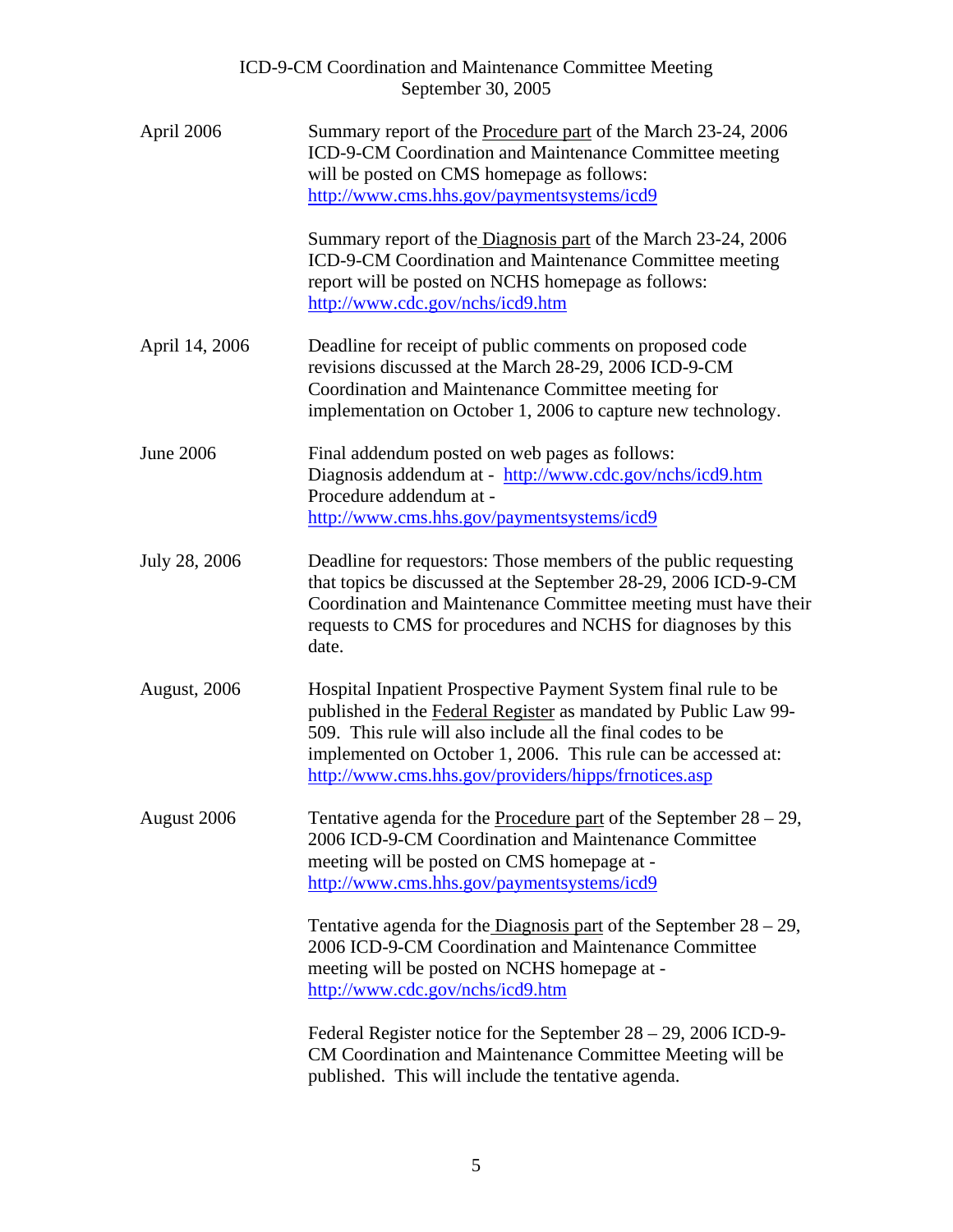| September 24, 2006 | Because of increased security requirements, those wishing to<br>attend the September 28-29, 2006 ICD-9-CM Coordination and<br>Maintenance Committee meeting must register for the meeting<br>online at: http://www.cms.hhs.gov/events_Attendees must<br>register online by September 24, 2006; failure to do so may<br>result in lack of access to the meeting.                                                      |
|--------------------|----------------------------------------------------------------------------------------------------------------------------------------------------------------------------------------------------------------------------------------------------------------------------------------------------------------------------------------------------------------------------------------------------------------------|
| Sept. 28-29, 2006  | ICD-9-CM Coordination and Maintenance Committee Meeting.<br>Those who wish to attend the ICD-9-CM Coordination and<br>Maintenance Committee meeting must have registered for the<br>meeting online by September 24, 2006. You must bring an<br>official form of picture identification (such as a driver's license) in<br>order to be admitted to the building.                                                      |
| October 1, 2006    | New and revised ICD-9-CM codes go into effect along with DRG<br>changes. Final addendum posted on web pages as follows:<br>Diagnosis addendum - http://www.cdc.gov/nchs/icd9.htm<br>Procedure addendum at -<br>http://www.cms.hhs.gov/paymentsystems/icd9                                                                                                                                                            |
| October, 2006      | Summary report of the Procedure part of the September 28-29,<br>2006 ICD-9-CM Coordination and Maintenance Committee<br>meeting posted on CMS homepage at -<br>http://www.cms.hhs.gov/paymentsystems/icd9<br>Summary report of the Diagnosis part of the September 28-29,<br>2006 ICD-9-CM Coordination and Maintenance Committee<br>meeting report posted on NCHS homepage at -<br>http://www.cdc.gov/nchs/icd9.htm |
| October 7, 2006    | Deadline for receipt of public comments on proposed code<br>revisions discussed at the September $29 - 30$ , 2006 ICD-9-CM<br>Coordination and Maintenance Committee meetings for<br>implementation on April 1, 2006 to capture new technology.                                                                                                                                                                      |
| October 2006       | Summary report of the Procedure part of the September $29 - 30$ ,<br>2005 ICD-9-CM Coordination and Maintenance Committee<br>meeting will be posted on CMS homepage as follows:<br>http://www.cms.hhs.gov/paymentsystems/icd9                                                                                                                                                                                        |
|                    | Summary report of the Diagnosis part of the September $29 - 30$ ,<br>2006 ICD-9-CM Coordination and Maintenance Committee<br>meeting report will be posted on NCHS homepage as follows:<br>http://www.cdc.gov/nchs/icd9.htm                                                                                                                                                                                          |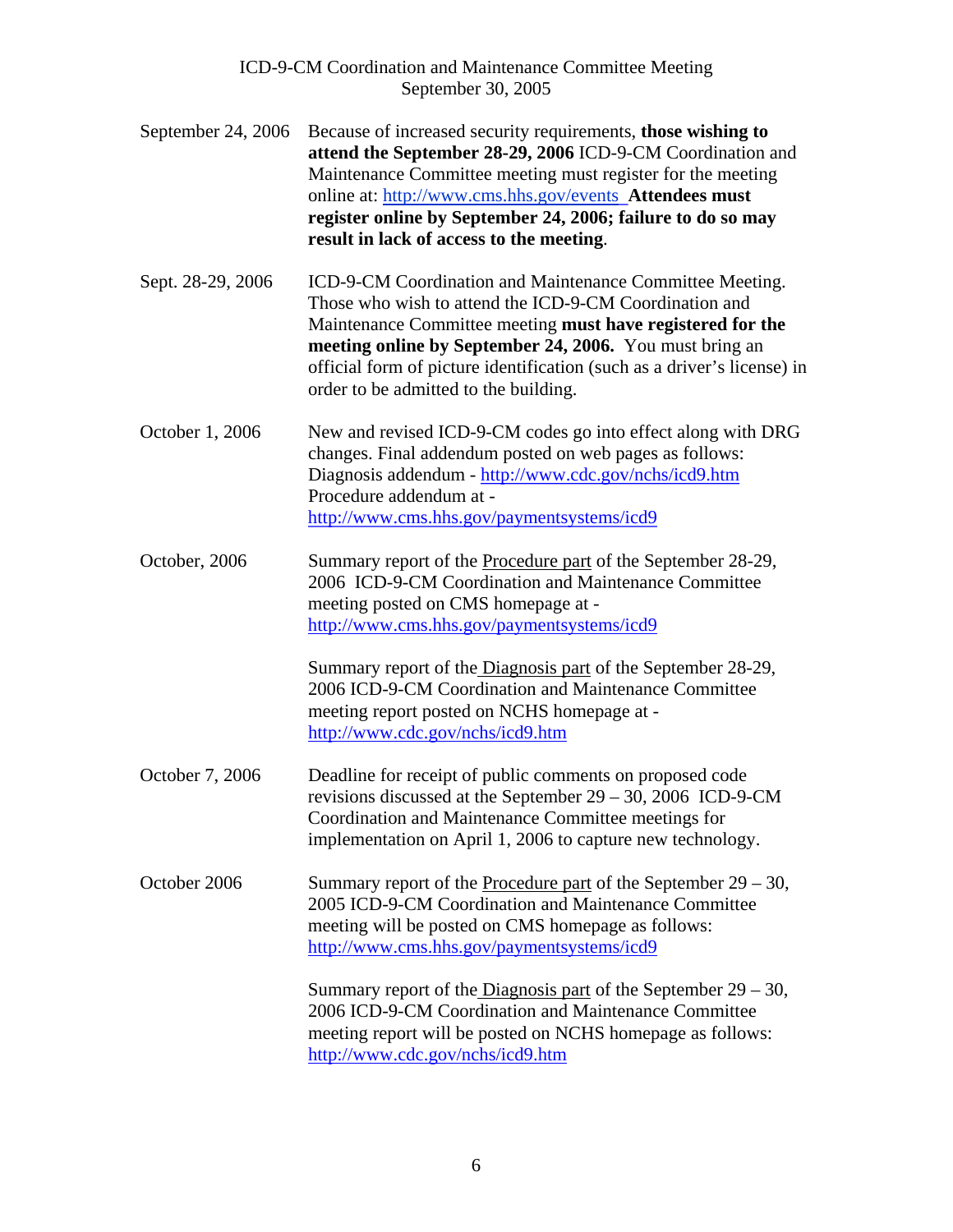- Early Nov., 2006 Any new ICD-9-CM codes required to capture new technology that will be implemented on April 1, 2007 will be announced. Information on any new codes to be implemented on April 1, 2007 will be posted on the following websites: Procedure at<http://www.cms.hhs.gov/paymentsystems/icd9> Diagnosis addendum at <http://www.cdc.gov/nchs/icd9.htm> Code titles at<http://www.cms.hhs.gov/medlearn/icd9code.asp>
- December 8, 2006 Deadline for receipt of public comments on proposed code revisions discussed at the March 31 - April 1, 2006 and September 29 -30, 2006 ICD-9-CM Coordination and Maintenance Committee meetings for implementation on October 1, 2007.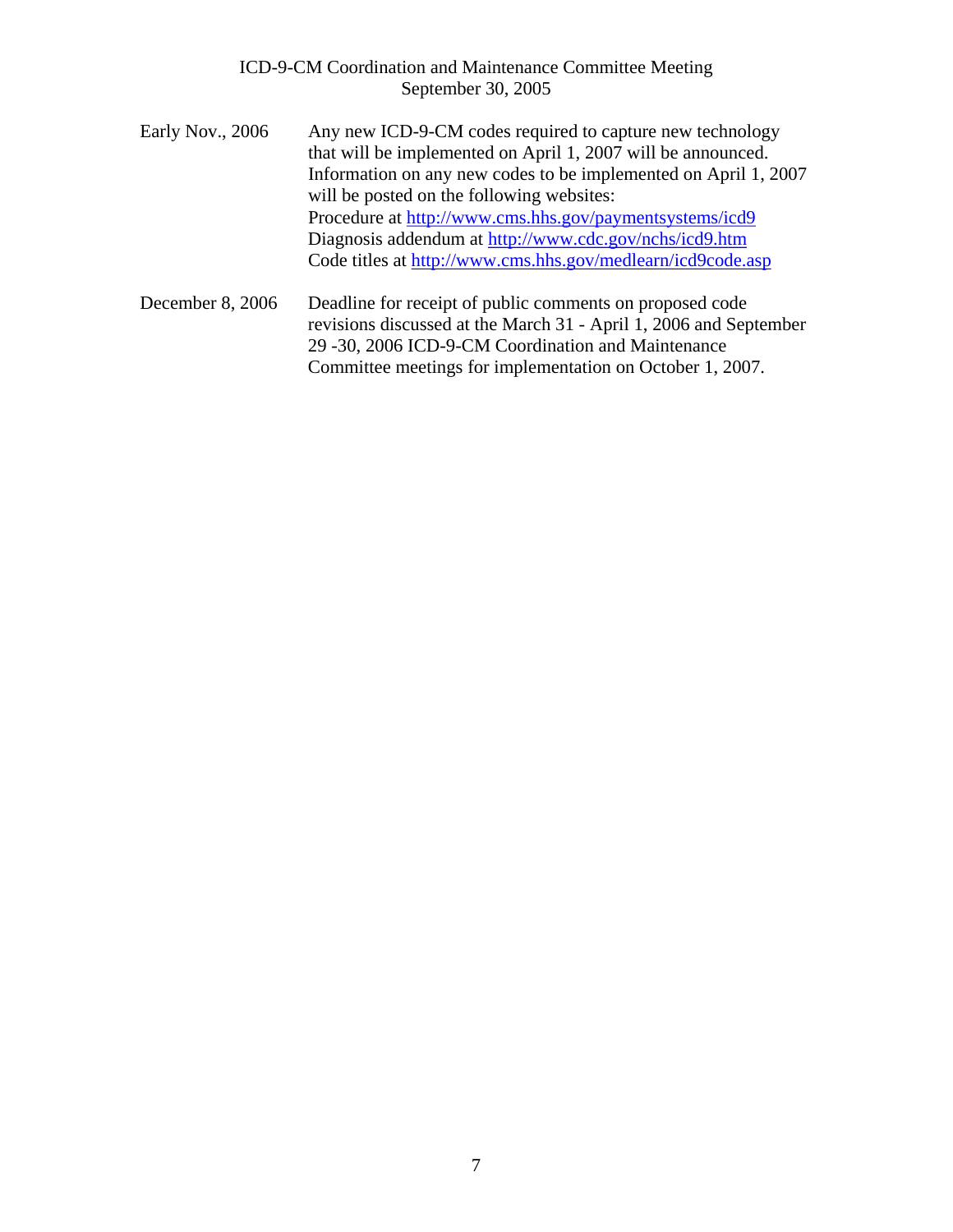Contact Information:

Mailing address:

National Center for Health Statistics ICD-9-CM Coordination and Maintenance Committee 3311 Toledo Road, Room 2402 Hyattsville, Maryland 20782

Fax: (301) 458-4022

| Donna Pickett:  | $(301)$ 458-4434<br>E-mail: $dfp4@cdc.gov$ |
|-----------------|--------------------------------------------|
| Amy Blum:       | $(301)$ 458-4106<br>E-mail alb8@cdc.gov    |
| David Berglund  | $(301)$ 458-4095<br>E-mail $zhc2@cdc.gov$  |
| Lizabeth Fisher | $(301)$ 458-4091<br>E-mail $llw4@cdc.gov$  |

NCHS Classifications of Diseases web page: <http://www.cdc.gov/nchs/icd9.htm>

Please consult this web page for updated information.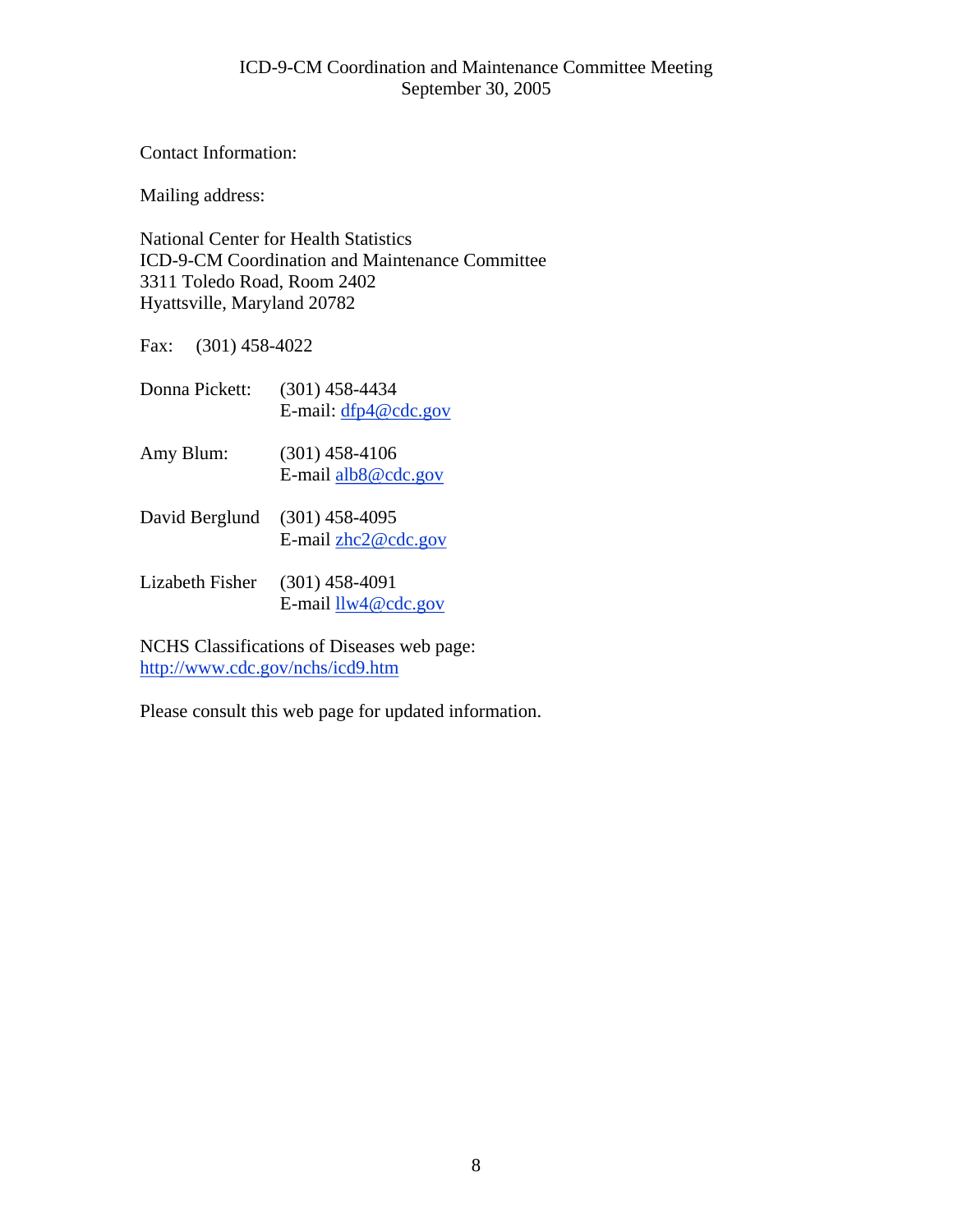## <span id="page-8-0"></span>**Topic: Mucositis**

Mucositis is a frequent complication of anticancer treatment that causes redness and/or ulcerative sores in the soft tissues of the mucosal surfaces throughout the body, resulting in severe pain as well as difficulty in or lack of ability to eat, drink, and take oral medications. The rapidly dividing basal cells of the mucosal surfaces throughout the body are especially vulnerable to damage by chemotherapy and radiation therapies. While the oral mucosa is the most frequent site of mucosal toxicity, mucositis also is common along the entire alimentary tract, throughout the esophagus, stomach, duodenum, small intestine, colon, and rectum. Although less frequently reported in the literature, treatment of ovarian cancer and nasopharyngeal carcinoma may also result in vaginal and nasal mucositis, respectively.

Unique ICD-9-CM codes to describe mucositis currently do not exist. Currently the ICD-9-CM index entry for mucositis instructs coders to reference mucositis codes as follows: "Mucositis – see also inflammation by site", as well as a sub-entry of "necroticans agranulocytica 288.0". The codes that are used do not allow the condition to be identified readily or distinctly. Unique ICD-9-CM codes for mucositis are needed to enable accurate and consistent statistics on these patients as well as to be able to measure medical resource utilization and cost effectiveness of mucositis interventions.

Physicians at the Loyola University Medical Center have requested that unique codes be created for mucositis. Below are two code modification options:

**OPTION 1:** Create new codes for the different anatomic sites of mucositis, distributed through the Tabular by site placed within categories for inflammation as follows:

|          | 478 | Other diseases of upper respiratory tract                                               |  |  |  |
|----------|-----|-----------------------------------------------------------------------------------------|--|--|--|
|          |     | 478.1 Other diseases of nasal cavity and sinuses                                        |  |  |  |
| New Code |     | 478.11<br>Nasal mucositis (ulcerative)                                                  |  |  |  |
| New Code |     | 478.19<br>Other disease of nasal cavity and sinuses                                     |  |  |  |
|          | 528 | Diseases of the oral soft tissues, excluding lesions specific for<br>gingiva and tongue |  |  |  |
| Add      |     | 528.0 Stomatitis<br>Mucositis (ulcerative) of mouth and oral soft tissues               |  |  |  |
| Add      |     | Excludes: cellulitis and abscess of mouth (528.3)<br>gingivitis (523.0-523.1)           |  |  |  |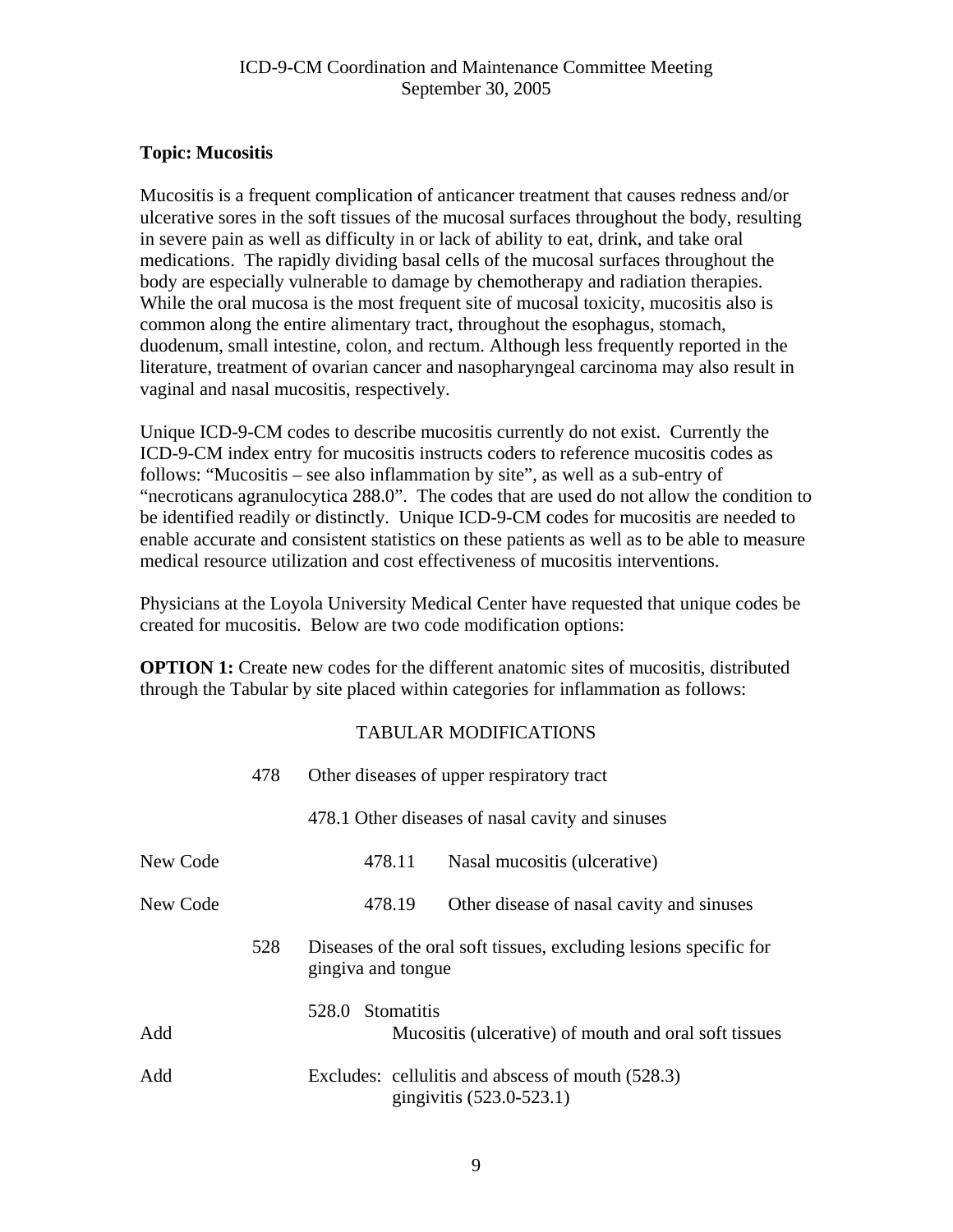|          | 530 |       | Diseases of esophagus        |                                                                 |  |
|----------|-----|-------|------------------------------|-----------------------------------------------------------------|--|
|          |     |       | 530.1 Esophagitis            |                                                                 |  |
| New code |     |       | 530.13                       | Mucositis (ulcerative) of esophagus                             |  |
|          | 535 |       | Gastritis and duodenitis     |                                                                 |  |
| New code |     |       |                              | 535.7 Mucositis (ulcerative) of stomach                         |  |
| New code |     |       |                              | 535.8 Mucositis (ulcerative) of small intestine                 |  |
|          | 558 |       |                              | Other and unspecified noninfectious gastroenteritis and colitis |  |
| New code |     |       |                              | 558.4 Mucositis (ulcerative) of large intestine                 |  |
|          | 569 |       | Other disorders of intestine |                                                                 |  |
|          |     |       |                              | 569.4 Other specified disorders of rectum and anus              |  |
| New code |     |       | 569.43                       | Mucositis (ulcerative) of rectum and anus                       |  |
|          | 616 |       |                              | Inflammatory disease of cervix, vagina, and vulva               |  |
|          |     | 616.8 | and vulva                    | Other specified inflammatory diseases of cervix, vagina,        |  |
| New Code |     |       | 616.81                       | Mucositis (ulcerative) of cervix, vagina, and<br>vulva          |  |
| New Code |     |       | 616.89                       | Other inflammatory disease of cervix, vagina<br>and vulva       |  |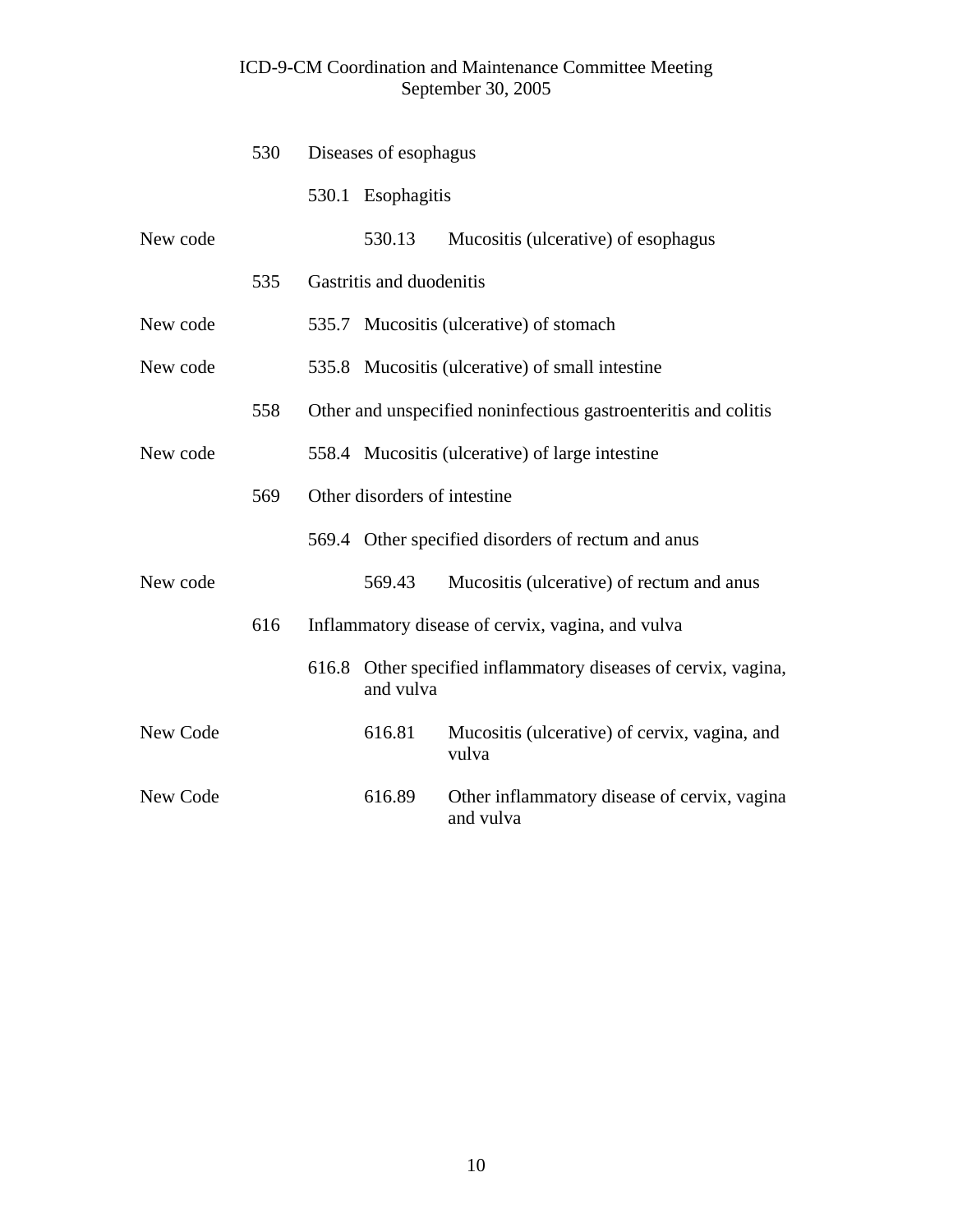**OPTION 2:** Create a separate category with new codes for gastrointestinal mucositis sites, as well as new codes for vaginal and nasal mucositis.

|                        | 478 | Other diseases of upper respiratory tract                            |                                                                               |  |
|------------------------|-----|----------------------------------------------------------------------|-------------------------------------------------------------------------------|--|
|                        |     |                                                                      | 478.1 Other diseases of nasal cavity and sinuses                              |  |
| New Code               |     | 478.11                                                               | Nasal mucositis (ulcerative)                                                  |  |
| New Code               |     | 478.19                                                               | Other disease of nasal cavity and sinuses                                     |  |
|                        | 528 | gingiva and tongue                                                   | Diseases of the oral soft tissues, excluding lesions specific for             |  |
| Add                    |     | 528.0 Stomatitis                                                     | Mucositis (ulcerative) of mouth and oral soft tissues                         |  |
| Add                    |     |                                                                      | Excludes: cellulitis and abscess of mouth (528.3)<br>gingivitis (523.0-523.1) |  |
| <b>New</b><br>Category | 538 | Gastrointestinal mucositis<br>Mucositis:<br><b>NOS</b><br>ulcerative |                                                                               |  |
|                        |     |                                                                      | Excludes: mucositis (ulcerative) of mouth and oral soft tissue (528.0)        |  |
| New Code               |     |                                                                      | 538.2 Mucositis of esophagus                                                  |  |
| New Code               |     |                                                                      | 538.3 Mucositis of stomach                                                    |  |
| New Code               |     |                                                                      | 538.4 Mucositis of small intestine                                            |  |
| New Code               |     |                                                                      | 538.5 Mucositis of large intestine                                            |  |
| New Code               |     |                                                                      | 538.6 Mucositis of rectum and anus                                            |  |
| New Code               |     |                                                                      | 538.9 Mucositis of other and unspecified                                      |  |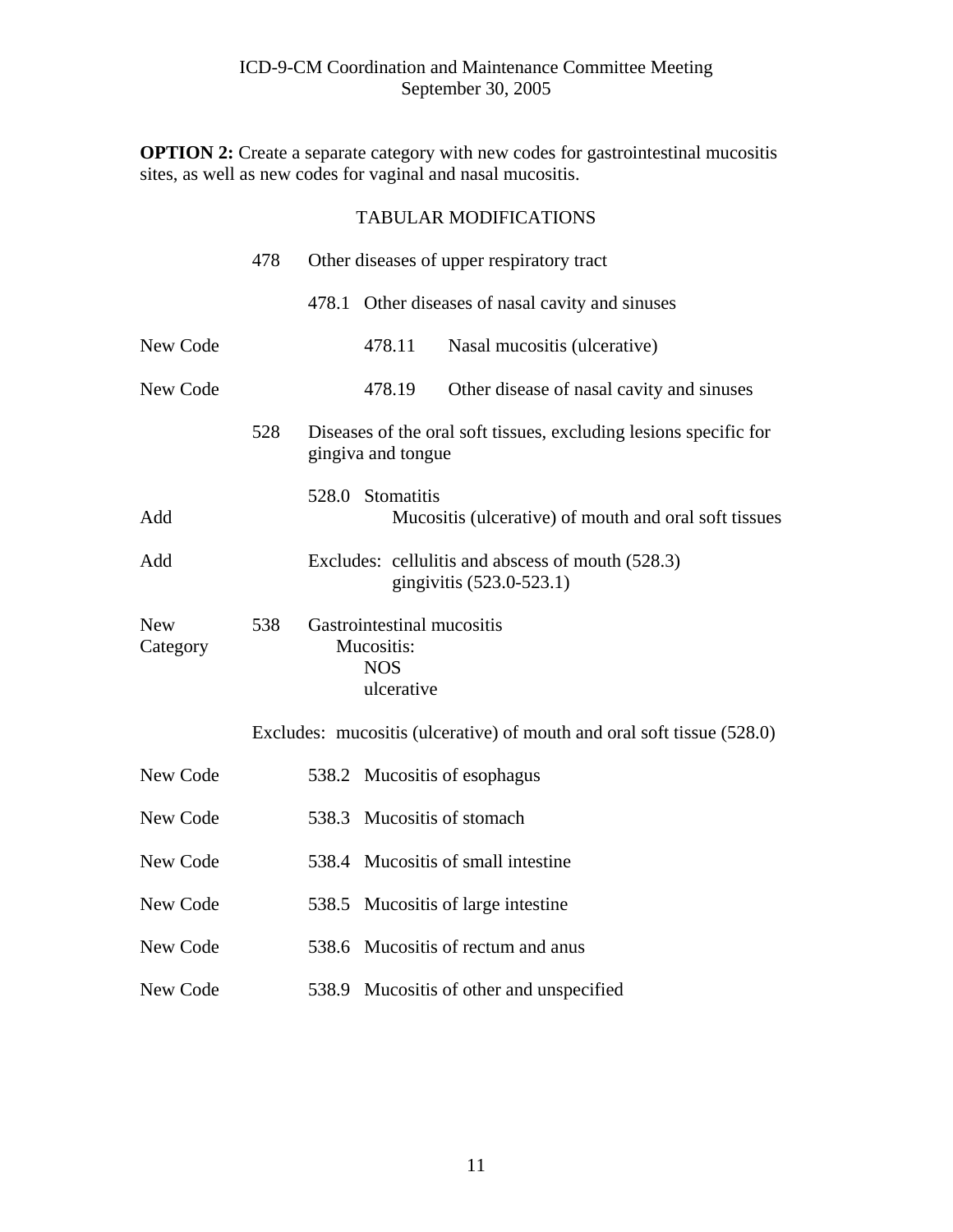|          | 616 | Inflammatory disease of cervix, vagina, and vulva |           |                                                                |  |
|----------|-----|---------------------------------------------------|-----------|----------------------------------------------------------------|--|
|          |     |                                                   | and vulva | 616.8 Other specified inflammatory diseases of cervix, vagina, |  |
| New Code |     |                                                   | 616.81    | Mucositis (ulcerative) of cervix, vagina, and<br>vulva         |  |
| New Code |     |                                                   | 616.89    | Other inflammatory disease of cervix, vagina<br>and vulva      |  |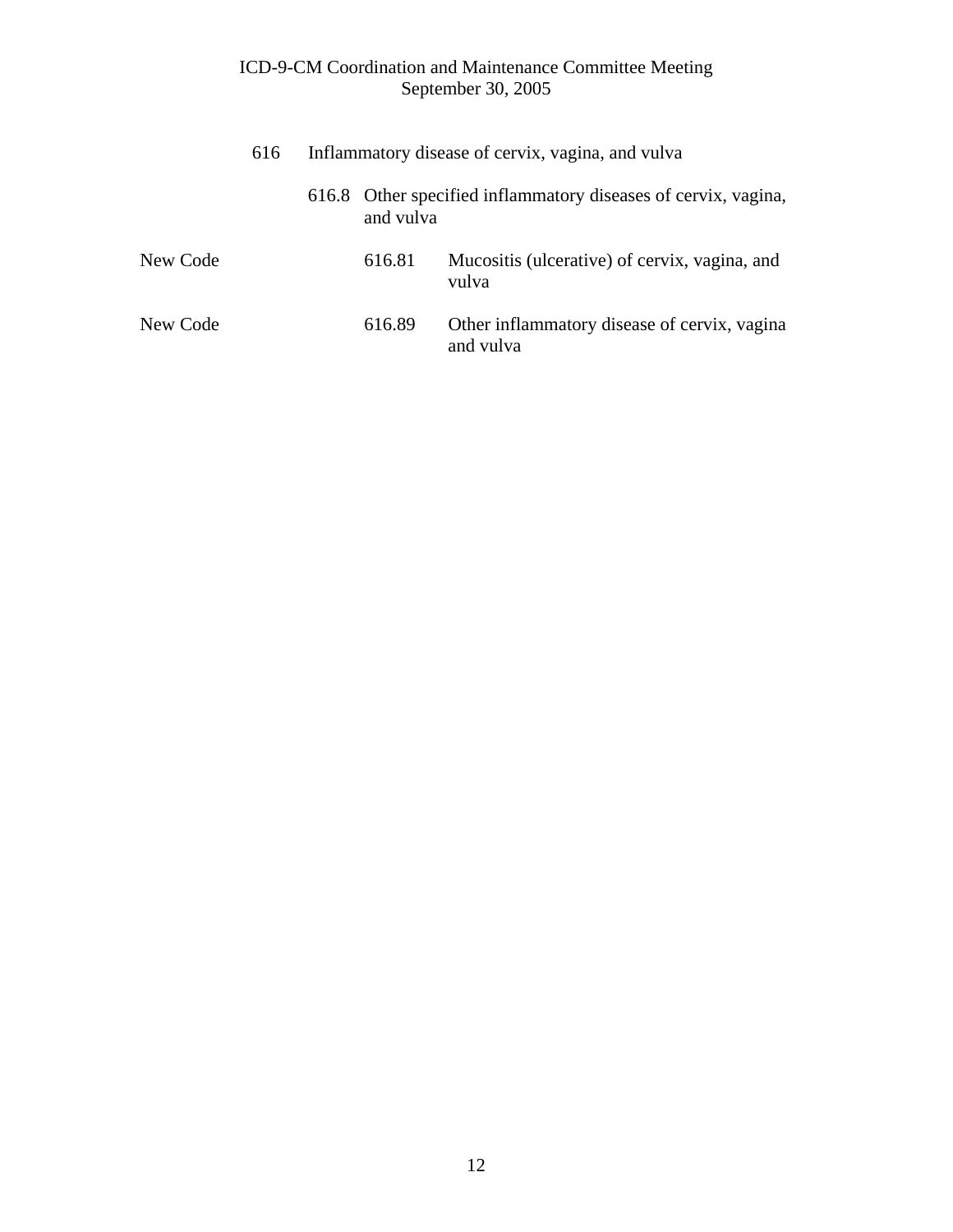#### <span id="page-12-0"></span>**Topic: Acute and chronic gingival disease**

The current ICD-9-CM structure accurately reflects the broad classification of gingival disease but it does not provide subclassifications to identify whether the gingival disease is plaque-induced or not. There are many non-bacterial causes of gingivitis and the knowledge of the etiology permits precise therapies to intercept the gingival lesions and prevent their progression. The classification expansion proposed reflects the current disease classification system of the American Academy of Periodontology (AAP) as reported in the *Annals of Periodontology*, volume 4, number 1, 1999. The proposal is submitted by Delta Dental Plans Association.

|          | 523 | Gingival and periodontal diseases |                          |                                        |
|----------|-----|-----------------------------------|--------------------------|----------------------------------------|
|          |     |                                   | 523.0 Acute gingivitis   |                                        |
| New code |     |                                   | 523.01                   | Acute gingivitis, plaque induced       |
| New code |     |                                   | 523.09                   | Acute gingivitis, non-plaque induced   |
|          |     |                                   | 523.1 Chronic gingivitis |                                        |
| New code |     |                                   | 523.11                   | Chronic gingivitis, plaque induced     |
| New code |     |                                   | 523.19                   | Chronic gingivitis, non-plaque induced |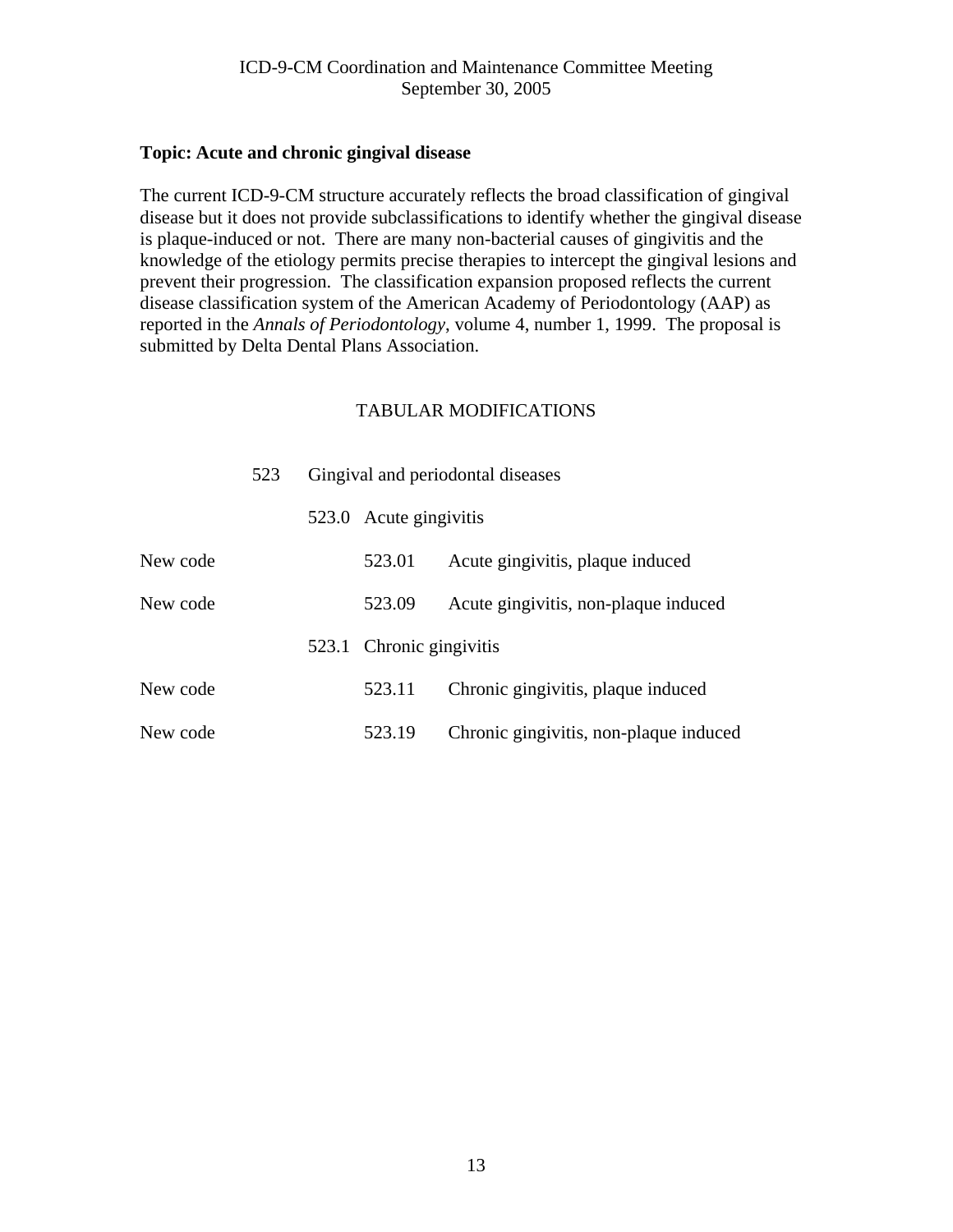#### <span id="page-13-0"></span>**Topic: Acute and chronic periodontal disease**

The current ICD-9-CM structure accurately reflects the broad classification of periodontal disease but it does not provide subclassifications to identify whether the periodontal disease is localized or generalized. It is important to distinguish between localized and generalized periodontal disease because different strategies may be applied to manage these patterns. These varied strategies may have varied health and economic outcomes and discrimination of the actual pattern may lead to better therapeutic regimen. The classification expansion proposed reflects the current disease classification system of the American Academy of Periodontology (AAP) as reported in the *Annals of Periodontology*, volume 4, number 1, 1999. The proposal is submitted by Delta Dental Plans Association.

|          | 523 | Gingival and periodontal diseases |                             |                                    |  |
|----------|-----|-----------------------------------|-----------------------------|------------------------------------|--|
| Add      |     |                                   | 523.3 Acute periodontitis   | Aggressive periodontitis           |  |
| New code |     |                                   | 523.31                      | Acute periodontitis, localized     |  |
| New code |     |                                   | 523.32                      | Acute periodontitis, generalized   |  |
|          |     |                                   | 523.4 Chronic periodontitis |                                    |  |
| New code |     |                                   | 523.41                      | Chronic periodontitis, localized   |  |
| New code |     |                                   | 523.42                      | Chronic periodontitis, generalized |  |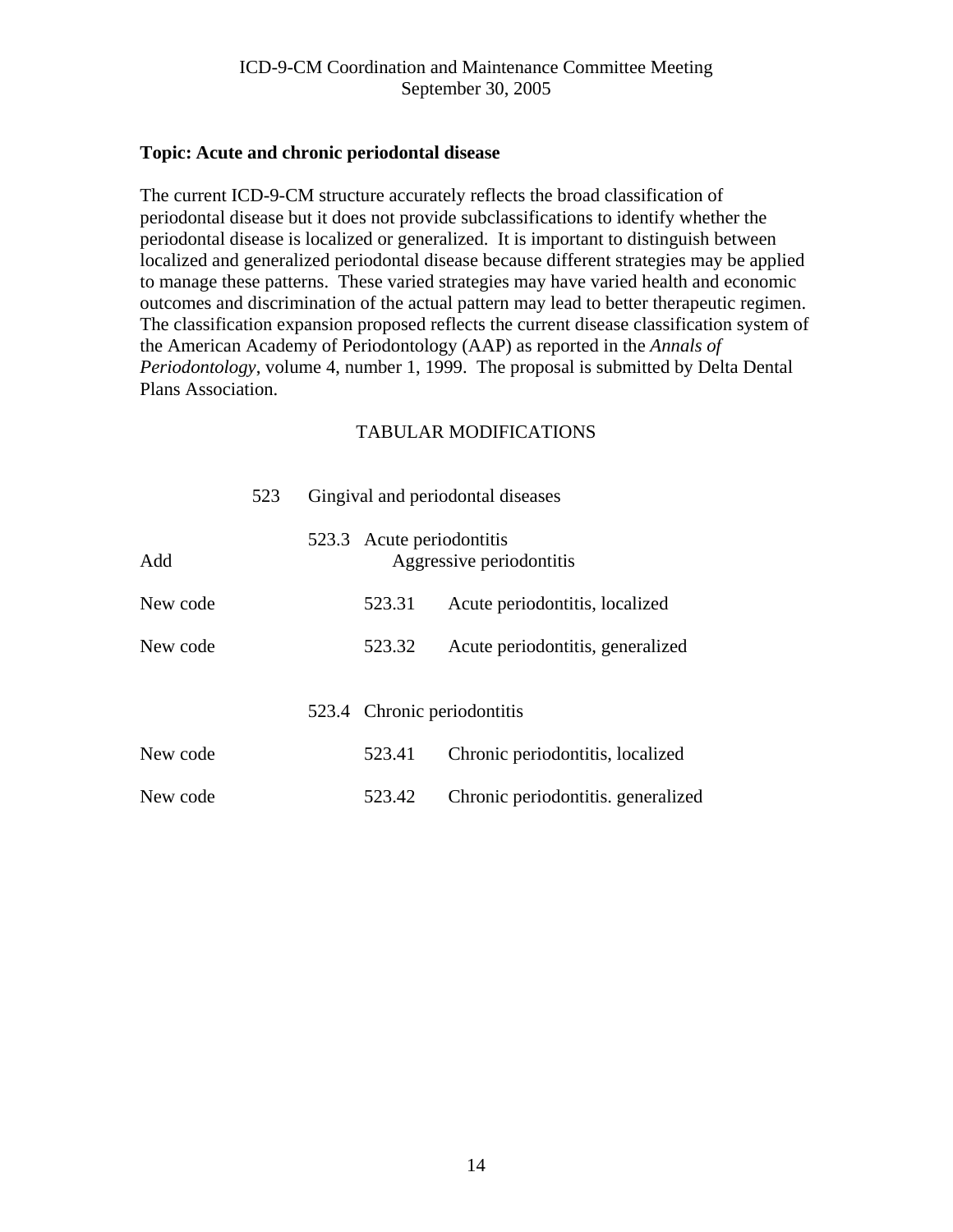#### <span id="page-14-0"></span>**Topic: Unsuccessful endodontic treatment**

The ICD-9-CM classification does not provide a category to identify unsuccessful endodontic treatment. When it is unsuccessful the patient experiences the same symptoms associated with periradicular pathology. Current codes for pulpitis are not appropriate because there is no remaining pulp to be inflamed or to be the source of inflammation. Delta Dental Plans Association has submitted a proposal for a new subcategory and codes to classify unsuccessful endodontic treatment.

|                      | 526 | Diseases of the jaws                                                                                                    |                                                                                |
|----------------------|-----|-------------------------------------------------------------------------------------------------------------------------|--------------------------------------------------------------------------------|
| New sub-<br>category |     | 526.6 Periradicular pathology associated with previous<br>endodontic treatment<br>Complications of root canal procedure |                                                                                |
| New code             |     | 526.61                                                                                                                  | Perforation of root canal space                                                |
| New code             |     | 526.62                                                                                                                  | Endodontic overfill                                                            |
| New code             |     | 526.63                                                                                                                  | Endodontic underfill                                                           |
| New code             |     | 526.69                                                                                                                  | Other periradicular pathology associated with<br>previous endodontic treatment |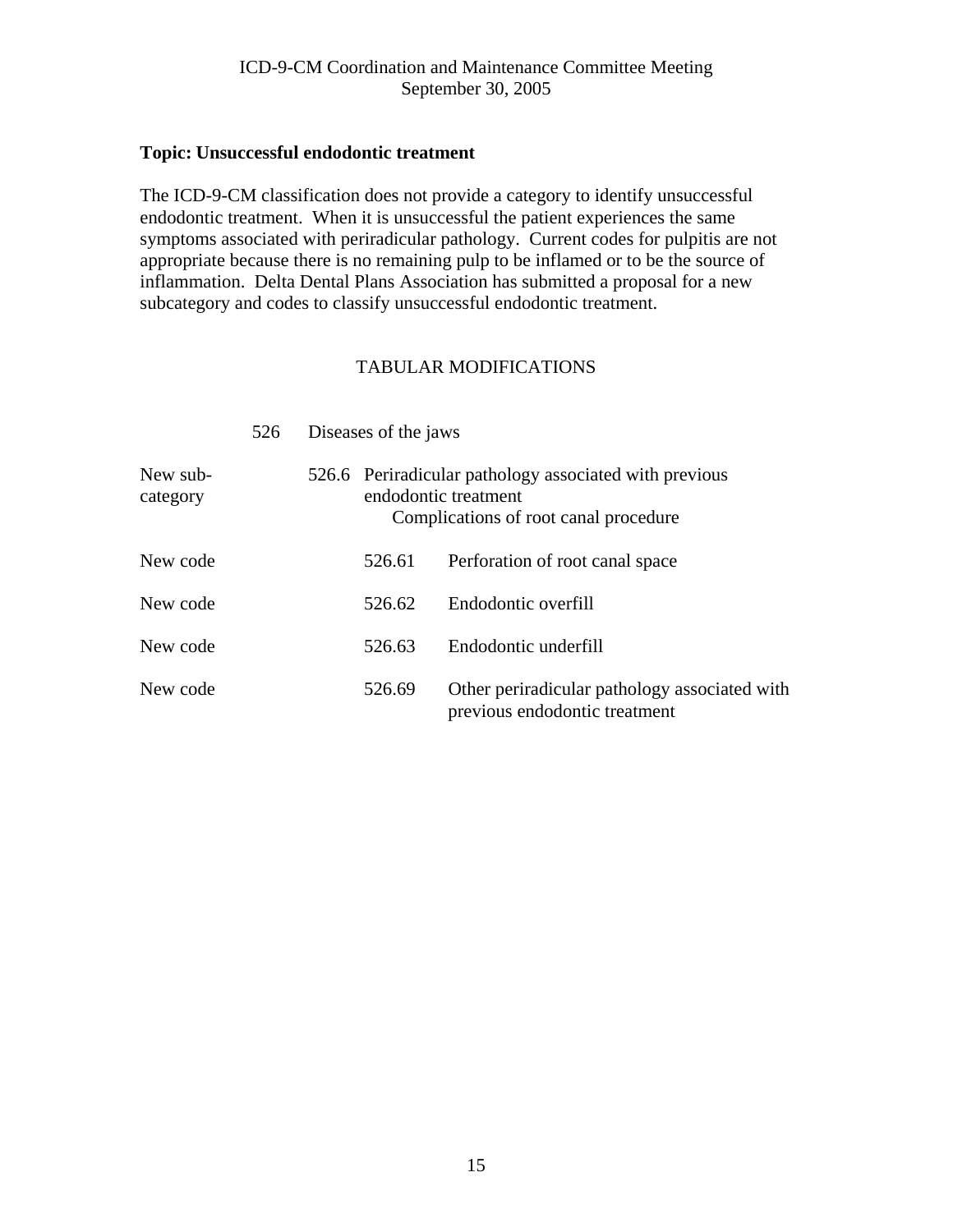## <span id="page-15-0"></span>**Topic: Unsatisfactory restoration**

Current dental restorative materials are not permanent and suffer from failure. When damaged surfaces of the teeth are replaced with prosthetic materials, these materials become part of and act like tooth structure. Failure of these materials is then failure or pathology of the dentition. Failed restorations are considered to have a clinically significant loss of function, tissue inflammation, or pulp pathology. Delta Dental Plan Associations has submitted a proposal to create codes for unsatisfactory restoration.

|                      | 525 | Other diseases and conditions of the teeth and supporting<br>structures |        |                                                                               |  |
|----------------------|-----|-------------------------------------------------------------------------|--------|-------------------------------------------------------------------------------|--|
| New sub-<br>Category |     |                                                                         |        | 525.6 Unsatisfactory restoration of tooth                                     |  |
| New code             |     |                                                                         | 525.61 | Open restoration margins                                                      |  |
| New code             |     |                                                                         | 525.62 | Unrepairable overhanging dental restorative<br>materials                      |  |
| New code             |     |                                                                         | 525.63 | Fractured restorative material without loss of<br>material                    |  |
| New code             |     |                                                                         | 525.64 | Fractured restorative material with loss of<br>material                       |  |
| New code             |     |                                                                         | 525.65 | Contour of existing restoration biologically<br>incompatible with oral health |  |
| New code             |     |                                                                         | 525.66 | Allergy to existing restorative material                                      |  |
| New code             |     |                                                                         | 525.67 | Poor aesthetics of existing restoration                                       |  |
| New code             |     |                                                                         | 525.69 | Other unsatisfactory restoration of tooth                                     |  |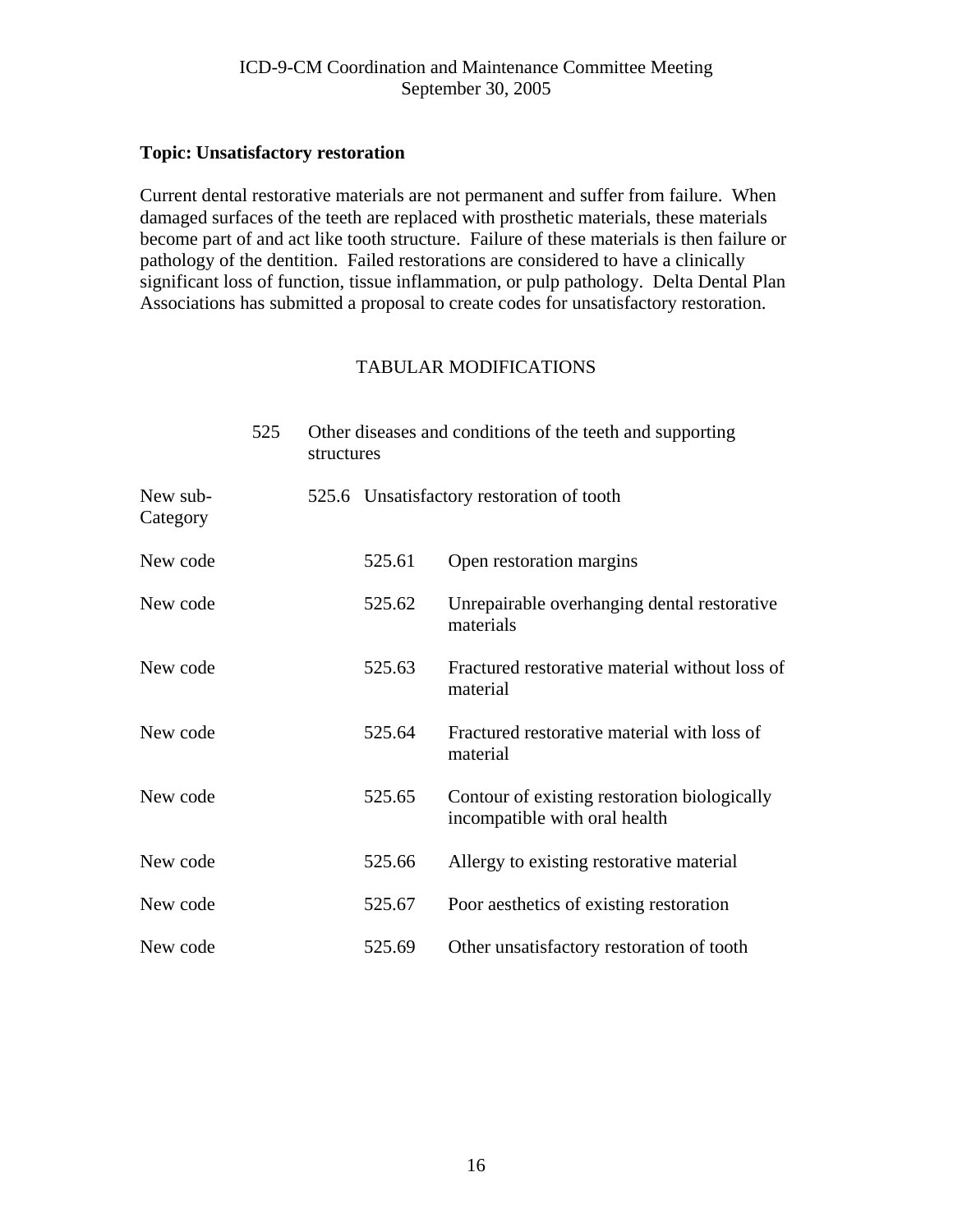## <span id="page-16-0"></span>**Topic: Severe sepsis**

At the April 2005 C&M meeting an open discussion was held on the coding of severe sepsis. After listening to the comments made during the discussion, as well as the presentation made on severe sepsis by a representative from Eli Lilly, a set of modifications have been developed that are being presented now. These modifications are designed to facilitate the correct use of the severe sepsis codes so that accurate and complete data on this serious condition can be collected.

This proposal provides several possible modifications. Each modification can be implemented independently of the others. For this reason, and to facilitate the review and discussion of each proposed change, they are presented here separately. A final decision as to which modifications to accept will be made following the comment period.

The guidelines would be updated should any of these modifications be approved and conflict with existing guidelines.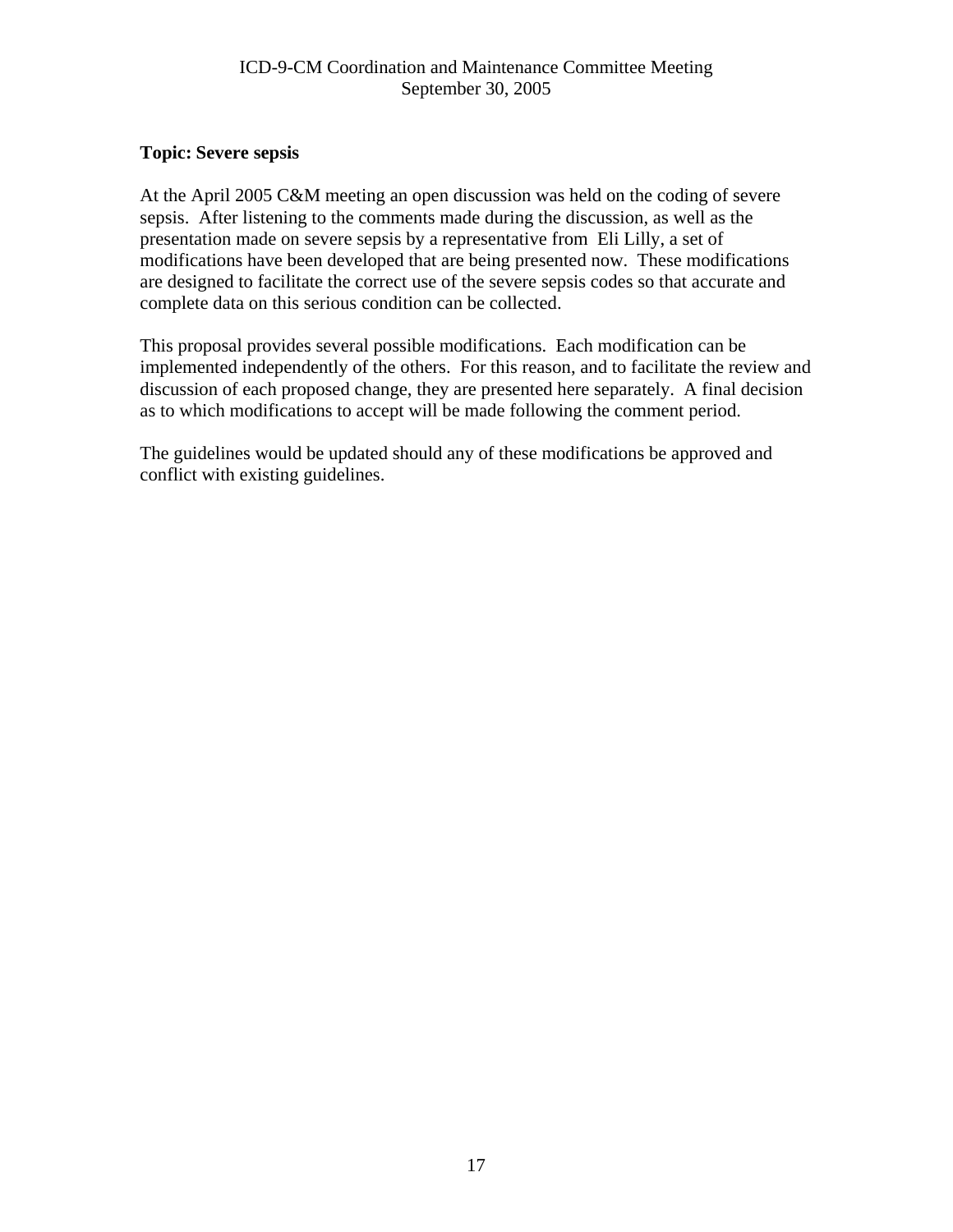## TABULAR MODIFICATIONS

Proposal 1: Instructional notes at codes 785.52, Septic shock, and 995.94, Systemic inflammatory response syndrome due to noninfectious process with organ dysfunction

Consensus was reached that though it is possible to develop septic shock following trauma, it is not possible to develop septic shock without severe sepsis, that is, without a systemic infection developing following the trauma. For this reason it is being proposed that the instructional note to code septic shock with code 995.94, Systemic inflammatory response syndrome due to noninfectious process with organ dysfunction, be deleted. The parallel note at code 995.94 to code septic shock would also be deleted.

|        | 785 |             |        | Symptoms involving the cardiovascular system                                                            |
|--------|-----|-------------|--------|---------------------------------------------------------------------------------------------------------|
|        |     | 785.52      |        | Septic shock                                                                                            |
| Delete |     | Code first: |        | systemic inflammatory response syndrome due to<br>noninfectious process with organ dysfunction (995.94) |
|        | 995 |             |        | Certain adverse effects not elsewhere classified                                                        |
|        |     | 995.9       |        | Systemic inflammatory response syndrome (SIRS)                                                          |
|        |     |             | 995.94 | Systemic inflammatory response syndrome due<br>to noninfectious process with organ dysfunction          |
| Delete |     |             |        | Use additional code to specify organ dysfunction, such as:<br>septic shock (785.52)                     |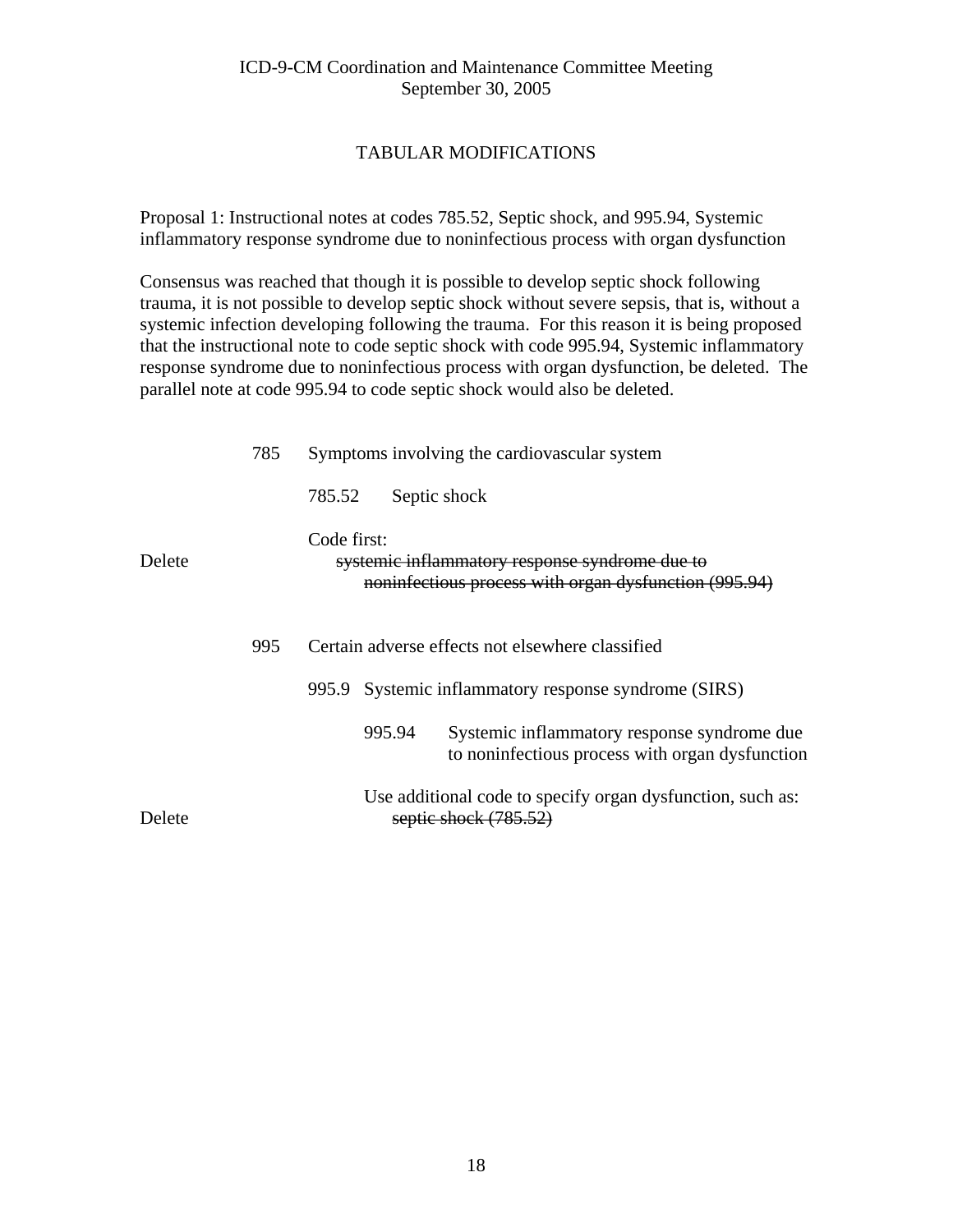Proposal 2: Change the titles of the codes under subcategory 995.9, Systemic inflammatory response syndrome (SIRS)

The clinical indicators for SIRS, systemic inflammatory response syndrome, are present with all systemic inflammations and infections. The codes under subcategory 995.9, Systemic inflammatory response syndrome (SIRS), were created to allow for the classification of sepsis and severe sepsis and to allow for the identification of whether the SIRS was precipitated by infection or trauma. The current code titles do not clearly explain the meaning of the codes and their intended use. It is being proposed that code titles and inclusion terms be changed for the codes under subcategory 995.9 to make the codes easier to understand.

Additionally, a new inclusion term considered synonymous with severe sepsis, sepsis with multiple organ dysfunction (MOD), is being proposed to be added under code 995.92, and excludes notes are being added to better distinguish the codes.

|        | 995 |        | Certain adverse effects not elsewhere classified                                                                              |
|--------|-----|--------|-------------------------------------------------------------------------------------------------------------------------------|
|        |     |        | 995.9 Systemic inflammatory response syndrome (SIRS)                                                                          |
| Revise |     | 995.91 | Sepsis Systemic inflammatory response<br>syndrome due to infectious process without<br>organ dysfunction                      |
| Add    |     |        | Sepsis NOS<br>Systemic inflammatory response syndrome<br>due to infectious process                                            |
| Add    |     |        | Excludes: sepsis with acute organ dysfunction (sepsis with<br>multiple organ dysfunction) (severe sepsis)<br>(995.92)         |
| Revise |     | 995.92 | Severe sepsis Systemic inflammatory response<br>syndrome due to infectious process with organ<br>dysfunction<br>Severe sepsis |
| Add    |     |        | Sepsis with acute organ dysfunction                                                                                           |
| Add    |     |        | Sepsis with multiple organ dysfunction<br>(MOD)                                                                               |
| Add    |     |        | Systemic inflammatory response syndrome<br>due to infectious process with organ<br>dysfunction                                |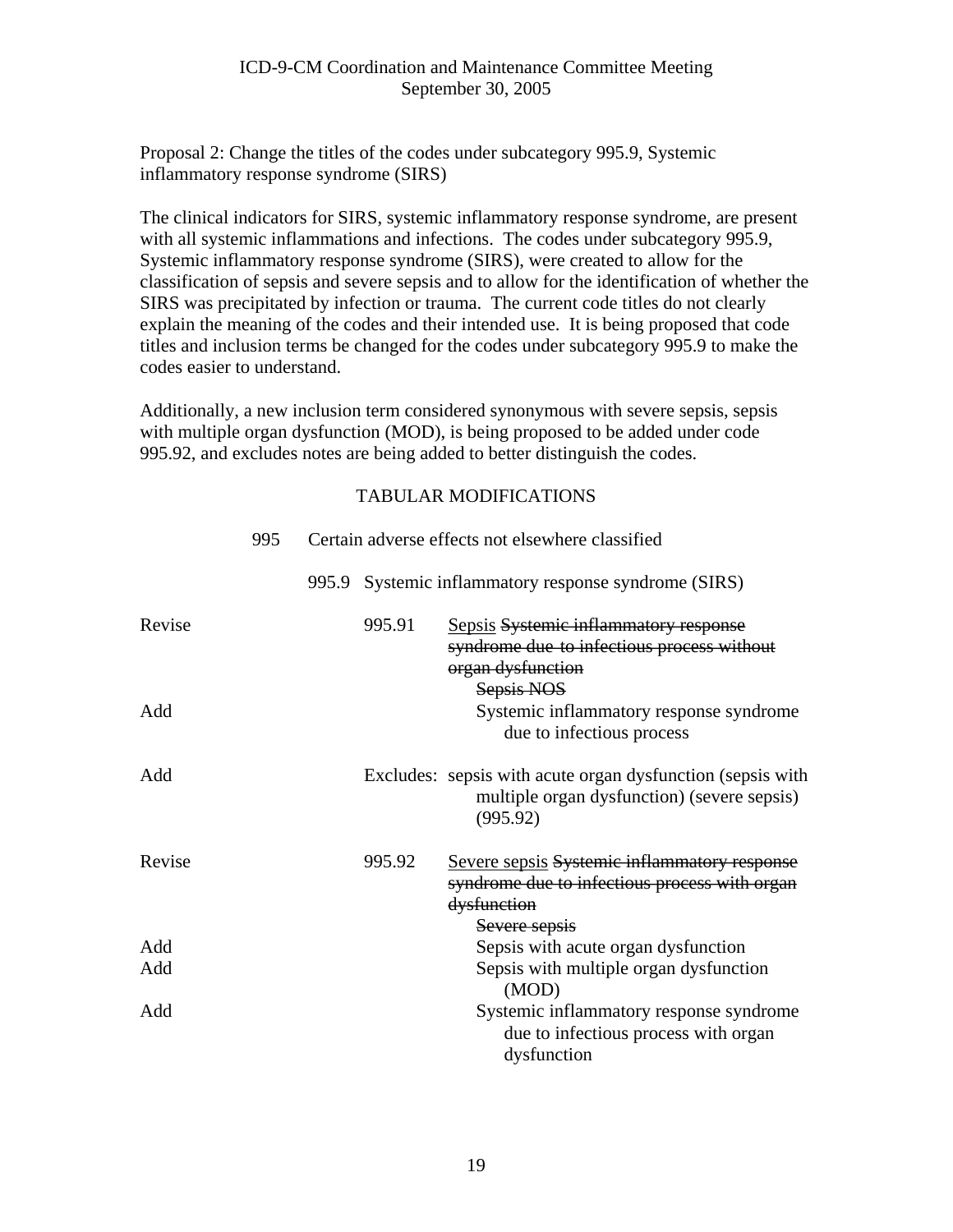| Revise<br>Add | 995.93 | Systemic inflammatory response syndrome due<br>to noninfectious process without organ<br>dysfunction<br>Systemic inflammatory response syndrome<br>due to trauma |
|---------------|--------|------------------------------------------------------------------------------------------------------------------------------------------------------------------|
| Add           |        | Excludes: systemic inflammatory response syndrome due<br>to noninfectious process (trauma) with acute<br>organ dysfunction (995.94)                              |
| Revise        | 995.94 | Systemic inflammatory response syndrome due<br>to noninfectious process with acute organ<br>dysfunction                                                          |
| Add           |        | Systemic inflammatory response syndrome<br>due to trauma with acute organ<br>dysfunction                                                                         |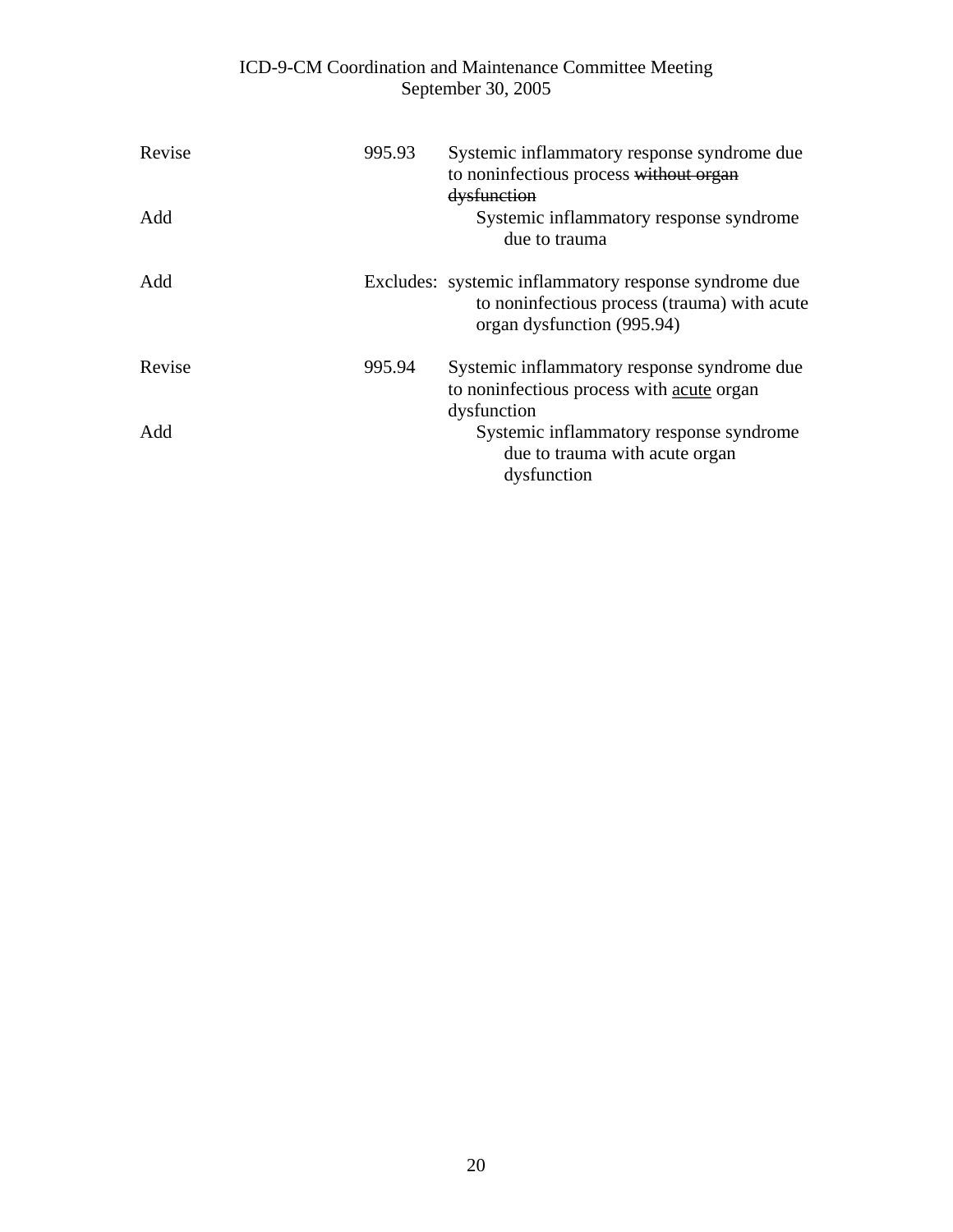## Proposal 3: Revise current instructional notes

It is being proposed that the code first note under subcategory 995.9, Systemic inflammatory response syndrome (SIRS) be deleted since it does not properly apply to all codes under the subcategory. A code first note for the underlying condition would be added under each of the 995.9 codes.

Since SIRS due to a noninfectious process can lead to severe sepsis there was a question as to which code should be used in such a case, 995.92 or 995.94. The consensus was that if severe sepsis is present the trauma code should still be sequenced first, but the 995.92 code should be assigned to indicate that a systemic infection developed as a result of the trauma. It is being proposed that an instructional note for this rule be added under code 995.94.

|        | 995 | Certain adverse effects not elsewhere classified |        |                                                                                                      |
|--------|-----|--------------------------------------------------|--------|------------------------------------------------------------------------------------------------------|
|        |     |                                                  |        | 995.9 Systemic inflammatory response syndrome (SIRS)                                                 |
| Delete |     |                                                  |        | Code first underlying systemic infection                                                             |
|        |     |                                                  | 995.91 | Systemic inflammatory response syndrome due<br>to infectious process without organ dysfunction       |
| Add    |     |                                                  |        | Code first underlying systemic infection                                                             |
|        |     |                                                  | 995.92 | Systemic inflammatory response syndrome due<br>to infectious process with organ dysfunction          |
| Add    |     |                                                  |        | Code first underlying systemic infection                                                             |
|        |     |                                                  | 995.93 | Systemic inflammatory response syndrome due<br>to noninfectious process without organ<br>dysfunction |
| Add    |     |                                                  | trauma | Code first underlying condition, such as:<br>acute pancreatitis (577.0)                              |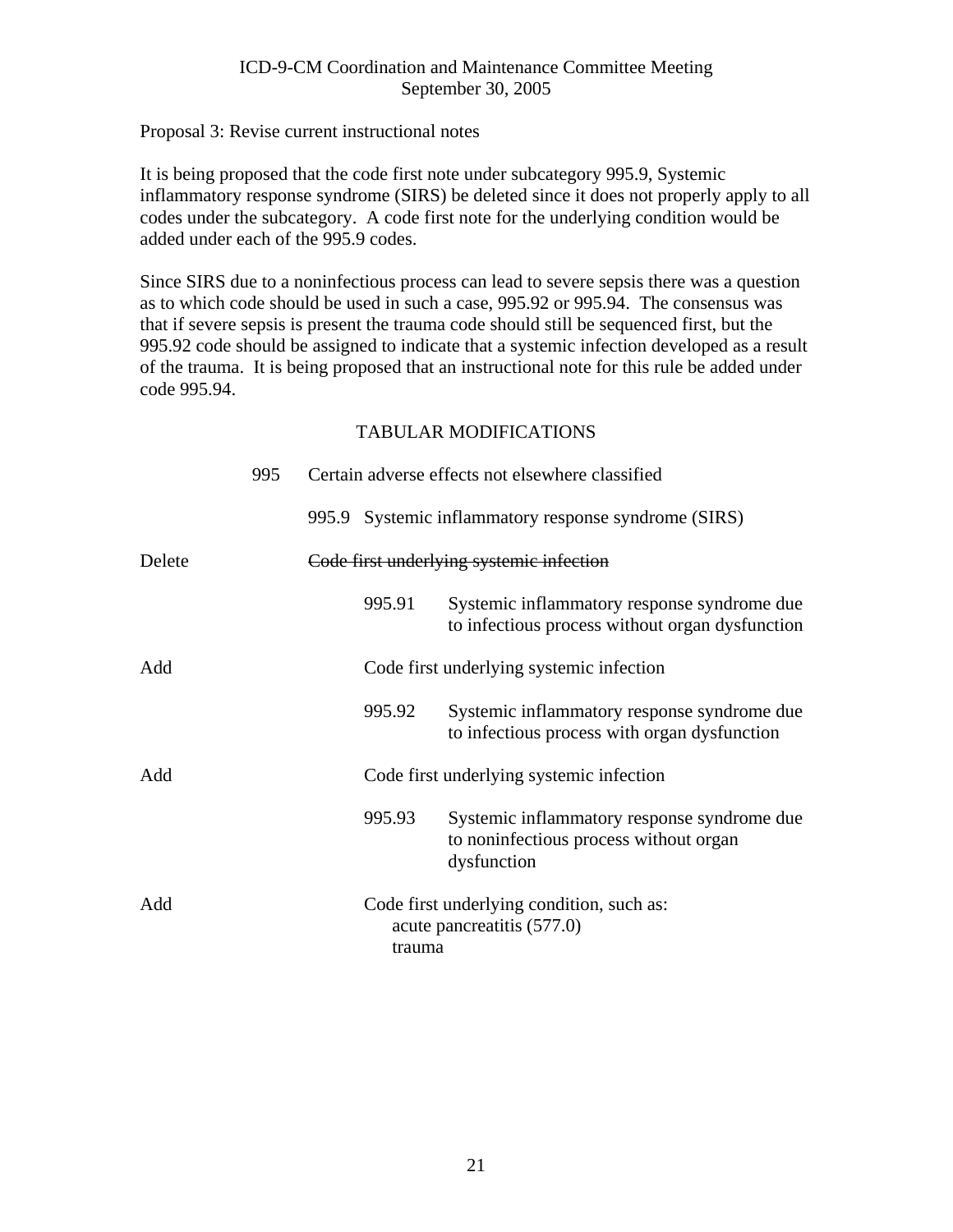|     | 995.94      | Systemic inflammatory response syndrome due<br>to noninfectious process with organ dysfunction                                                                                                                                           |
|-----|-------------|------------------------------------------------------------------------------------------------------------------------------------------------------------------------------------------------------------------------------------------|
| Add | trauma      | Code first underlying condition, such as:<br>acute pancreatitis (577.0)                                                                                                                                                                  |
| Add | dysfunction | Note: when both SIRS due to noninfectious process and<br>severe sepsis are present and the underlying cause is<br>trauma, the trauma code should be sequenced first followed<br>by code 995.92 with additional codes for all acute organ |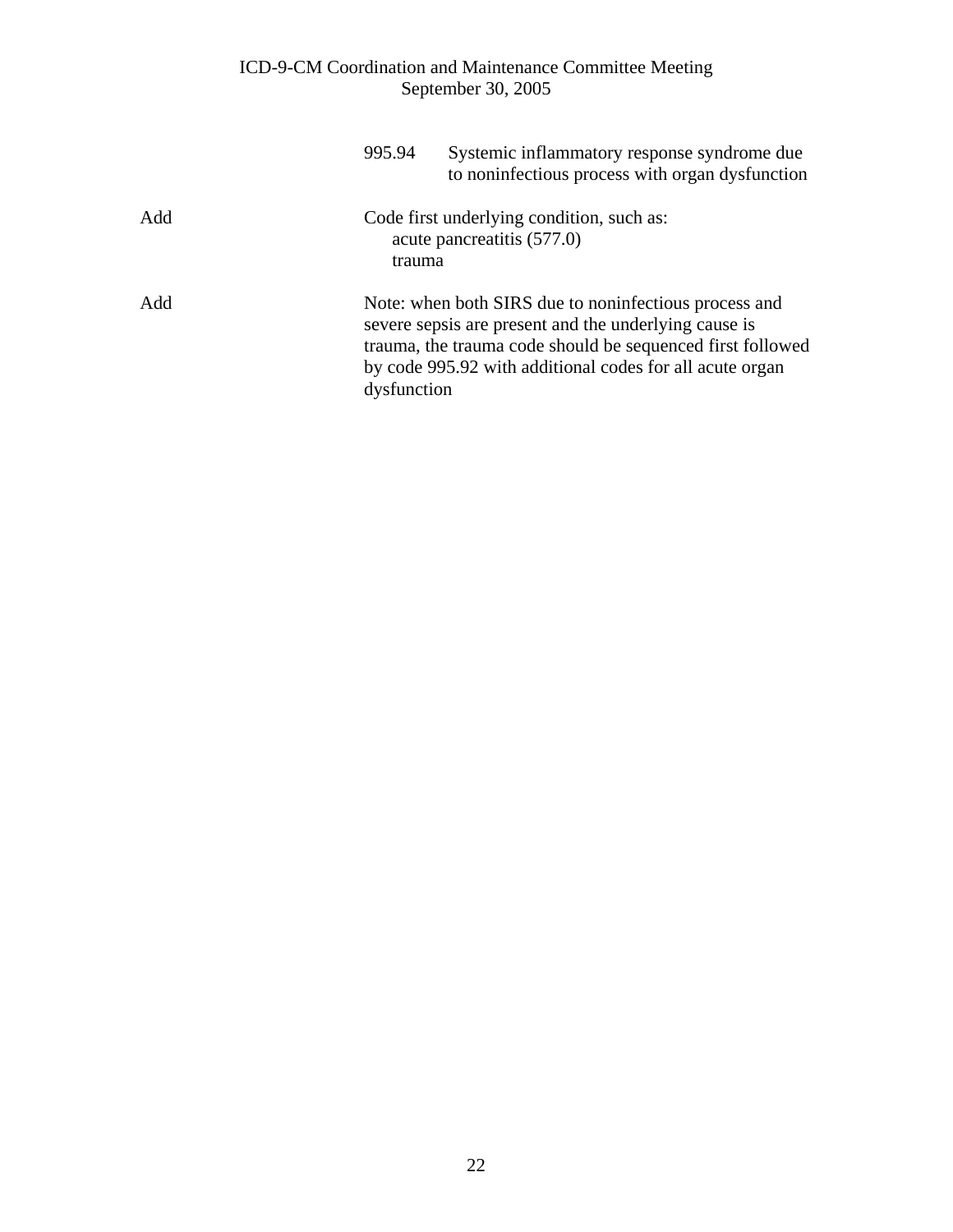Proposal 4: Sequencing of sepsis and severe sepsis and the underlying systemic infection

The sequencing of sepsis and severe sepsis as they relate to the underlying systemic infection has been an area of significant discussion. The current sequencing rules require that the underlying systemic infection be sequenced first, followed by either 995.91 or 995.92. The official coding guidelines provide instruction that should a localized infection such as pneumonia be present on admission, and the systemic infection with resulting sepsis or severe sepsis develop following admission, it is acceptable to assign the local infection first. This proposal does not conflict with that guideline. It is being proposed for sepsis or severe sepsis that is present at any time during a hospital admission. These sequencing rules would apply whether being assigned as principal diagnoses or secondary diagnoses.

It is being proposed that a use additional code note for the underlying systemic infection be added under codes 995.91 and 995.92. With this note the sequencing of the sepsis and the severe sepsis would be first, following by the underlying systemic condition. This would be a reversal to the current sequencing requirement. This proposal is based on the fact that the sepsis and severe sepsis codes do indicate an infection, but it would make data more consistent, and hopefully, easier for the coder.

This sequencing rule would not be applicable to codes 995.93 and 995.94 since it is a noninfectious process that causes the SIRS for these codes. For both these codes a code first note would still be correct since the noninfectious process (trauma) is to be sequenced first.

|        | 995 |        | Certain adverse effects not elsewhere classified                                               |
|--------|-----|--------|------------------------------------------------------------------------------------------------|
|        |     | 995.9  | Systemic inflammatory response syndrome (SIRS)                                                 |
| Delete |     |        | Code first underlying systemic infection                                                       |
|        |     | 995.91 | Systemic inflammatory response syndrome due<br>to infectious process without organ dysfunction |
| Add    |     |        | Use additional code to identify systemic infection                                             |
|        |     | 995.92 | Systemic inflammatory response syndrome due<br>to infectious process with organ dysfunction    |
| Add    |     |        | Use additional code to identify systemic infection                                             |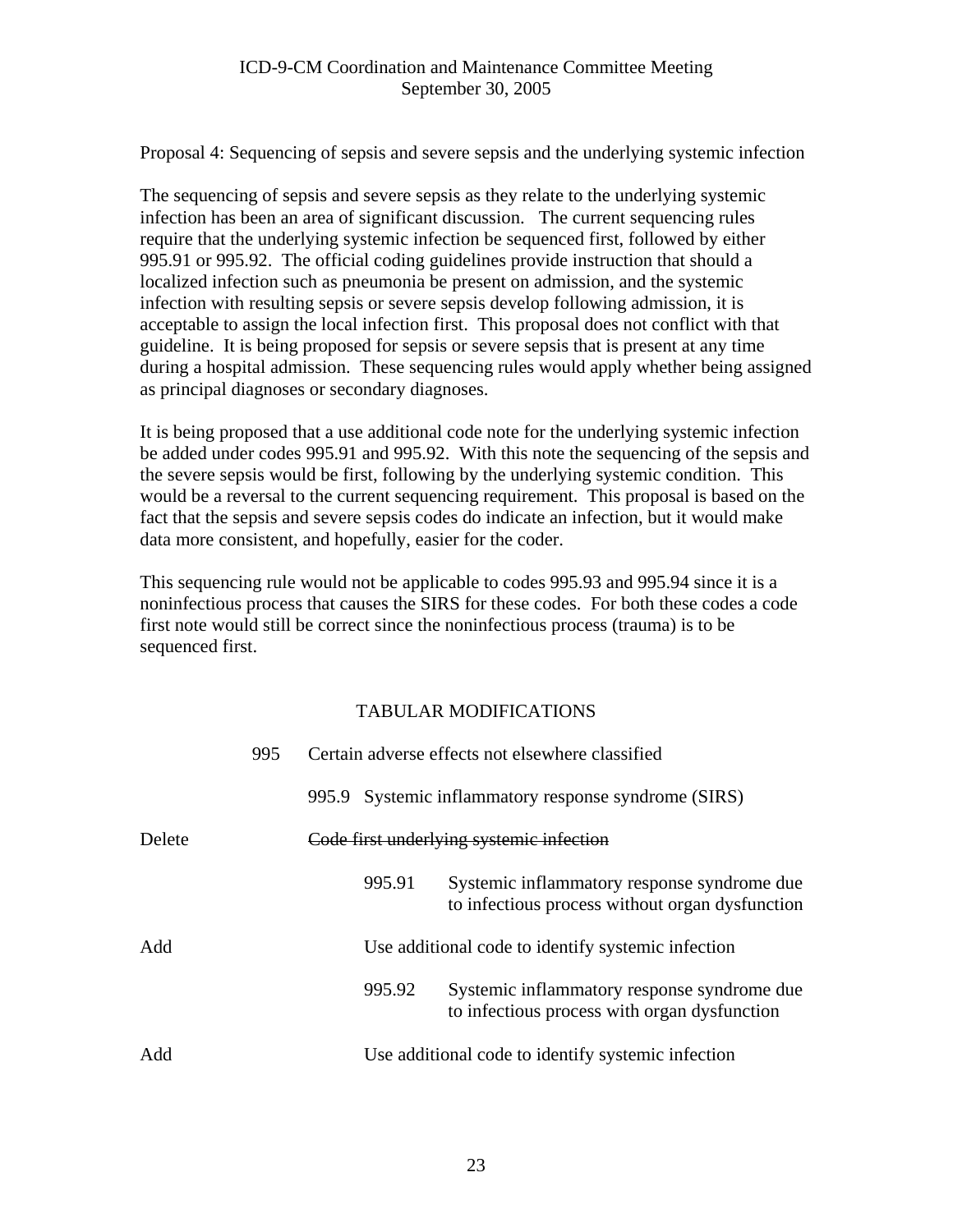Proposal 5: Sequencing of codes 995.92 and 995.94 and the associated acute organ dysfunctions, and the addition of disseminated intravascular coagulopathy (DIC) syndrome to the acute organ dysfunction list.

Use of codes 995.92, Systemic inflammatory response syndrome due to infectious process with organ dysfunction, and 995.94, Systemic inflammatory response syndrome due to noninfectious process with organ dysfunction, require the use of additional codes to identify the acute organ dysfunctions. Certain acute conditions, such as septic shock and disseminated intravascular coagulopathy (DIC) syndrome, are sentinel indicators that a patient has severe sepsis and multiple organ dysfunction.

The sequencing of underlying condition versus acute manifestation is continually debated for many conditions, and has been an issue with severe sepsis as well. Interpreting the definition of principal diagnosis, the condition after study chiefly responsible for necessitating the admission, leads some to support the acute manifestation and others to support the underlying condition. From an epidemiologic standpoint it is the underlying condition that ultimately necessitates the admission as none of the acute manifestations would have occurred otherwise.

From a resource management and clinical perspective it is often the acute manifestation that seems most appropriate to sequence first. The difficulty here is which acute manifestation takes precedence over the other.

To allow the acute organ dysfunction to be sequenced before the systemic underlying infection or condition is not being formally proposed at this time, but it was submitted as a comment so it being included now for consideration. Such a change would reverse the reason for the creation of the severe sepsis codes, which was to be able to gather specific data on severe sepsis. Additionally, the decision over which acute organ dysfunction to sequence first in the case of multiple organ dysfunction would be difficult.

Regardless of the final sequencing decision made for severe sepsis, a request has been made to add disseminated intravascular coagulopathy (DIC) syndrome to the list of acute organ dysfunctions. DIC syndrome is commonly associated with infection, and it may occur following severe trauma or shock from other causes. For this reason it is being included under both code 995.92 and 995.94. The proposed modification is shown below.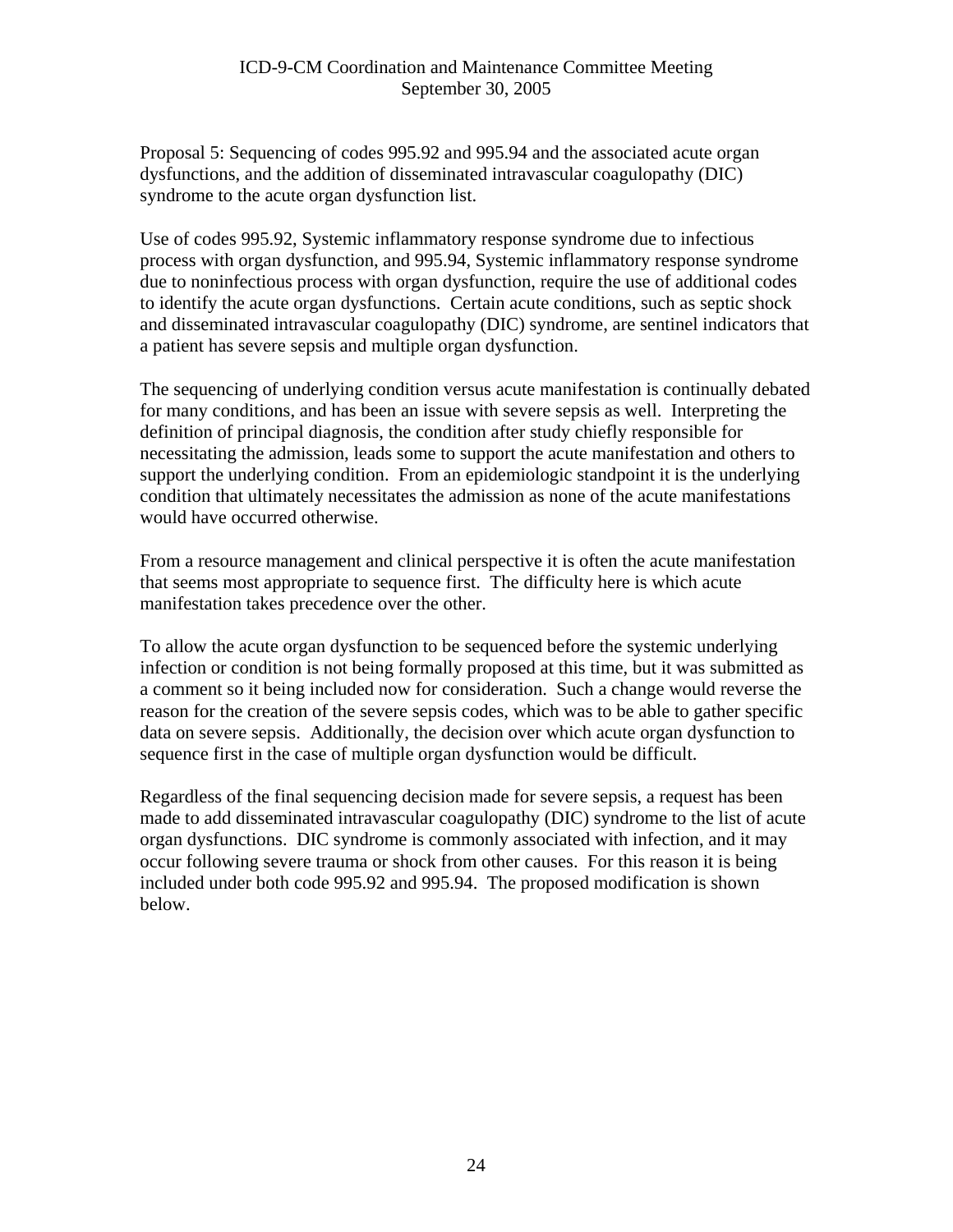|        | 995 | Certain adverse effects not elsewhere classified     |                                                                                                |  |  |
|--------|-----|------------------------------------------------------|------------------------------------------------------------------------------------------------|--|--|
|        |     | 995.9 Systemic inflammatory response syndrome (SIRS) |                                                                                                |  |  |
|        |     | 995.92                                               | Systemic inflammatory response syndrome due<br>to infectious process with organ dysfunction    |  |  |
| Revise |     | such as:                                             | Use additional code to specify acute organ dysfunction,                                        |  |  |
| Add    |     |                                                      | disseminated intravascular coagulopathy (DIC)<br>syndrome $(286.6)$                            |  |  |
|        |     | 995.94                                               | Systemic inflammatory response syndrome due<br>to noninfectious process with organ dysfunction |  |  |
| Revise |     | such as:                                             | Use additional code to specify acute organ dysfunction,                                        |  |  |
| Add    |     |                                                      | disseminated intravascular coagulopathy (DIC)<br>syndrome $(286.6)$                            |  |  |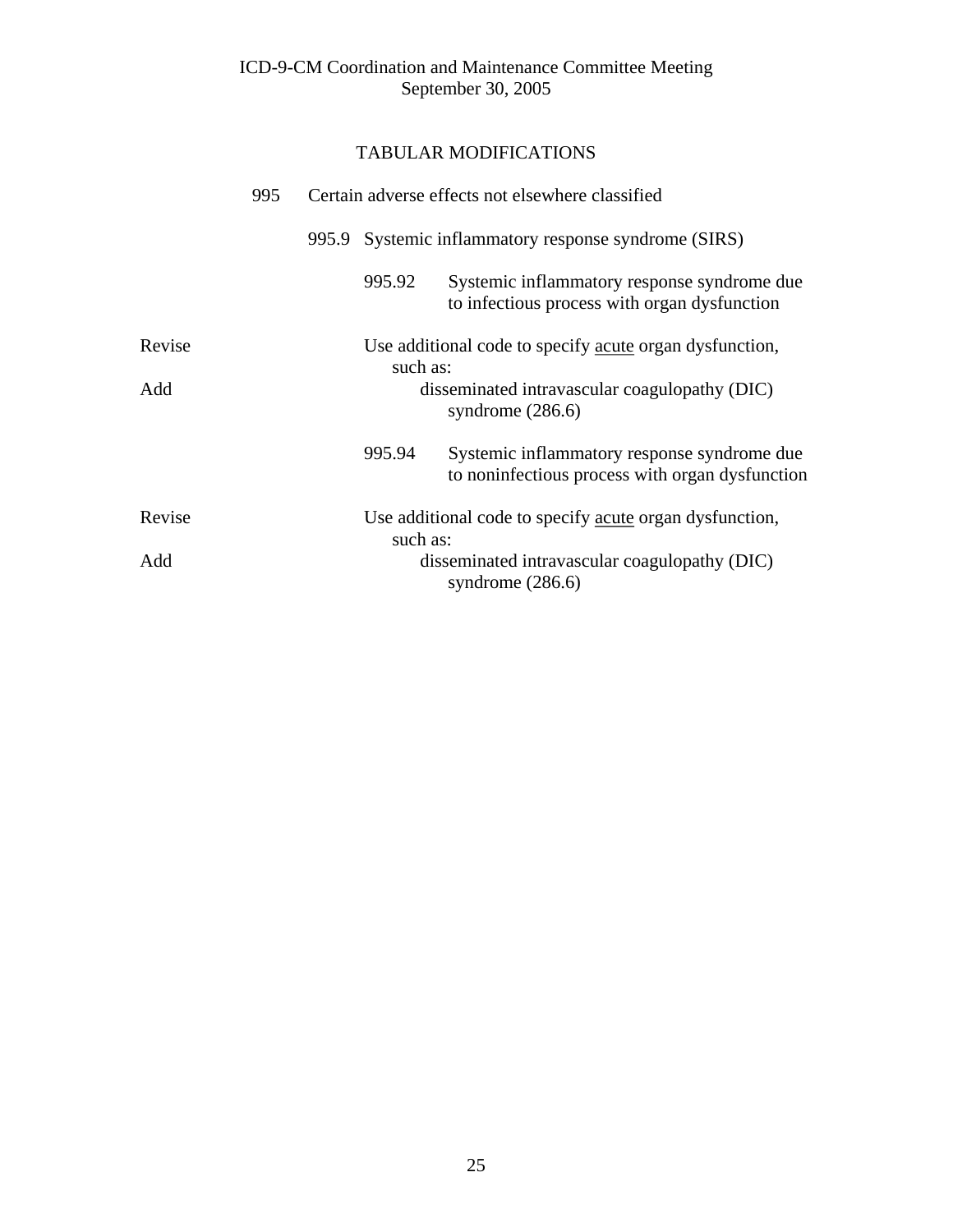Proposal 6: Severe sepsis and septic shock

Septic shock is only present in association with end stage severe sepsis. It indicates an infectious process so it is equivalent to assigning severe sepsis, but indicates an additional severity. It is being proposed that septic shock be excluded from severe sepsis. If septic shock is coded the code for severe sepsis would not be needed. This proposal could apply regardless of the sequencing of any of the sepsis, infection, or acute organ dysfunction codes.

|        | 785 | Symptoms involving cardiovascular system                                                                                                                                                                                                                                                                                                                                          |
|--------|-----|-----------------------------------------------------------------------------------------------------------------------------------------------------------------------------------------------------------------------------------------------------------------------------------------------------------------------------------------------------------------------------------|
|        |     | 785.5 Shock without mention of trauma                                                                                                                                                                                                                                                                                                                                             |
|        |     | Septic shock<br>785.52                                                                                                                                                                                                                                                                                                                                                            |
| Delete |     | Code first:<br>systemic inflammatory response syndrome due to<br>infectious process with organ dysfunction (995.92)<br>systemic inflammatory response syndrome due to<br>noninfectious process with organ dysfunction<br>(995.94)                                                                                                                                                 |
| Add    |     | Use additional code to identify any other associated acute<br>organ dysfunction, such as:<br>acute renal failure (584.5-584.9)<br>acute respiratory failure (518.81)<br>critical illness myopathy (359.81)<br>critical illness polyneuropathy (357.82)<br>disseminated intravascular coagulopathy (DIC)<br>syndrome $(286.6)$<br>encephalopathy (348.31)<br>hepatic failure (570) |
| Add    |     | Excludes: severe sepsis (995.92)<br>systemic inflammatory response syndrome due<br>to infectious process with organ dysfunction<br>(995.92)                                                                                                                                                                                                                                       |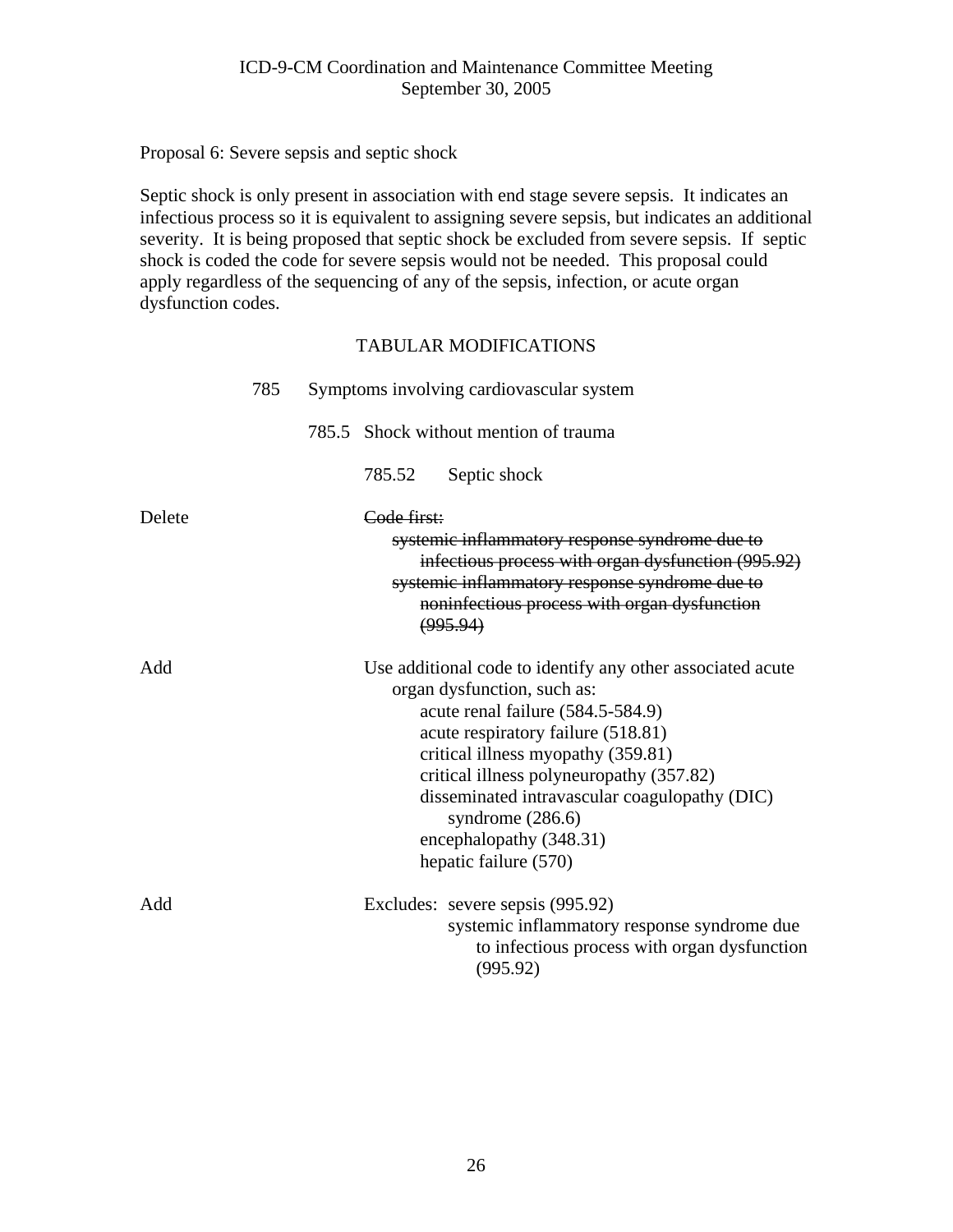|        | 995 | Certain adverse effects not elsewhere classified |                                                                                                                    |  |  |
|--------|-----|--------------------------------------------------|--------------------------------------------------------------------------------------------------------------------|--|--|
|        |     |                                                  | 995.9 Systemic inflammatory response syndrome (SIRS)                                                               |  |  |
|        |     | 995.92                                           | Systemic inflammatory response syndrome due<br>to infectious process with organ dysfunction                        |  |  |
| Delete |     |                                                  | Use additional code to identify any other associated acute<br>organ dysfunction, such as:<br>septic shock (785.52) |  |  |
| Add    |     |                                                  | Excludes: septic shock (785.52)                                                                                    |  |  |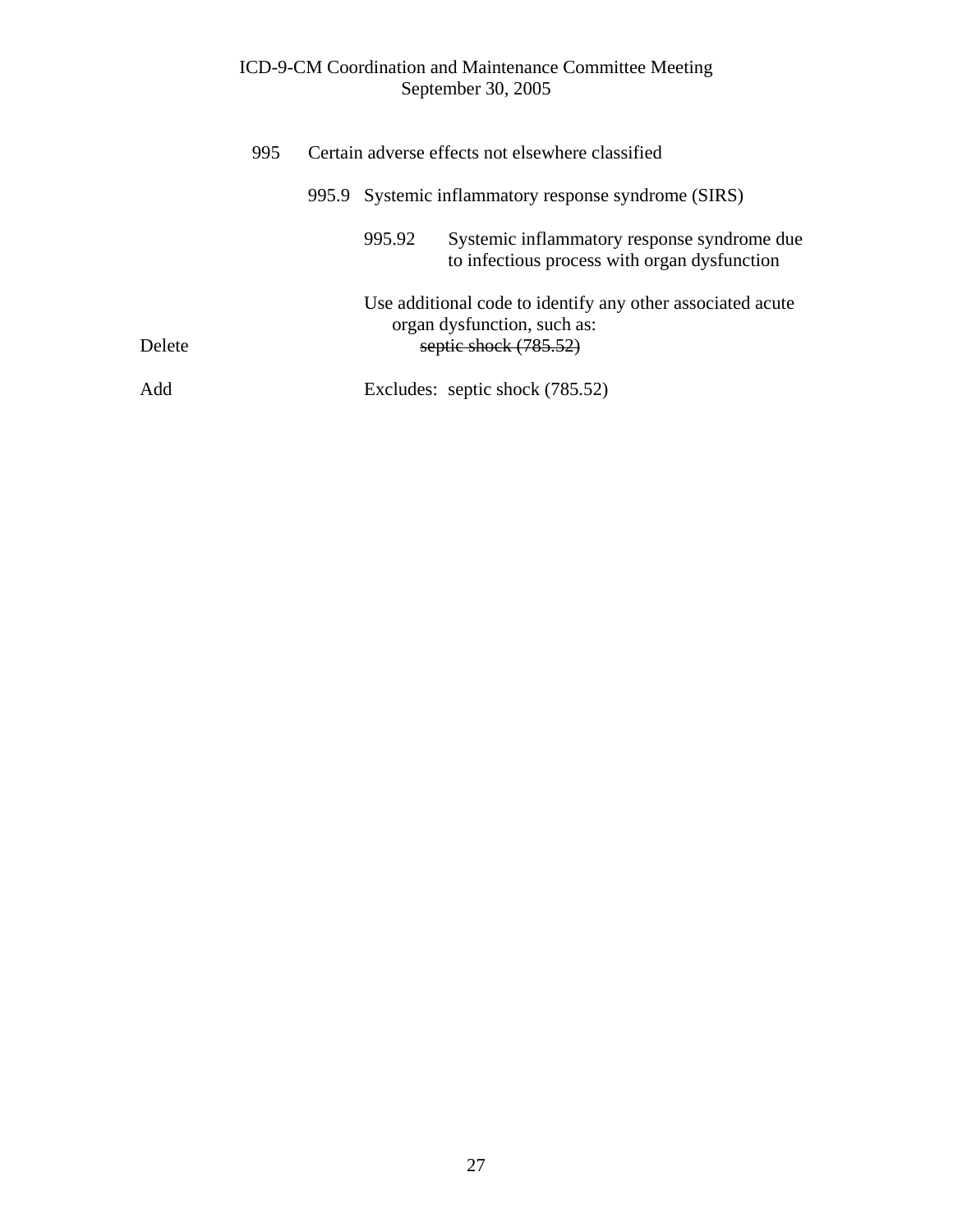## <span id="page-27-0"></span>**Topic: Major osseous defects**

Osseous defects are the result of extensive bone loss, typically in the area of the hip joint. The most common cause of this bone loss is peri-prosthetic osteolysis from a previous joint replacement, contributing to implant failure and need for revision. Other causes include osteomyelitis, aseptic or osteonecrosis, benign or malignant neoplasms, pathological fractures, severe osteoporosis, or trauma - with or without a previous joint replacement. Osseous defects can also be caused by combinations of these factors, for example, osteolysis could cause a joint implant to become loose, and repeated impact of the loose implant on bone weakened by osteoporosis could in turn create a cavity/defect. While some bone loss is common and treated incidentally in joint replacement, major defects are clinically meaningful, since the surrounding bone structure into which the joint implants are placed is not strong enough to mechanically support the implants without prior structural repair.

Knowledge of these defects and any causal and/or co-morbid conditions has important implications regarding diagnosis and treatment options for the orthopedic surgeon, as well as risks for future implant failure. Treatment for major osseous defects of the hip and knee may involve primary or revision hip or knee arthroplasty, often in conjunction with filling the defect with morcelized or structural autogenous or allogenic bone graft and providing added mechanical support for the graft itself using wires, cables, acetabular roof rings, cages, metal wedges, augments, screws, etc. Combined, these devices provide additional structural support for the hip and knee implants.

A number of clinical studies have identified these major defects as the most significant risk factor when predicting outcomes and resource utilization for revision total joint replacement surgery. While most common for hip replacement, major osseous defects affect knee replacements as well.

Kevin J. Bozic, M.D., M.B.A., from the University of California at San Francisco has requested that a unique code for major osseous defects be created. This code could be used independently or in addition to a mechanical complication code, such as 996.4x to show cause of a joint prosthesis failure. The underlying cause, if known, should be coded first.

|          | 731 | Osteitis deformans and osteopathies associated with other<br>disorders classified elsewhere   |  |  |
|----------|-----|-----------------------------------------------------------------------------------------------|--|--|
| New code |     | 731.3 Major osseous defects                                                                   |  |  |
|          |     | Code first underlying disease, if known, such as:<br>malignant neoplasm of bone (170.0-170.9) |  |  |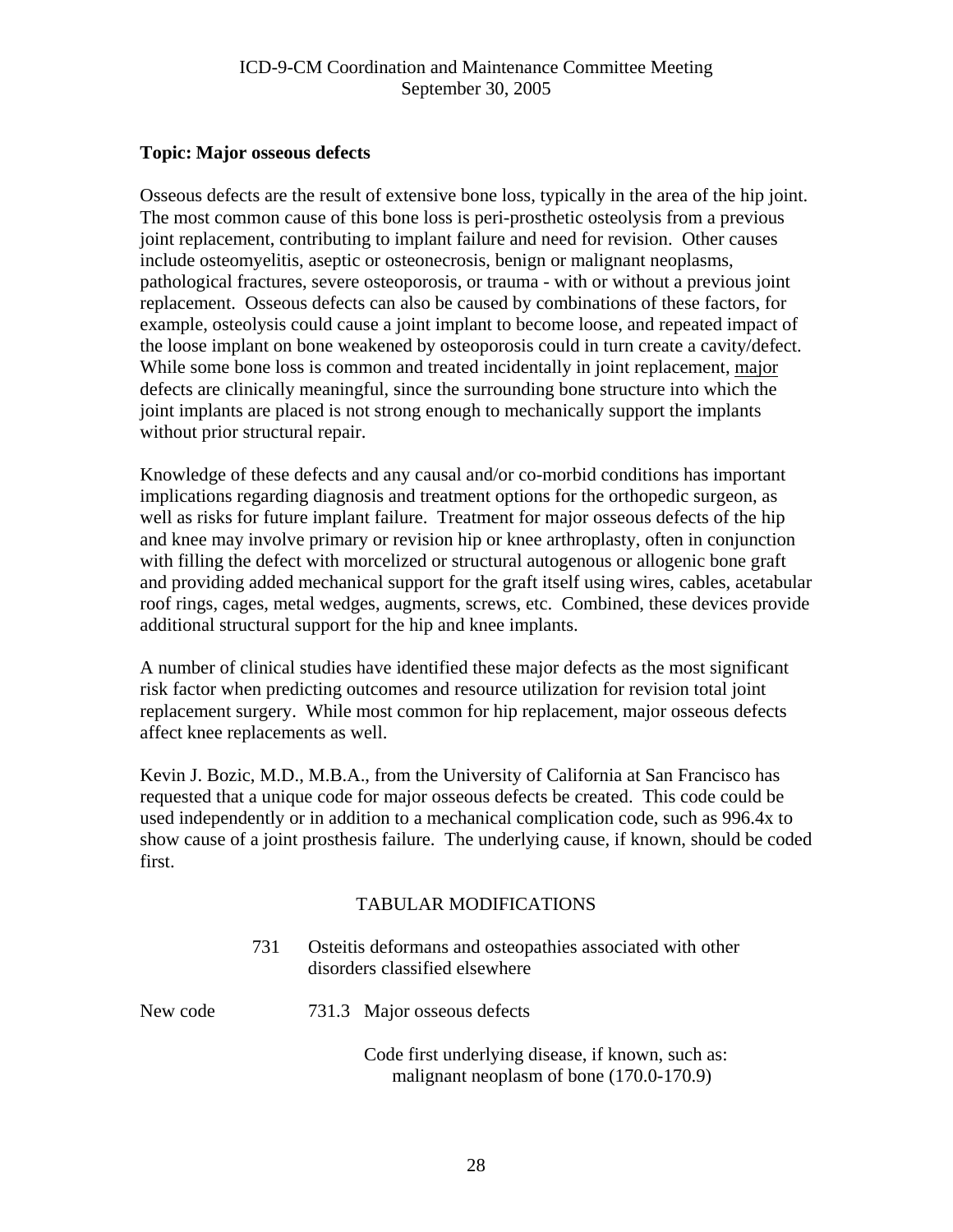## <span id="page-28-0"></span>**Topic: Family history of colon polyps**

Colon polyps are frequently found and removed during colonoscopies. Though most colon polyps are not dangerous and most are benign, over time, some types of polyps especially those larger in size, can become cancerous. Certain people have a greater risk of developing colon polyps especially if they are over 50 years old; have had colon polyps before; have had a family member diagnosed with colon polyps or have had a family member diagnosed with cancer of the large intestine.

Physicians at the King's Daughters Hospital in Temple, TX have suggested that a unique code be created for "family history of colon polyps" since this may prompt screening colonoscopies at earlier ages or with more frequency than average risk individuals. Additionally an individual with this family history may seek medical advice to initiate lifestyle prevention methods. It is not currently uniquely represented in an ICD-9-CM history code, nor is it specifically indexed.

|          | V19 | Family history of other conditions |                       |                                                                                     |  |
|----------|-----|------------------------------------|-----------------------|-------------------------------------------------------------------------------------|--|
|          |     |                                    | V19.8 Other condition |                                                                                     |  |
| New Code |     |                                    | V <sub>19.81</sub>    | Family history of colon polyps                                                      |  |
|          |     |                                    |                       | Excludes: family history of malignant neoplasm of<br>gastrointestinal tract (V16.0) |  |
| New Code |     |                                    | V19.89                | Family history of other condition                                                   |  |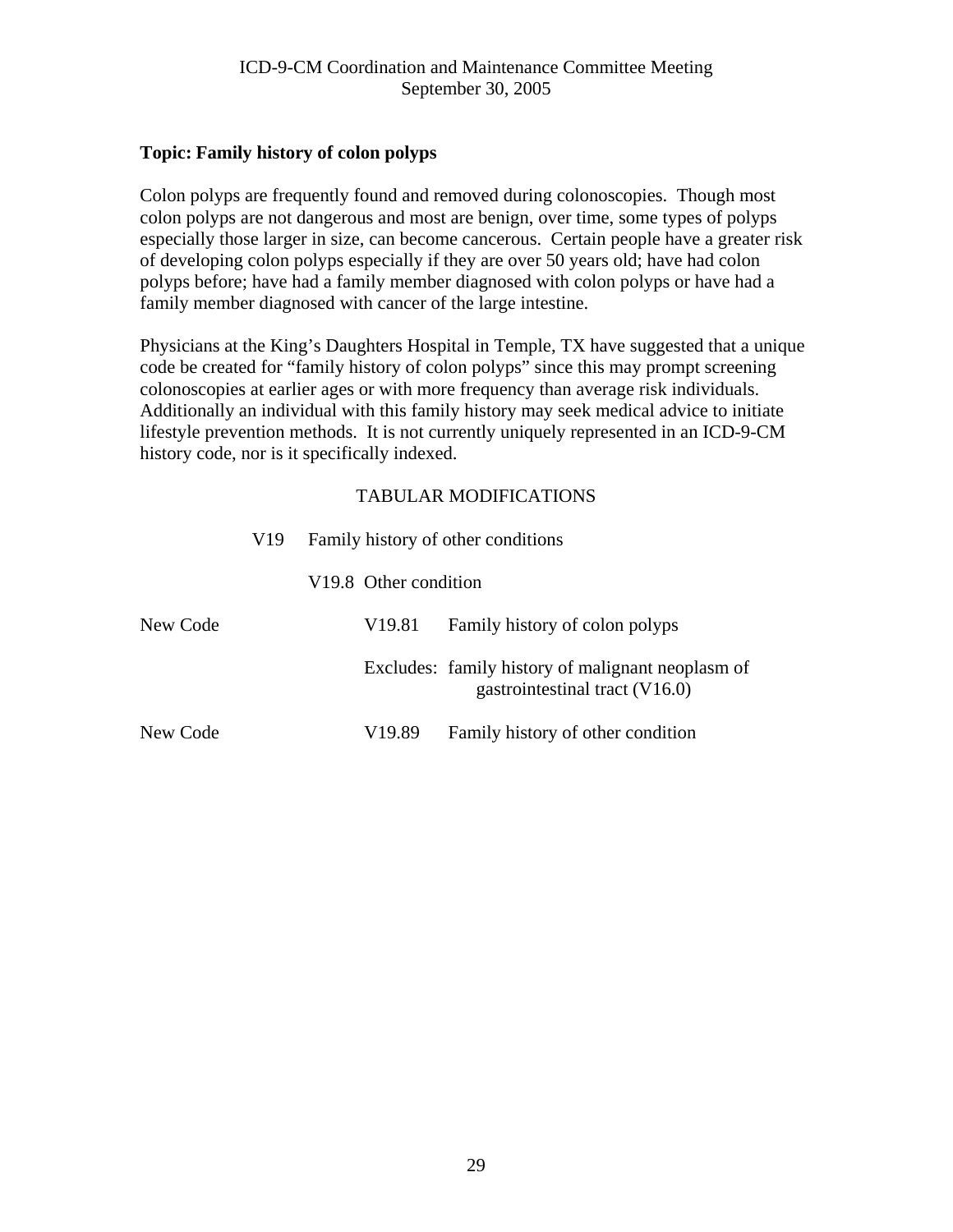# <span id="page-29-0"></span>**Topic: Takotsubo syndrome (Reversible left ventricular dysfunction following sudden emotional stress)**

Takotsubo syndrome is a reversible left ventricular dysfunction in patients without coronary disease precipitated by emotional or physiological stress and has been recently reported in medical literature with more frequency. The syndrome was initially recognized and reported in the Japanese population, however, in the past three years it has been reported more in the white U.S. population as well as in Europe. It was initially given the name "tako-tsubo-like left ventricular dysfunction". More recently, the condition has been called "transient left ventricular apical ballooning syndrome". Both names make reference to the associated left ventricular morphologic features including transient wall-motion abnormalities involving the left ventricular apex and mid-ventricle that accompany the syndrome. The word "tako-tsubo" refers to the round-bottomed narrow-necked Japanese fishing pot used for trapping octopus.

Despite the absence of obstructive epicardial coronary artery disease patients commonly present with ST-segment elevation in the precordial leads, chest pain, relatively minor elevation of cardiac enzyme and biomarker levels, and transient apical systolic left ventricular dysfunction. Patients with the syndrome are usually monitored and treated for left heart failure, dynamic intraventricular obstruction, arrhythmias, and mechanical complications, should they develop. The inpatient mortality rate seems to be low, with rapid resolution after the sudden onset, as does the risk for recurrence. Though the possibility of simultaneous multivessel coronary spasm may contribute to the onset of the syndrome the exact cause of the syndrome is not yet known.

Effective October 1, 2005 this condition, as well as the equivalent term "apical ballooning syndrome" was indexed to code 429.89, Other ill-defined heart diseases. Due to the recent increase in occurrence of this condition NCHS recommends creating a unique code for this syndrome as follows:

|          | 429 | Ill-defined descriptions and complications of heart disease |        |                                                                                                                                                                                                 |
|----------|-----|-------------------------------------------------------------|--------|-------------------------------------------------------------------------------------------------------------------------------------------------------------------------------------------------|
| Revise   |     |                                                             |        | 429.8 Other ill-defined heart diseases                                                                                                                                                          |
| New Code |     |                                                             | 429.83 | Takotsubo syndrome<br>Reversible left ventricular dysfunction<br>following sudden emotional stress<br>Stress induced cardiomyopathy<br>Transient left ventricular apical ballooning<br>syndrome |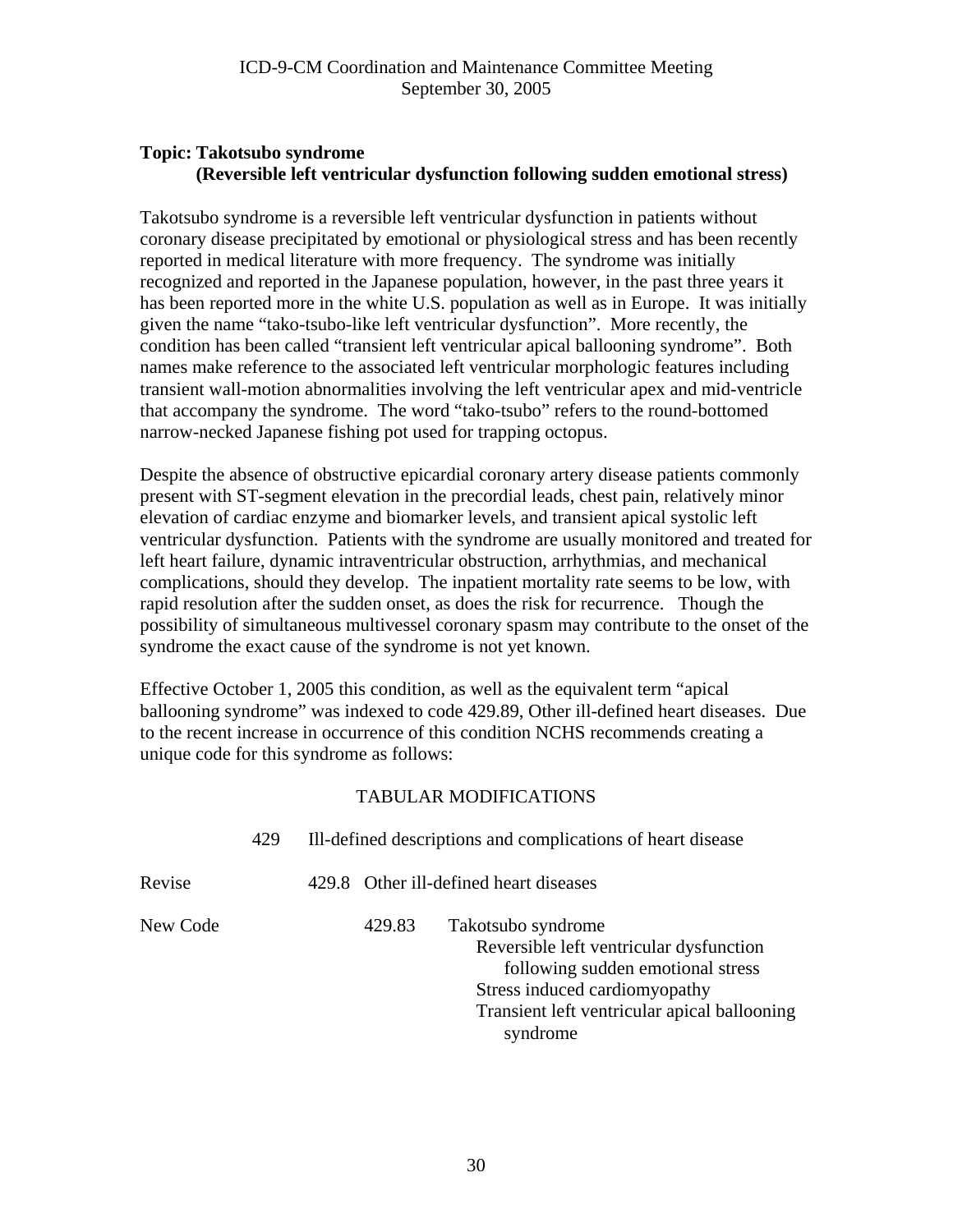#### <span id="page-30-0"></span>**Topic: Familial Mediterranean Fever**

Familial Mediterranean fever (FMF) is a rare inherited disorder characterized by regular attacks of inflammation in the lining of the abdominal cavity, chest cavity, skin or joints along with recurrent high fevers. It usually affects people of Mediterranean ancestry, most commonly people of non-Ashkenazi Jewish, Armenian, Arab, and Turkish background. The gene for FMF was identified in 1997. There is no diagnostic laboratory test, therefore, diagnosis is usually made based upon clinical findings. Treatment using prophylactic colchicine usually provides remission or improvement in most patients though they are subject to further acute attacks. Currently this condition is indexed to code 277.3, Amyloidosis. A request was received from the Israel Ministry of Health to create a unique code for Familial Mediterranean fever.

## TABULAR MODIFICATIONS

|          | 277.3 Amyloidosis                   |                                                                                                                                                                    |  |  |
|----------|-------------------------------------|--------------------------------------------------------------------------------------------------------------------------------------------------------------------|--|--|
| Delete   |                                     | Amyloidosis:                                                                                                                                                       |  |  |
| Delete   |                                     | NOS.                                                                                                                                                               |  |  |
| Delete   | inherited systemic                  |                                                                                                                                                                    |  |  |
| Delete   | nephropathie                        |                                                                                                                                                                    |  |  |
| Delete   | neuropathic (Portuguese) (Swiss)    |                                                                                                                                                                    |  |  |
| Delete   |                                     | secondary                                                                                                                                                          |  |  |
| Delete   | Benign paroxysmal peritonitis       |                                                                                                                                                                    |  |  |
| Delete   | <b>Familial Mediterranean fever</b> |                                                                                                                                                                    |  |  |
| Delete   |                                     | Hereditary cardiac amyloidosis                                                                                                                                     |  |  |
| New Code | 277.30                              | Amyloidosis, unspecified<br><b>Amyloidosis NOS</b>                                                                                                                 |  |  |
| New Code | 277.31                              | Familial Mediterranean fever<br>Benign paroxysmal peritonitis<br>Hereditary amyloid nephropathy<br>Periodic familial polyserositis<br>Recurrent polyserositis      |  |  |
| New Code | 277.39                              | Other amyloidsosis<br>Hereditary cardiac amyloidosis<br>Inherited systemic amyloidosis<br>Neuropathic (Portuguese) (Swiss)<br>amyloidosis<br>Secondary amyloidosis |  |  |

277 Other and unspecified disorders of metabolism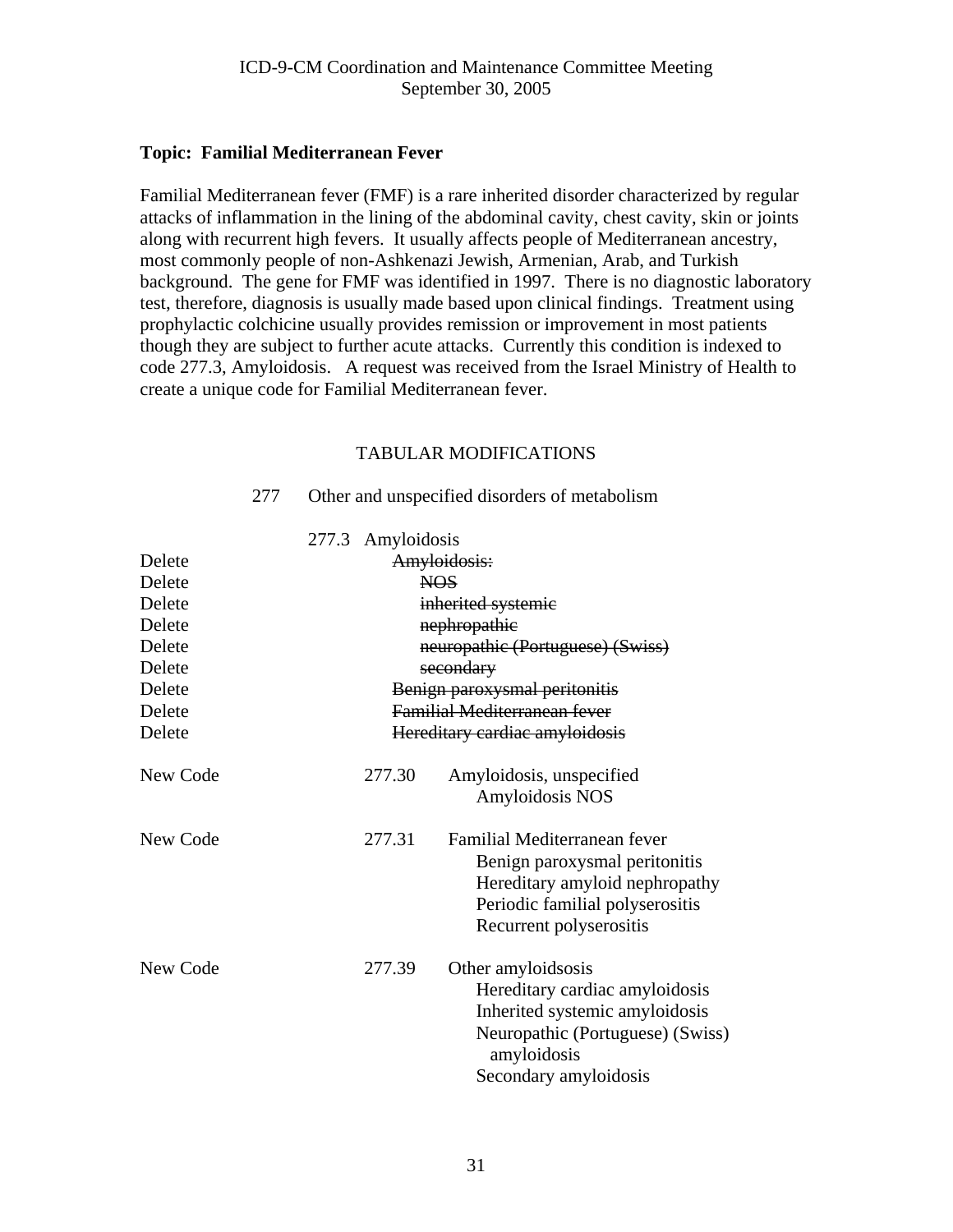## <span id="page-31-0"></span>**Topic: Central pain syndrome, postoperative pain**

At the April 2005 ICD-9-CM Coordination and Maintenance Meeting there were several options presented to create unique codes for encounters for pain management. Following that meeting several comments were received and we are again presenting this topic with those suggestions included.

Central pain syndrome can be caused by damage to the central nervous system. This can be traumatic or brain-related (such as stroke, multiple sclerosis, tumors, epilepsy or Parkinson's disease). The character and extent of the pain differs widely depending partly on the variety of causes. These patients are treated with pain medications and sometimes antidepressants and anticonvulsants.

There have been questions raised to the Editorial Advisory Board for the "AHA Coding Clinic for ICD-9-CM" regarding how to code "post-thoracotomy pain". Postoperative pain is currently indexed to "see Pain, by site". Coding only the site of the pain does not give any additional information that it is postoperative. In the past, published coding advice has instructed coders to code the underlying cause of the pain (such as diabetic neuropathy), or the site of the pain, and to not code any postoperative complication code, such as 998.89, Other specified complications.

Currently there are codes for pain found both in the body system chapters and Chapter 16, Signs and symptoms.

#### TABULAR MODIFICATIONS

780 General symptoms

780.9 Other general symptoms

 780.99 Other general symptoms Delete Generalized pain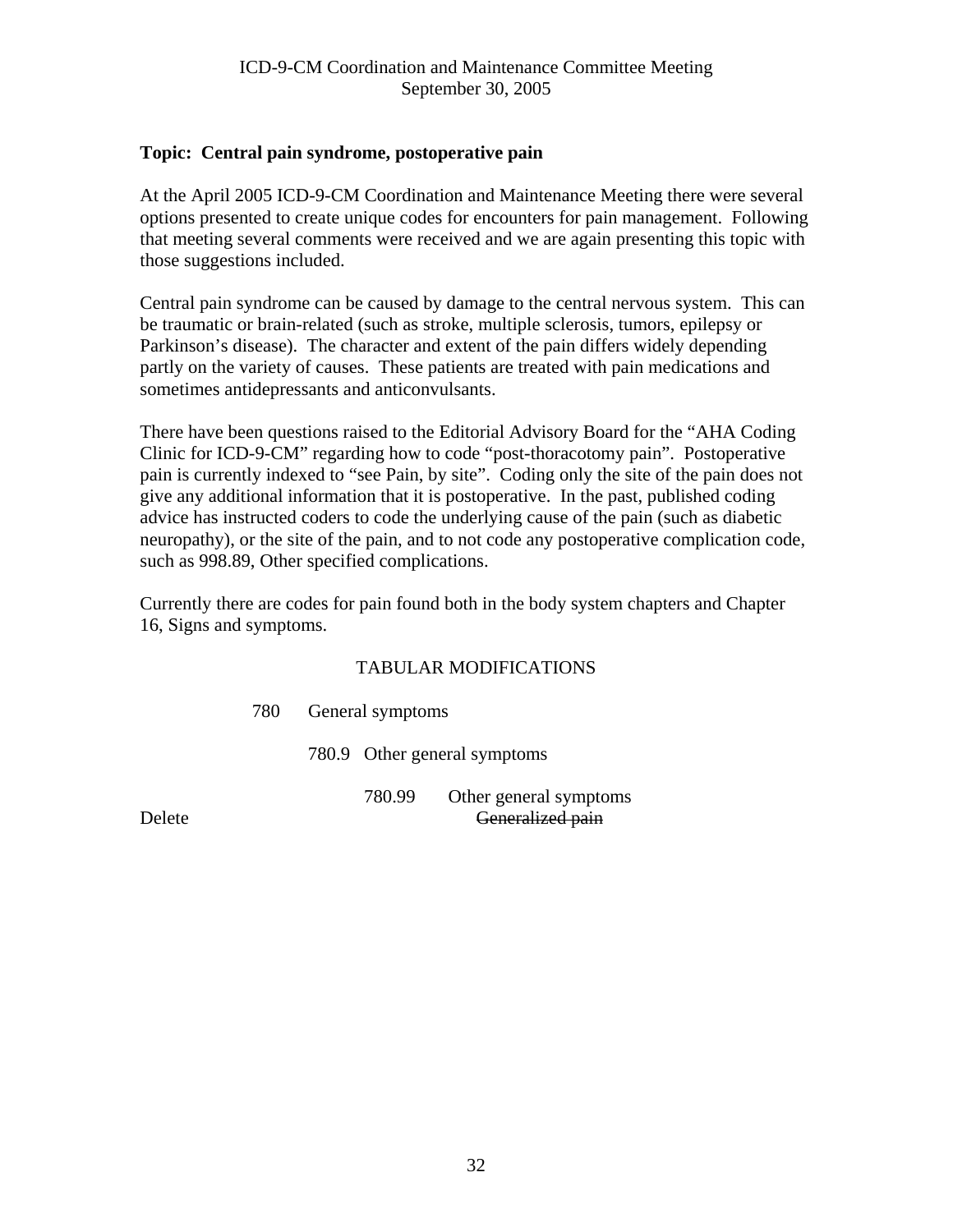| <b>New</b><br>category | 338<br>Pain                                                                                        |  |  |  |  |
|------------------------|----------------------------------------------------------------------------------------------------|--|--|--|--|
|                        | Excludes: localized pain-code to site<br>psychogenic pain (307.80)                                 |  |  |  |  |
|                        | Use additional code for any associated pain disorder (307.89)                                      |  |  |  |  |
| New code               | 338.1 Generalized pain                                                                             |  |  |  |  |
| New code               | 338.2 Central pain syndrome<br>Myelopathic pain syndrome<br>Thalamic pain syndrome (hyperesthetic) |  |  |  |  |
| New code               | 338.3 Postoperative pain<br>Postthoracotomy pain                                                   |  |  |  |  |
| New code               | 338.8<br>Other pain                                                                                |  |  |  |  |

Complications of Surgical and Medical Care, Not Elsewhere Classified (996-999)

Add Excludes: postoperative pain (338.3)

Index entries:

Pain Pain a Add axillary 729.5<br>Add musculoskelet. musculoskeletal 729.1 (see also – Pain, by site)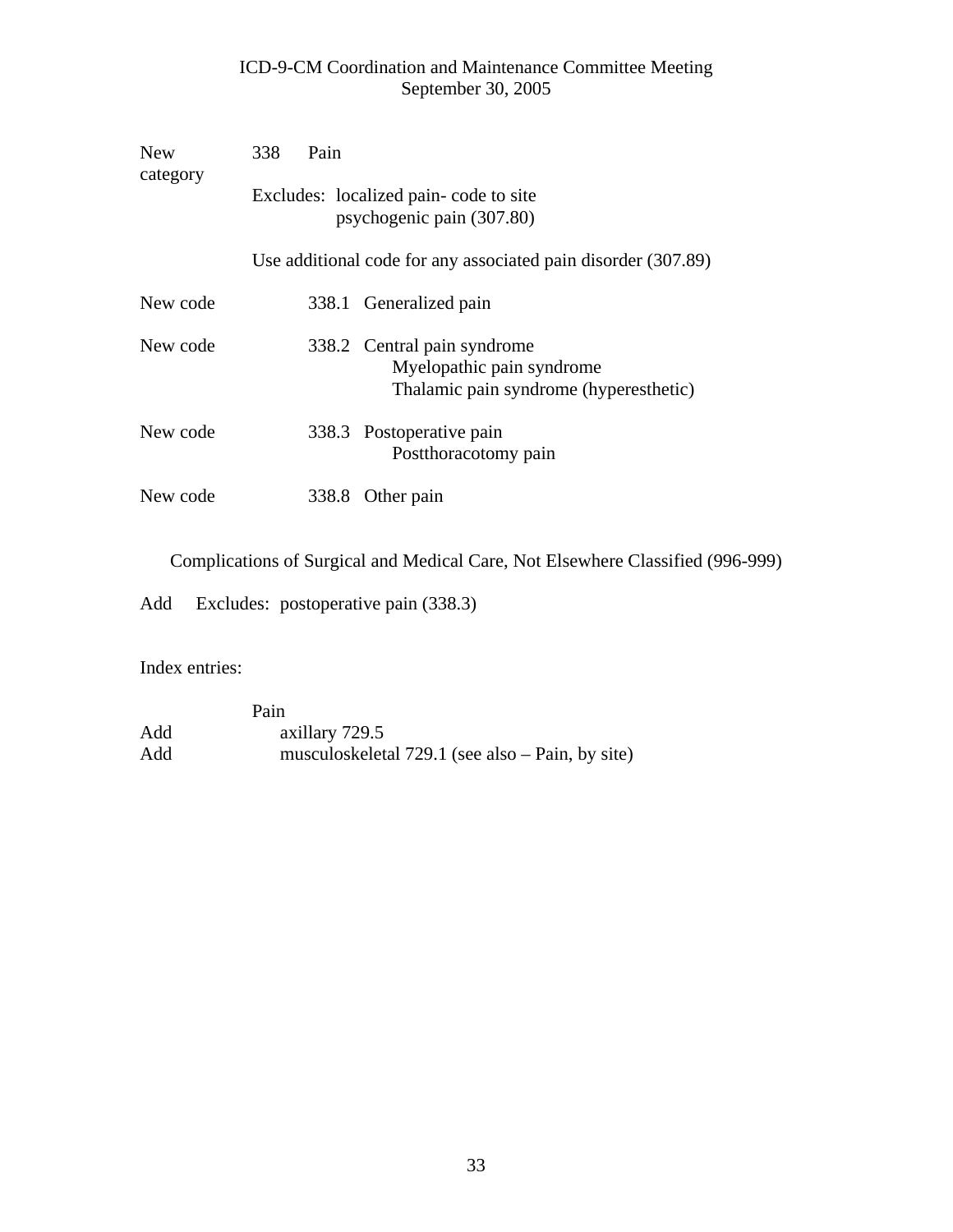## <span id="page-33-0"></span>**Topic: Newborn post discharge check**

The American Academy of Pediatrics (AAP) is requesting that a unique code be established for encounters for newborn discharge follow examination. It is recommended by the AAP that this type of visit occur within 48 hours of discharge when a healthy newborn is discharged from the hospital less then 48 hours following delivery. (Committee on Fetus and Newborn, American Academy of Pediatrics. *Hospital Stay for Healthy Term Newborns.* Pediatrics 2004;113:1434 –1436).

Currently, there is no code to describe this specific encounter. Codes such as V20.2, Routine infant or child health check; V29.8, Observation for other specified suspected condition, and V58.89, Other specified aftercare do not sufficiently describe the reason for this type of encounter.

The purpose of the follow-up visit is to:

- Weigh the infant; assess the infant's general health, hydration, and degree of jaundice; identify any new problems; review feeding pattern and technique, including observation of breastfeeding for adequacy of position, latch-on, and swallowing; and obtain historical evidence of adequate urination and defecation patterns for the infant
- • Assess quality of mother-infant interaction and details of infant behavior
- Reinforce maternal or family education in infant care, particularly regarding infant feeding
- Review the outstanding results of laboratory tests performed before discharge
- Perform screening tests in accordance with state regulations and other tests that are clinically indicated, such as serum bilirubin
- Verify the plan for health care maintenance, including a method for obtaining emergency services, preventive care and immunizations, periodic evaluations and physical examinations, and necessary screenings

|          | V <sub>20</sub> | Health supervision of infant or child      |                                                                               |  |  |  |
|----------|-----------------|--------------------------------------------|-------------------------------------------------------------------------------|--|--|--|
|          |                 | V20.2 Routine infant or child health check |                                                                               |  |  |  |
| New code |                 | V <sub>20.20</sub>                         | Routine infant or child health check                                          |  |  |  |
| New code |                 | V <sub>20.21</sub>                         | Newborn post-discharge follow up visit<br>Newborn post-discharge health check |  |  |  |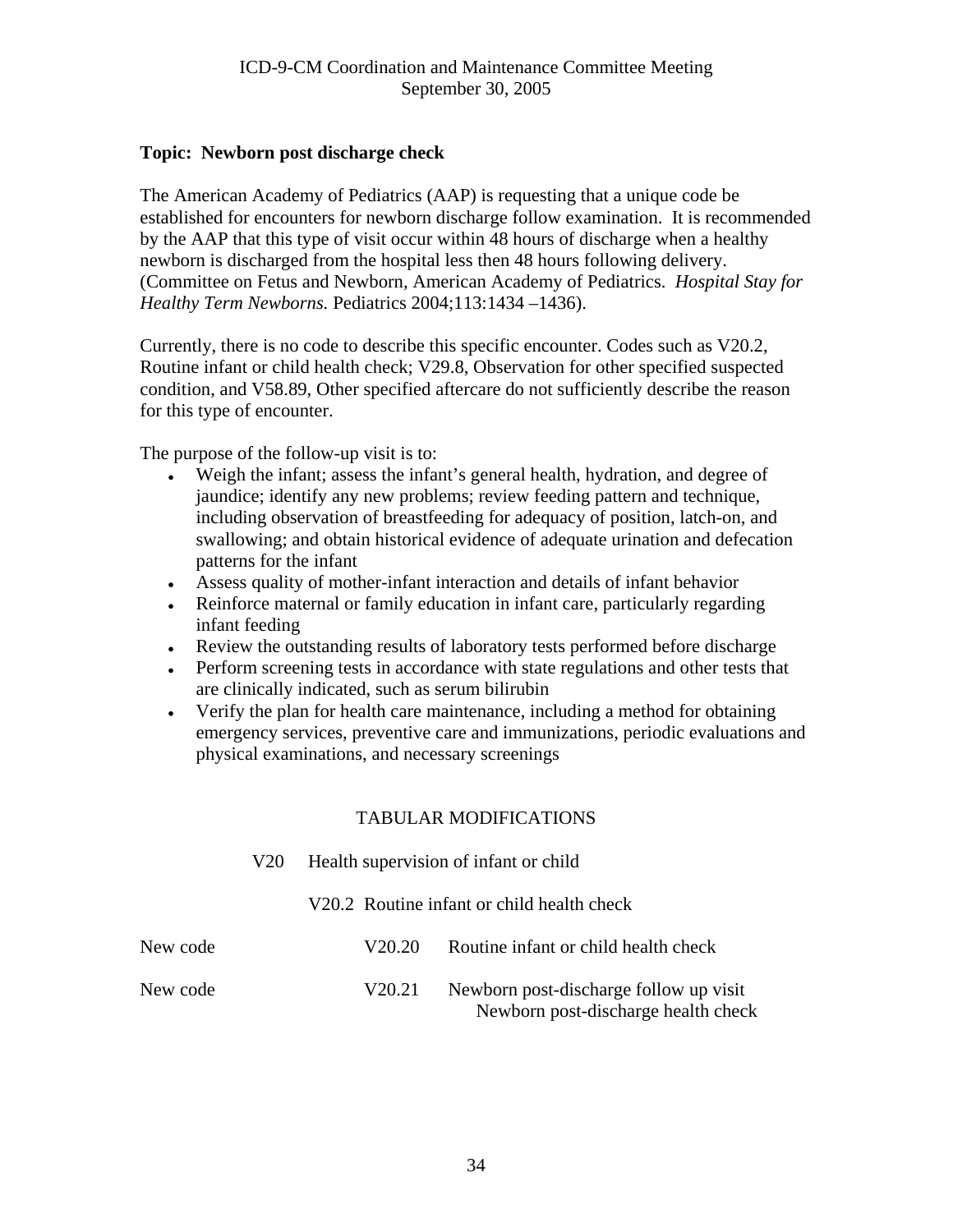#### <span id="page-34-0"></span>**Topic: Attention to surgical dressings and sutures**

The Medicare Home Health comprehensive patient assessment form known as the OASIS was modified in 2003 to comply with ICD-9-CM coding guidelines and use of V Codes. The home health industry has received letters and suggestions related to the intent of ICD-9-CM code V58.3, Attention to surgical dressings and sutures, which has included changes of dressings and removal of sutures. They have requested to have separate codes for attention to surgical wound dressings, attention to non-surgical dressings and suture or staple removal.

|                            | V58 | Encounter for other and unspecified procedures and aftercare                                     |        |                                                                              |
|----------------------------|-----|--------------------------------------------------------------------------------------------------|--------|------------------------------------------------------------------------------|
| Revise<br>Delete<br>Delete |     | V58.3 Attention to (surgical) dressings and sutures<br>Change of dressings<br>Removal of sutures |        |                                                                              |
| Add                        |     | Code first any associated aftercare                                                              |        |                                                                              |
| Add                        |     | Excludes: planned postoperative wound closure (V58.41)                                           |        |                                                                              |
| New code                   |     |                                                                                                  | V58.30 | Encounter for change or removal of dressing<br><b>NOS</b>                    |
| New code                   |     |                                                                                                  | V58.31 | Encounter for change or removal of surgical<br>wound dressing                |
| New code                   |     |                                                                                                  | V58.32 | Encounter for removal of sutures<br>Encounter for removal of staples         |
|                            |     |                                                                                                  |        | V58.4 Other aftercare following surgery                                      |
|                            |     |                                                                                                  | V58.41 | Encounter for planned postoperative wound<br>closure                         |
| Add                        |     |                                                                                                  |        | Excludes: encounter for (surgical) dressings and suture<br>aftercare (V58.3) |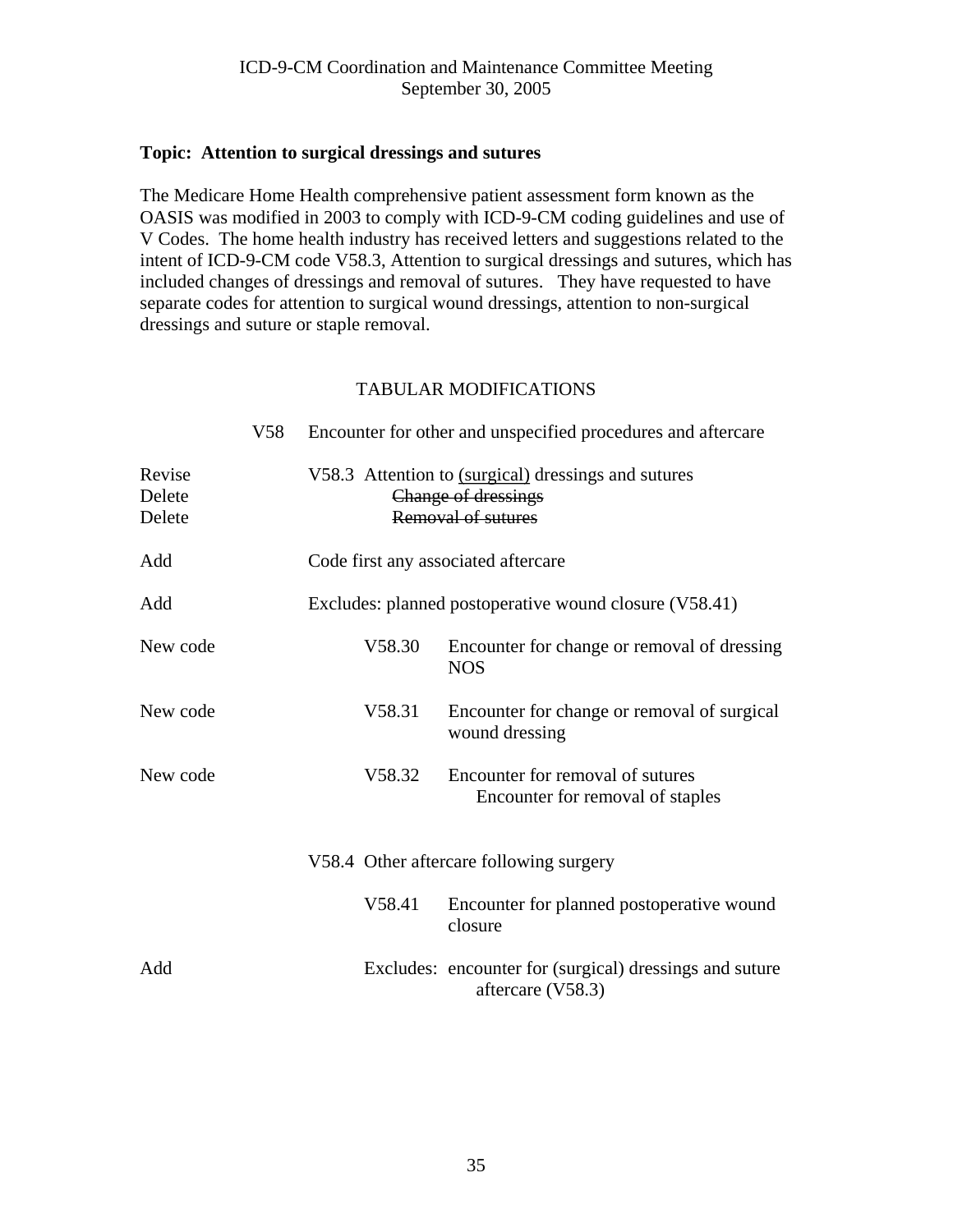## <span id="page-35-0"></span>**Topic: Intrauterine hypoxia and asphyxia**

Traditional theories of the etiology of neonatal neurologic injury have focused on the hospital portion of the labor and delivery because it is available for careful and minute by minute observation. This represents a limited portion of the complete gestation and has inappropriately led to a series of conclusions on the etiology of brain injury in the newborn and young child that focused almost strictly on the intrapartum period.

The nomenclature associated with these "diagnoses" has also been problematic, with traditional terminology applied that are technically incorrect descriptors of the fetal/neonatal condition and establishing an accepted "etiology" of the later injury that assumed a cause and effect relationship.

For example the terminology currently used to describe fetal encephalopathic injury and death is antiquated and imprecise. The term "hypoxia" actually refers to a deficiency of oxygen reaching the tissues of the body usually due to low inspired oxygen while "hypoxemia" means deficient oxygenation of the blood. Asphyxia, from the Greek, actually means stopping of the pulse but has come to be associated with hypoxia and hypercapnia.

As our understanding of perinatal cerebral injury has become clearer, it is obvious that the older terminology can no longer apply. The actual cause of the morbidity and mortality in this condition is due to ischemic injury from hypoxemia, hypercapnia and acidosis. While it is normal for these conditions to occur during the normal birth process, when it leads to brain damage the result is hypoxic-ischemic encephalopathy (HIE).

HIE also has well defined clinical definitions (mild, moderate, and severe) based on clinical presentation and imaging findings.

Since some of these conditions can exist during the perinatal period but are unrelated to the birthing process, additional changes were recommended to accommodate these conditions, unrelated to the birth process.

Because of the need to correctly identify these potentially devastating conditions accurately, the American Academy of Pediatrics recommended the following changes to ICD-9-CM.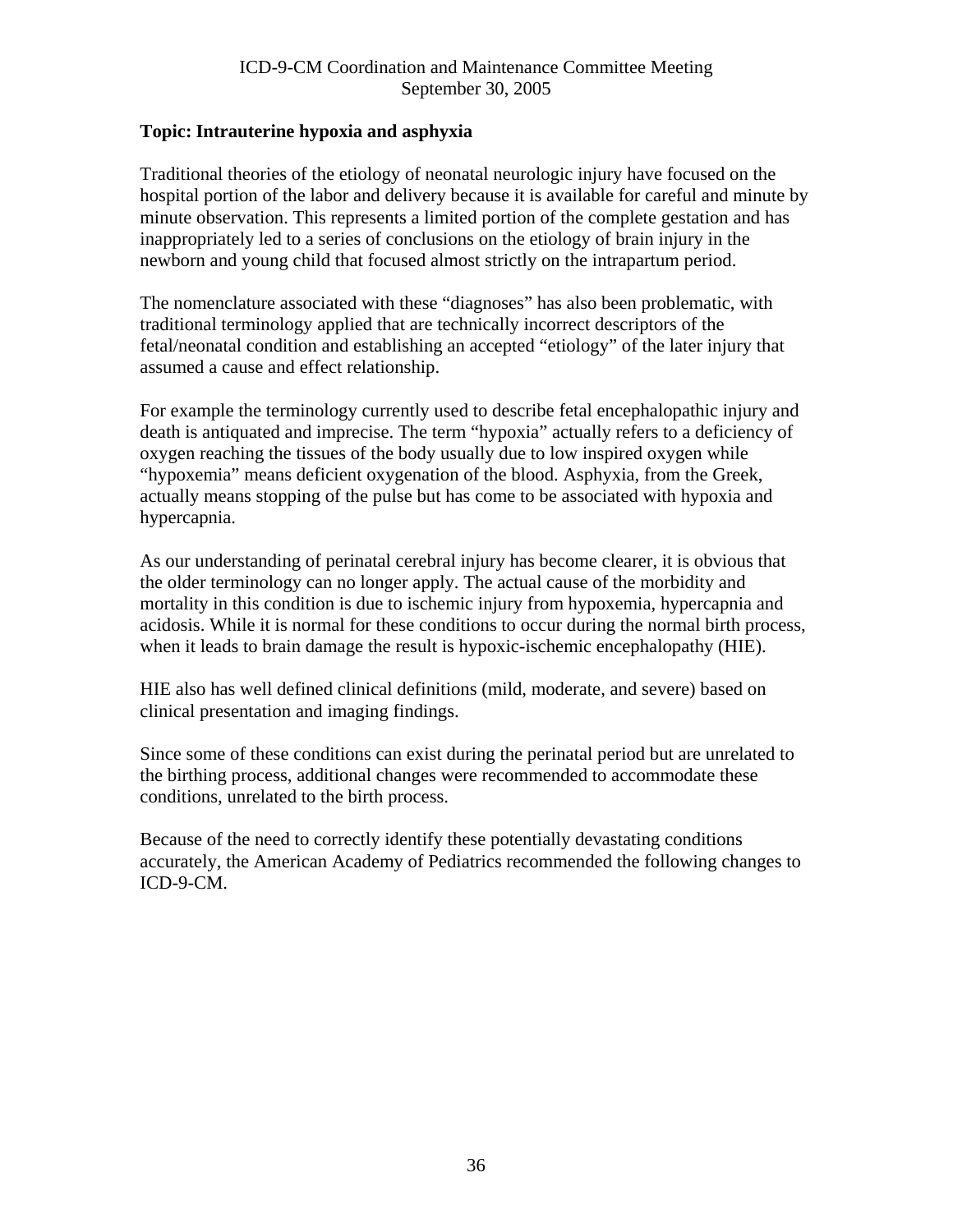### TABULAR MODIFICATIONS

#### **Proposal 1**

Category 768, and code 768.9 title changes are proposed, with some changes to inclusion terms. Also note that a later proposal moves "hypoxia NOS, in liveborn infant" to a new proposed code.

| Revise        | 768 | Intrauterine hypoxia and birth asphyxia Fetal distress, intrauterine<br>hypoxemia, anoxia, cerebral ischemia, and hypoxic-ischemic<br>encephalopathy (HIE) |  |  |
|---------------|-----|------------------------------------------------------------------------------------------------------------------------------------------------------------|--|--|
| Revise        |     | 768.9 Unspecified birth asphyxia hypoxemia, anoxia, and<br>cerebral ischemia in liveborn infant                                                            |  |  |
| Revise<br>Add |     | Hypoxia-Hypoxemia NOS, in liveborn infant<br>Cerebral ischemia NOS, in liveborn infant                                                                     |  |  |

#### **Proposal 2**

Since the acidemia associated with fetal distress and these related conditions may be either metabolic or mixed metabolic-respiratory, the term "fetal metabolic acidemia" associated with this code set should be changed to reflect this.

|        | 768 | Intrauterine hypoxia and birth asphyxia |                                                                                                                                               |  |
|--------|-----|-----------------------------------------|-----------------------------------------------------------------------------------------------------------------------------------------------|--|
| Revise |     |                                         | 768.2 Fetal distress before onset of labor, in liveborn infant<br>Fetal metabolic acidemia before onset of labor, in<br>liveborn infant       |  |
| Revise |     |                                         | 768.3 Fetal distress first noted during labor, in liveborn infant<br>Fetal metabolic acidemia first noted during labor, in<br>liveborn infant |  |
|        |     |                                         | 768.4 Fetal distress, unspecified as to time of onset, in liveborn<br>infant                                                                  |  |
| Revise |     |                                         | Fetal metabolic acidemia unspecified as to time of onset<br>in liveborn infant                                                                |  |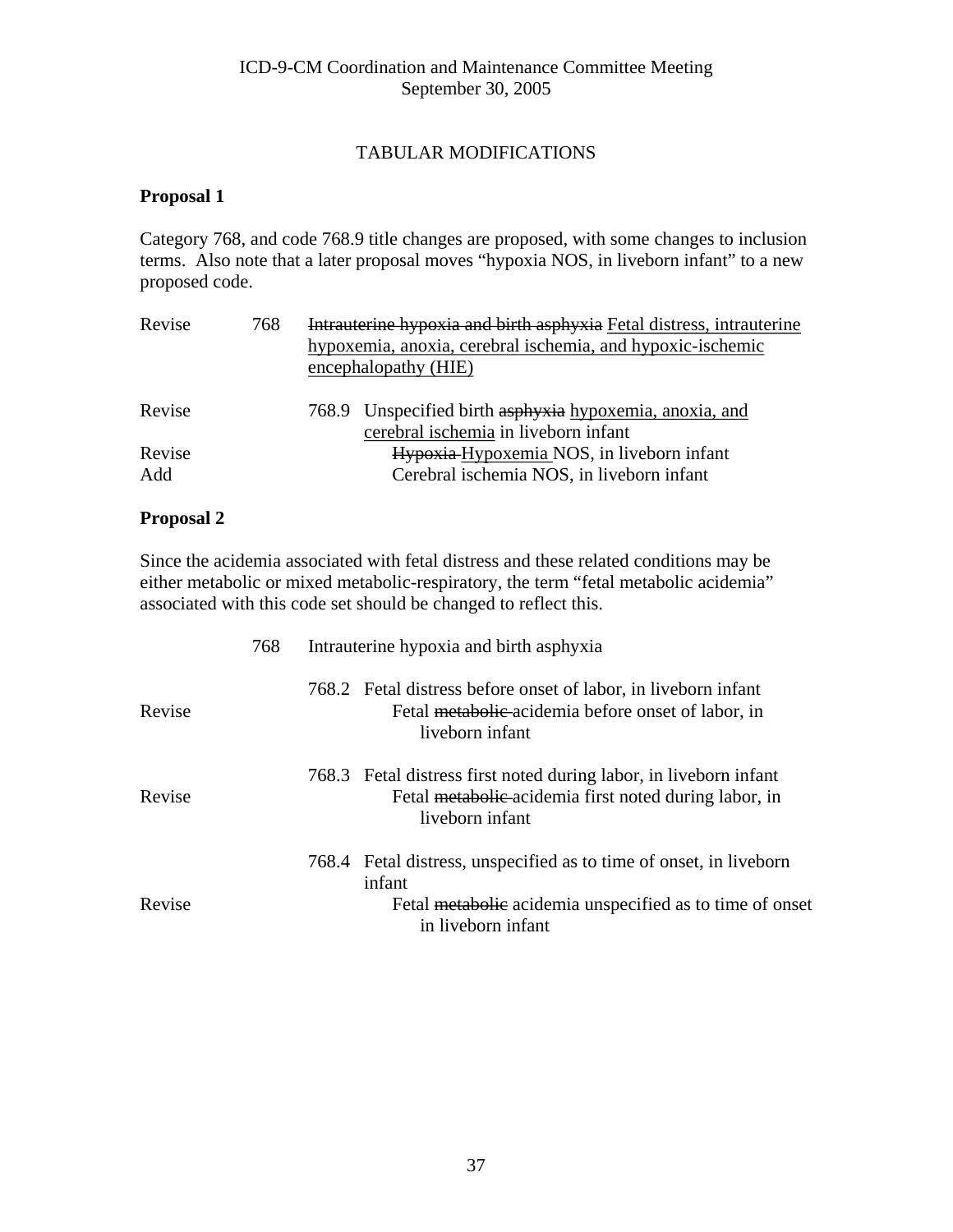# **Proposal 3**

Since fetal distress and these related conditions may be noted during the delivery process, it is proposed that the code titles should be changed to reflect this.

|        | 768 | Intrauterine hypoxia and birth asphyxia                        |
|--------|-----|----------------------------------------------------------------|
| Revise |     | 768.3 Fetal distress first noted during labor and delivery, in |
|        |     | liveborn infant                                                |
| Revise |     | Fetal metabolic acidemia first noted during labor and          |
|        |     | delivery, in liveborn infant                                   |

# **Proposal 4**

Proposed addition of the concept hypoxic-ischemic encephalopathy.

# **Option 1**

Revise the existing titles at 768.5 and 768.6 as shown. However, the terms related to birth asphyxia would remain in the index.

|          | 768 | Intrauterine hypoxia and birth asphyxia                                        |                                                   |  |
|----------|-----|--------------------------------------------------------------------------------|---------------------------------------------------|--|
| Revise   |     | 768.5 Severe birth asphyxia hypoxic-ischemic encephalopathy                    |                                                   |  |
| Delete   |     | (HIE)<br>Birth asphyxia with neurologic involvement                            |                                                   |  |
| Revise   |     | 768.6 Mild or moderate birth asphyxia-hypoxic-ischemic<br>encephalopathy (HIE) |                                                   |  |
| Delete   |     | Other specified birth asphyxia (without mention of<br>neurologic involvement)  |                                                   |  |
| New code |     | 768.60                                                                         | Mild hypoxic-ischemic encephalopathy (HIE)        |  |
| New code |     | 768.61                                                                         | Moderate hypoxic-ischemic encephalopathy<br>'HIE) |  |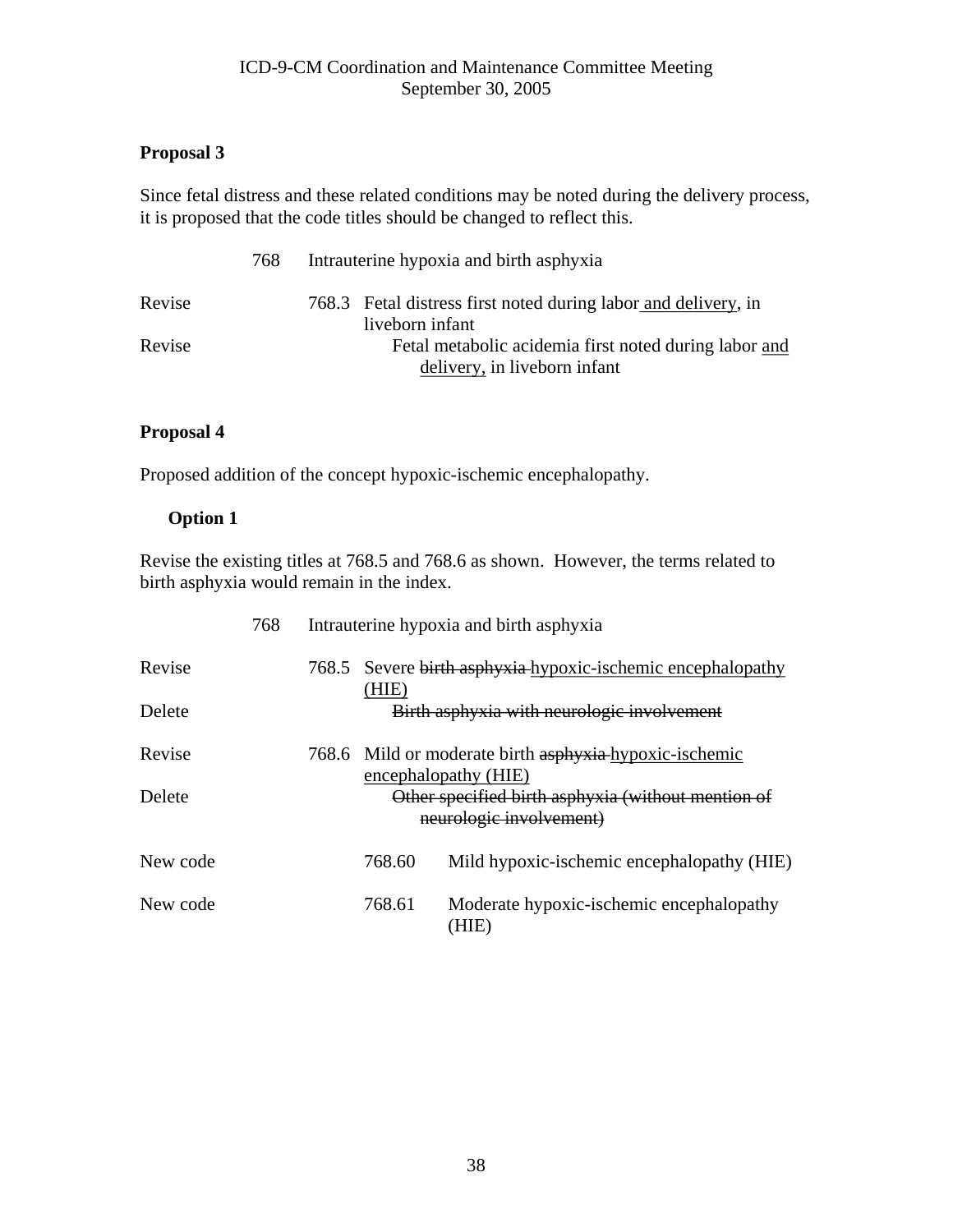# **Option 2**

Create a new subcategory for the concept of hypoxic-ischemic encephalopathy. Exclude this from the existing code for severe birth asphyxia.

| 768             | Intrauterine hypoxia and birth asphyxia           |                                                   |  |
|-----------------|---------------------------------------------------|---------------------------------------------------|--|
|                 | 768.5 Severe birth asphyxia                       |                                                   |  |
| Add             | Excludes: hypoxic-ischemic encephalopathy (768.7) |                                                   |  |
|                 |                                                   |                                                   |  |
| New subcategory | 768.7 Hypoxic-ischemic encephalopathy             |                                                   |  |
| New code        | 768.70                                            | Mild hypoxic-ischemic encephalopathy (HIE)        |  |
| New code        | 768.71                                            | Moderate hypoxic-ischemic encephalopathy<br>(HIE) |  |
| New code        | 768.72                                            | Severe hypoxic-ischemic encephalopathy (HIE)      |  |

# **Proposal 5**

Create a new code for respiratory arrest of newborn. Create a new code for hypoxemia of newborn unrelated to labor and delivery, with hypoxia NOS in newborn to be coded here, moving it from code 768.9.

|          | 770 | Other respiratory conditions of fetus and newborn |        |                                                                                   |
|----------|-----|---------------------------------------------------|--------|-----------------------------------------------------------------------------------|
|          |     |                                                   |        | 770.8 Other respiratory problems after birth                                      |
| New code |     |                                                   | 770.87 | Respiratory arrest of newborn                                                     |
| New code |     |                                                   | 770.88 | Hypoxemia of newborn unrelated to labor and<br>delivery<br>Hypoxia NOS in newborn |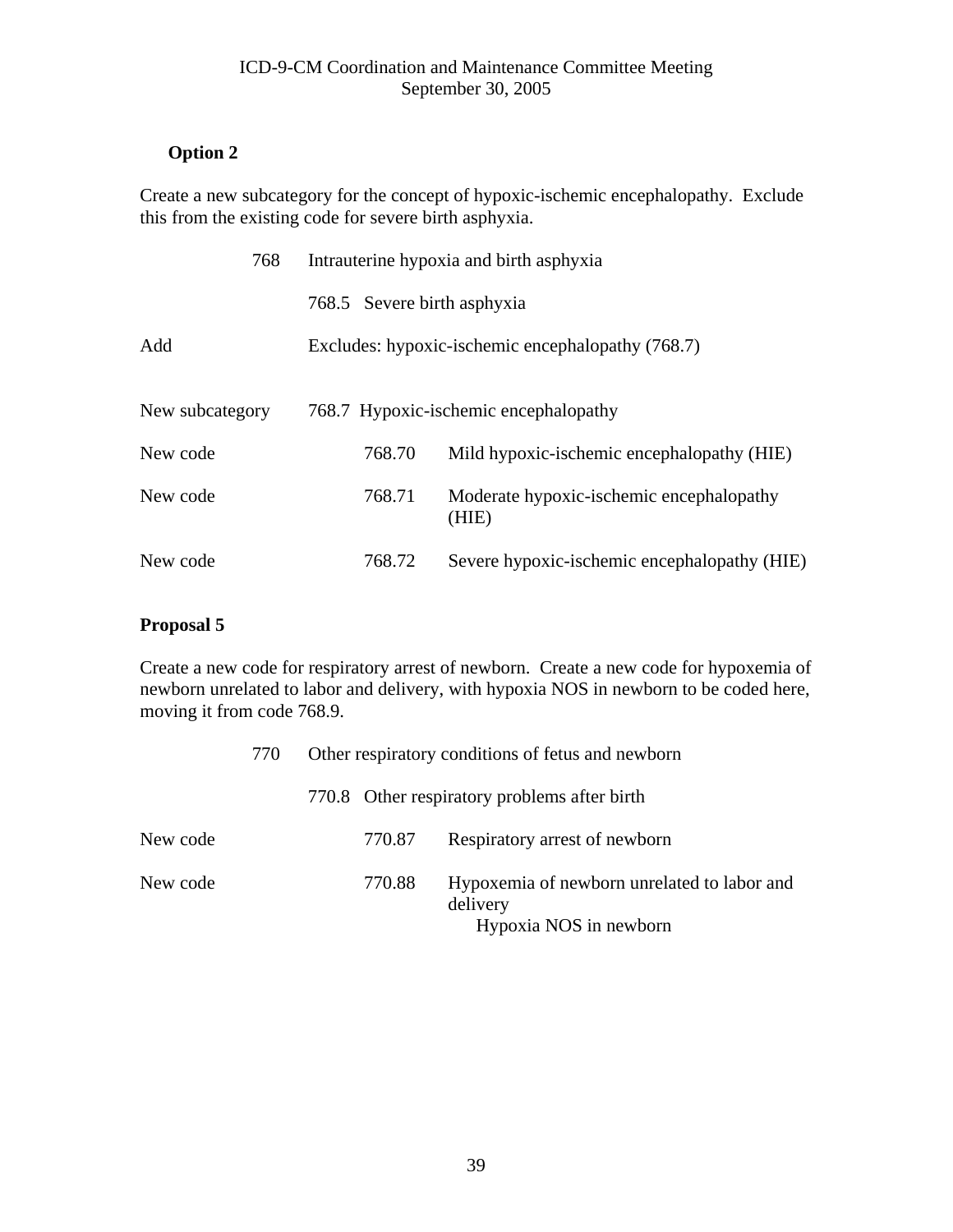### **Proposal 6**

#### Revise the code title for code 775.7 and add an inclusion term for acidosis NOS of newborn. Note: this text has been corrected from the original to properly reflect the changes proposed.

|        | 775 | Endocrine and metabolic disturbances specific to the fetus and<br>newborn |                                                                                                                                |  |
|--------|-----|---------------------------------------------------------------------------|--------------------------------------------------------------------------------------------------------------------------------|--|
| Revise |     |                                                                           | 775.7 Late metabolic acidosis of newborn Acidemia of the<br>newborn unrelated to labor and delivery<br>Acidosis NOS in newborn |  |

# **Proposal 7**

Add an inclusion term at 779.2 for cerebral ischemia unrelated to labor and delivery. Add a new code for cardiac arrest of newborn unrelated to birth.

|          | 779 |                                                                         |        | Other and ill-defined conditions originating in the perinatal period                                             |  |  |
|----------|-----|-------------------------------------------------------------------------|--------|------------------------------------------------------------------------------------------------------------------|--|--|
| Add      |     |                                                                         | signs  | 779.2 Cerebral depression, coma and other abnormal cerebral<br>Cerebral ischemia unrelated to labor and delivery |  |  |
|          |     | 779.8 Other specified conditions originating in the perinatal<br>period |        |                                                                                                                  |  |  |
| New code |     |                                                                         | 779.85 | Cardiac arrest of newborn unrelated to birth                                                                     |  |  |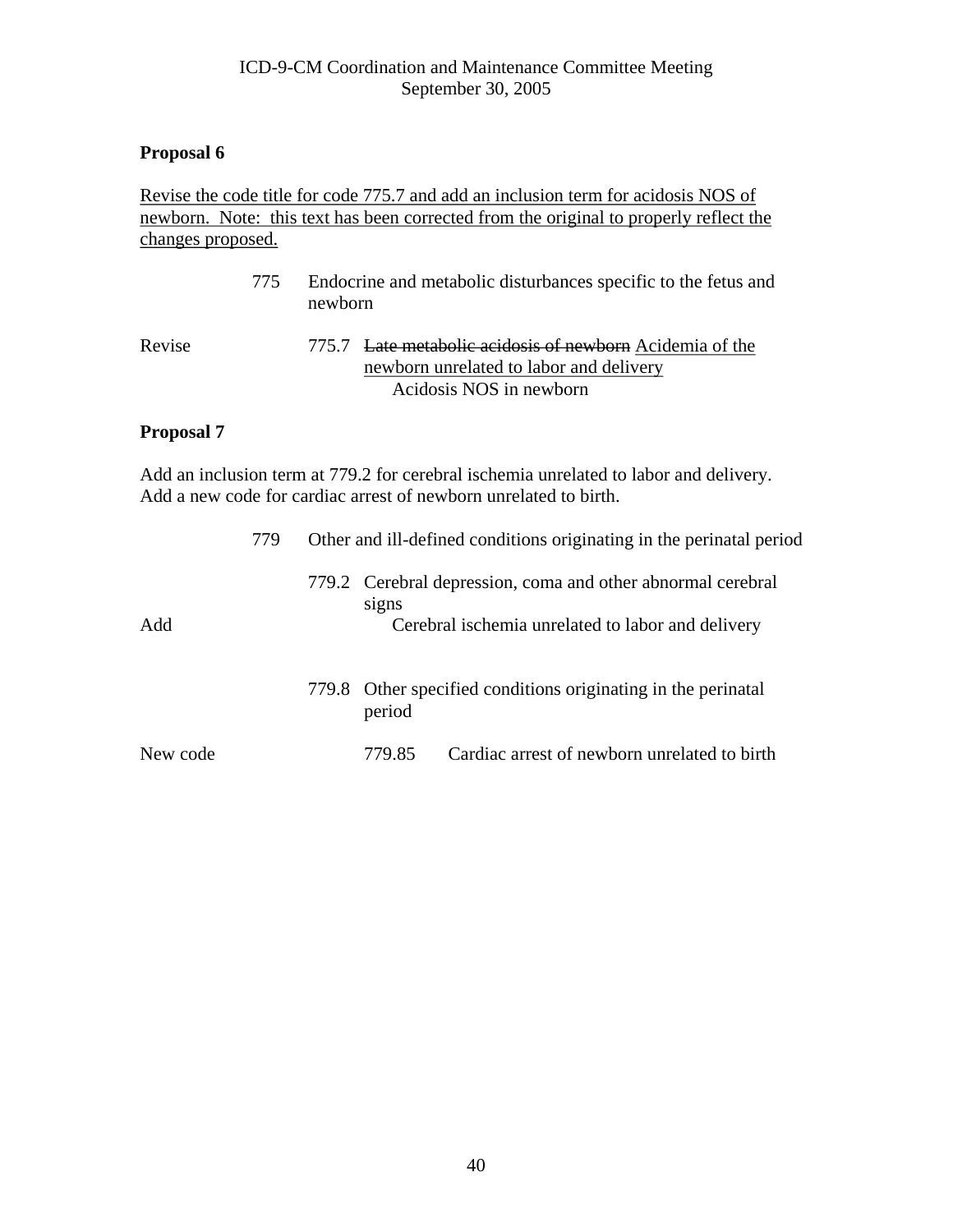#### **Topic: Mild cognitive impairment**

Mild cognitive impairment is a disease entity defined by an impairment in memory (or any other cognitive domain) that is beyond what is normal for age, with relatively intact function in the other cognitive domains.

One of the more standard set of criteria for diagnosis of mild cognitive impairment is as follows: (1) memory complaint, preferably corroborated, (2) objective memory impairment for age, (3) relatively preserved general cognition for age, (4) essentially intact activities of daily living, and (5) not demented. Using these criteria, patients progress to dementia at a rate of approximately 12% per year. This is in distinction to an incidence rates from a similar community population with a documented progression rate of 1 to 2% per year. When a group of these subjects were followed up at 6 years, approximately 80% of them will have converted to dementia.

The American Academy of Neurology (AAN) requested a new code for mild cognitive impairment.

|          | 331 | Other cerebral degenerations |                                   |  |
|----------|-----|------------------------------|-----------------------------------|--|
|          |     |                              | 331.8 Other cerebral degeneration |  |
| New code |     | 331.83                       | Mild cognitive impairment         |  |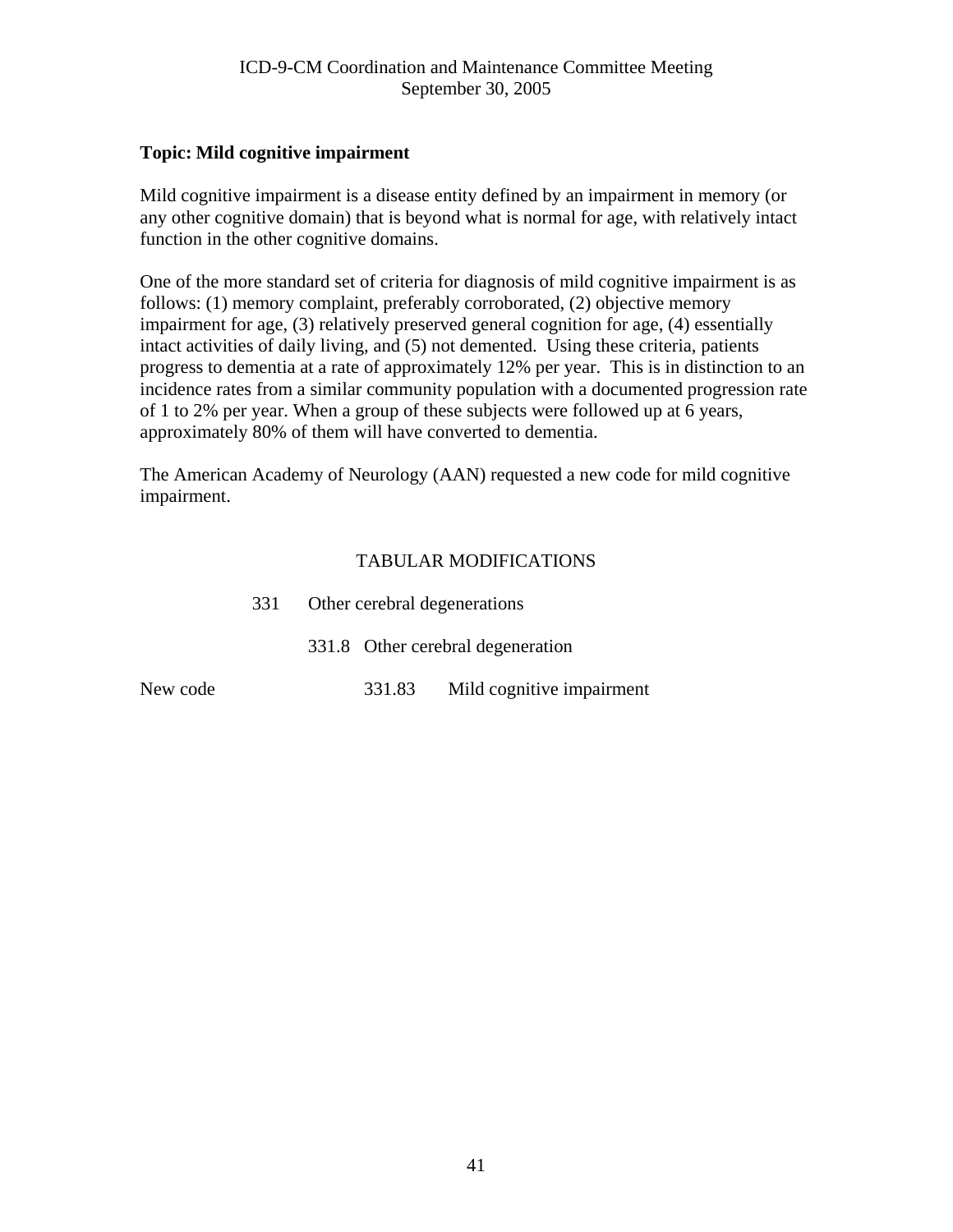#### **Topic: Altered mental status**

An altered mental status may frequently be described, as a symptom of a number of different types of illness. Some of the potential underlying etiologies include trauma, infection, neoplasm, alcohol, and drugs, as well as endocrine disorders, neurological disorders, psychiatric disorders, and renal disorders.

Altered mental status may be based on reports of family or caregivers. Acute changes from baseline mental function are important, which requires knowledge of the baseline.

Mental status examination includes assessment of orientation, affect and mood, language, memory, judgment and insight, as well as abnormal thought content, and perception abnormalities. Level of consciousness is also assessed, and there are existing codes for altered levels of consciousness at subcategory 780.0. Delirium not otherwise specified is coded to 780.09, Other, Alteration of consciousness. If a specific cause of altered mental status is known, that should be coded, rather than the symptom code being used.

Several requests were received for a new code for altered mental status.

|          | 780.9 Other general symptoms |                                                                                     |  |
|----------|------------------------------|-------------------------------------------------------------------------------------|--|
| New code |                              | 780.96 Altered mental status                                                        |  |
|          |                              | Excludes: altered level of consciousness (780.01-780.09)<br>delirium NOS $(780.09)$ |  |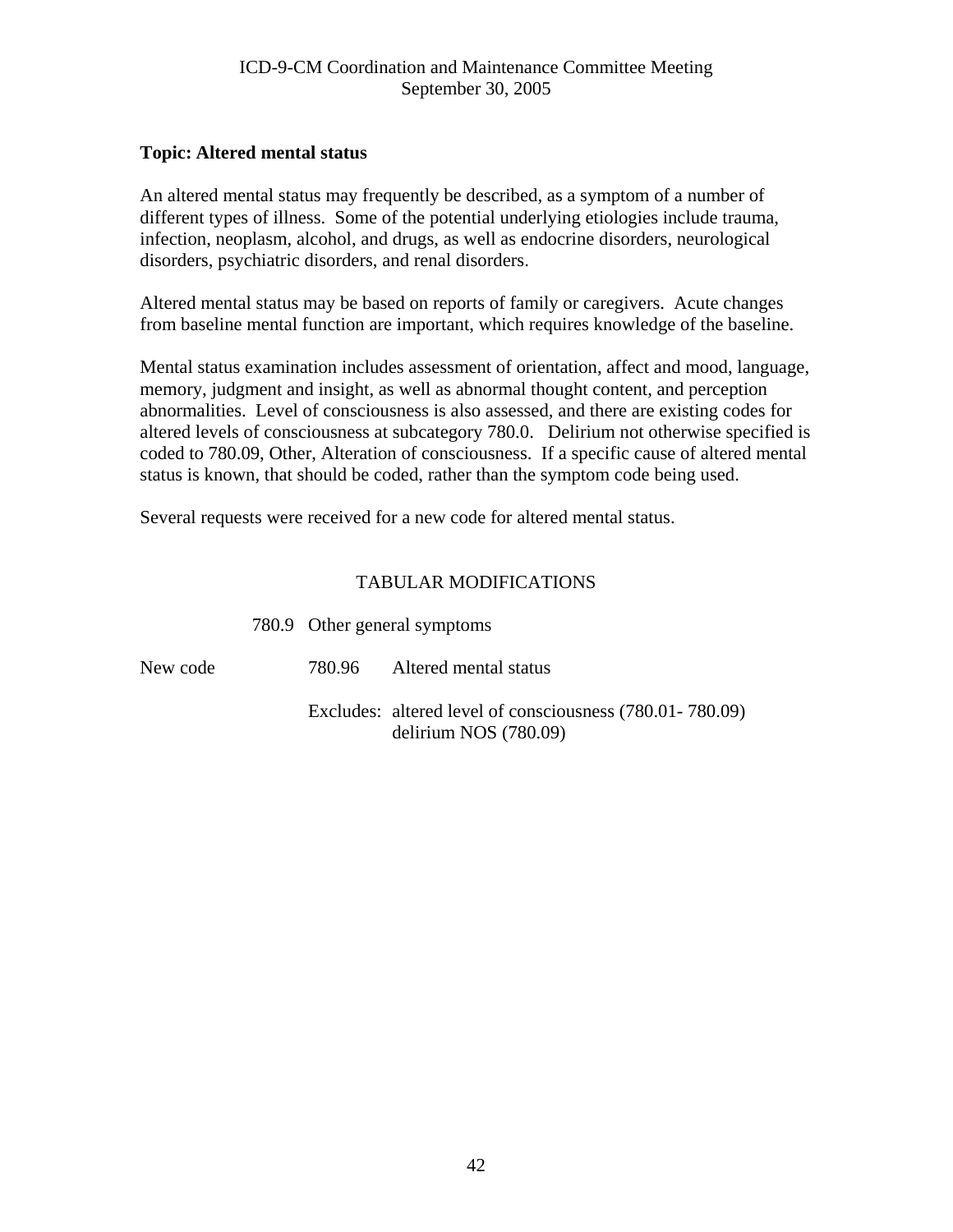# **Topic: Hematology / Aplastic Anemia / Myelofibrosis**

Myelofibrosis involves fibrous tissue replacing normal bone marrow. It usually is accompanied by leukoerythroblastic anemia. It can be a primary hematologic disease, or a secondary process. The primary form may be called by a number of names, including primary myelofibrosis, and myeloid metaplasia. In April 2005 a new code was proposed at 238.73, Myelofibrosis with myeloid metaplasia, with an inclusion term "primary myelofibrosis."

The secondary process may be called myelophthisis. Myelophthisis may occur in a number of other disorders, including malignancies, infections (particularly fungi and mycoplasma), lipid storage disease (e.g., Gaucher's disease), sarcoidosis, and osteoporosis.

The marrow fibrosis usually is accompanied by leukoerythroblastosis, or leukoerythroblastic anemia. This might also be referred to as myelopathic anemia or myelophthisis anemia.

There are a number of index entries for terms related to myelofibrosis, which do not reflect current understanding, and the current modifications. Thus, it is proposed that these index entries be modified to make coding more consistent.

The proposal for elevated white blood cell count and decreased white blood cell count was changed based on comments following the April 2005 meeting. These codes are presented to show the current proposed form of the changes.

# TABULAR MODIFICATIONS

284 Aplastic anemia and other bone marrow failure syndromes

New code 284.2 Myelophthisis Secondary myelofibrosis

Code first the underlying disorder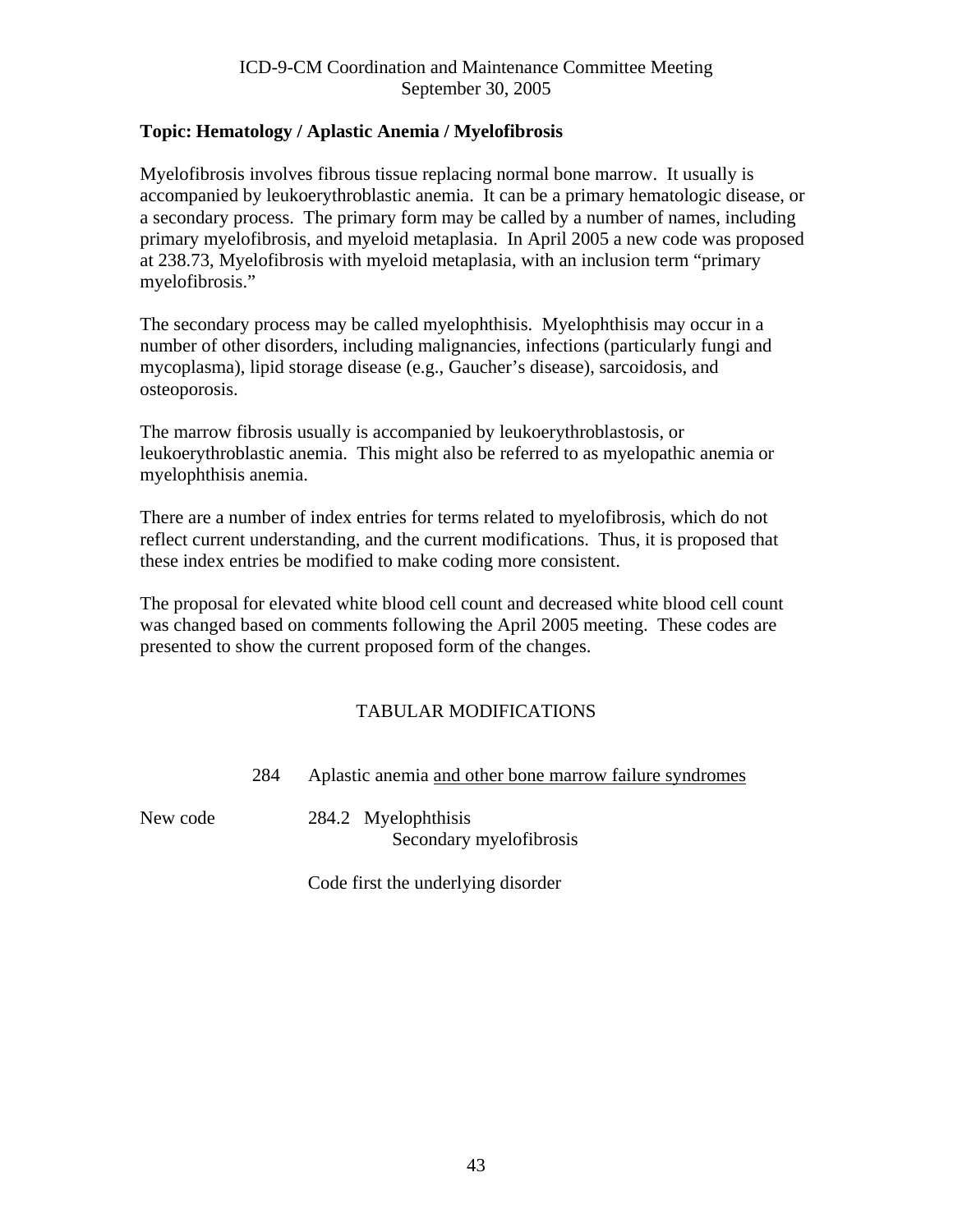# INDEX MODIFICATIONS

|        | Anemia                                        |
|--------|-----------------------------------------------|
| Revise | leukoerythroblastic 285.8 284.8               |
| Revise | myelopathic 285.8 284.8                       |
| Revise | myelophthisic (normocytic) 285.8 284.8        |
| Revise | Leukoerythroblastosis 289.0 289.9             |
|        | Myelofibrosis (osteosclerosis) 289.89         |
| Add    | with myeloid metaplasia 238.73                |
| Add    | idiopathic 238.73                             |
| Add    | primary 238.73                                |
| Add    | secondary 284.2                               |
|        | Osteosclerosis                                |
| Revise | myelofibrosis (see also Myelofibrosis) 289.89 |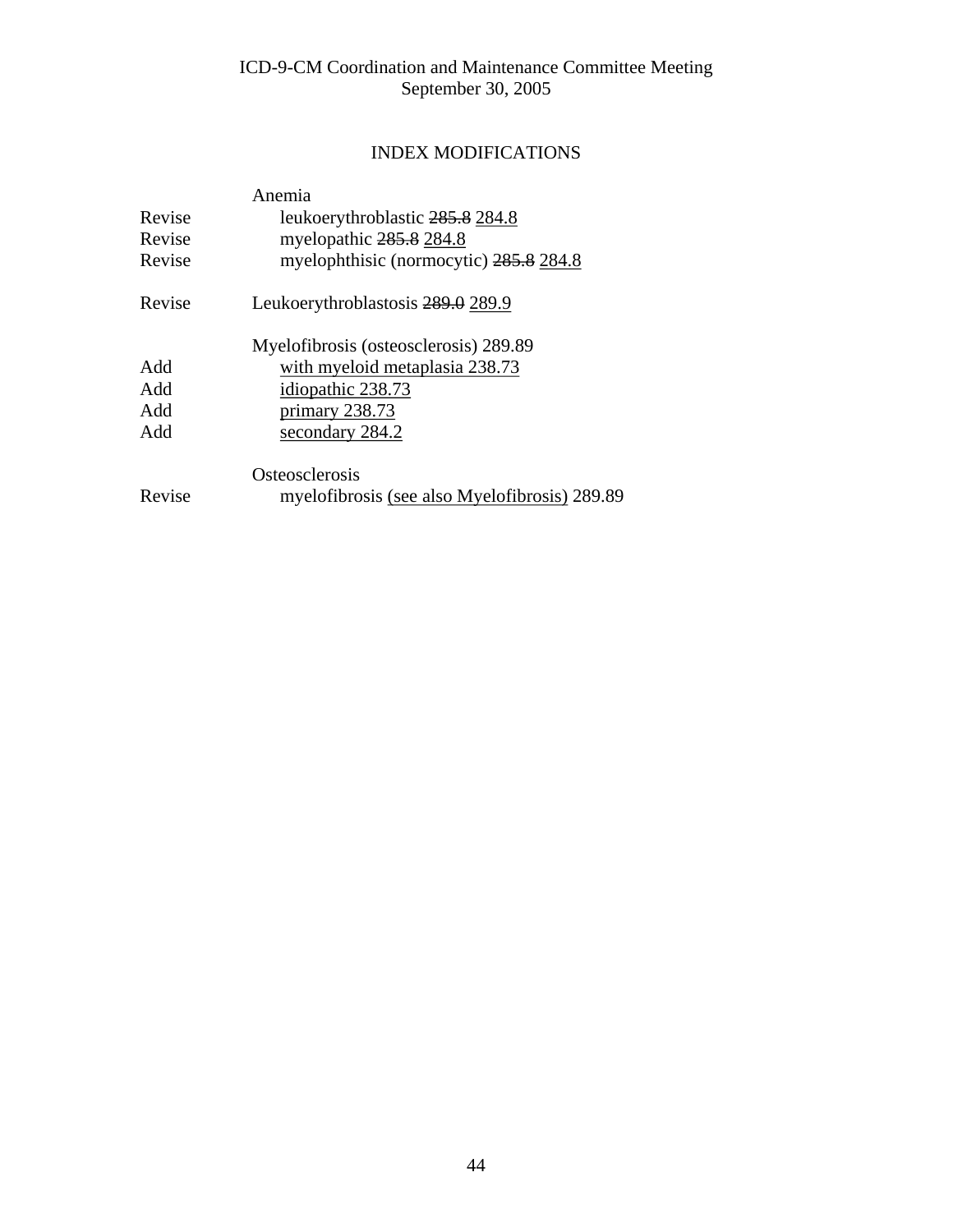# TABULAR MODIFICATIONS

# Changed from April 2005.

| 288             | Diseases of white blood cells |        |                                                                                                                                                                   |
|-----------------|-------------------------------|--------|-------------------------------------------------------------------------------------------------------------------------------------------------------------------|
| New subcategory |                               |        | 288.4 Decreased white blood cell count                                                                                                                            |
|                 |                               |        | Excludes: neutropenia (288.01-288.09)                                                                                                                             |
| New code        |                               | 288.40 | Leukocytopenia, unspecified<br>Decreased leukocytes, unspecified<br>Decreased white blood cell count<br>Leukopenia                                                |
| New code        |                               | 288.41 | Lymphocytopenia<br>Decreased lymphocytes                                                                                                                          |
| New code        |                               | 288.49 | Other decreased leukocytes<br>Monocytopenia<br>Other decreased white blood cell count<br>Plasmacytopenia                                                          |
| New subcategory |                               |        | 288.5 Elevated white blood cell count                                                                                                                             |
|                 |                               |        | Excludes: eosinophilia (288.3)                                                                                                                                    |
| New code        |                               | 288.50 | Leukocytosis, unspecified<br>Elevated leukocytes, unspecified<br>Elevated white blood cell count<br>Leukemoid reaction, unspecified                               |
| New code        |                               | 288.51 | Lymphocytosis (symptomatic)<br><b>Elevated lymphocytes</b><br>Lymphocytic leukemoid reaction                                                                      |
| New code        |                               | 288.59 | Other elevated leukocytes<br>Leukemoid reaction<br>monocytic<br>myelocytic<br>Monocytosis (symptomatic)<br>Other elevated white blood cell count<br>Plasmacytosis |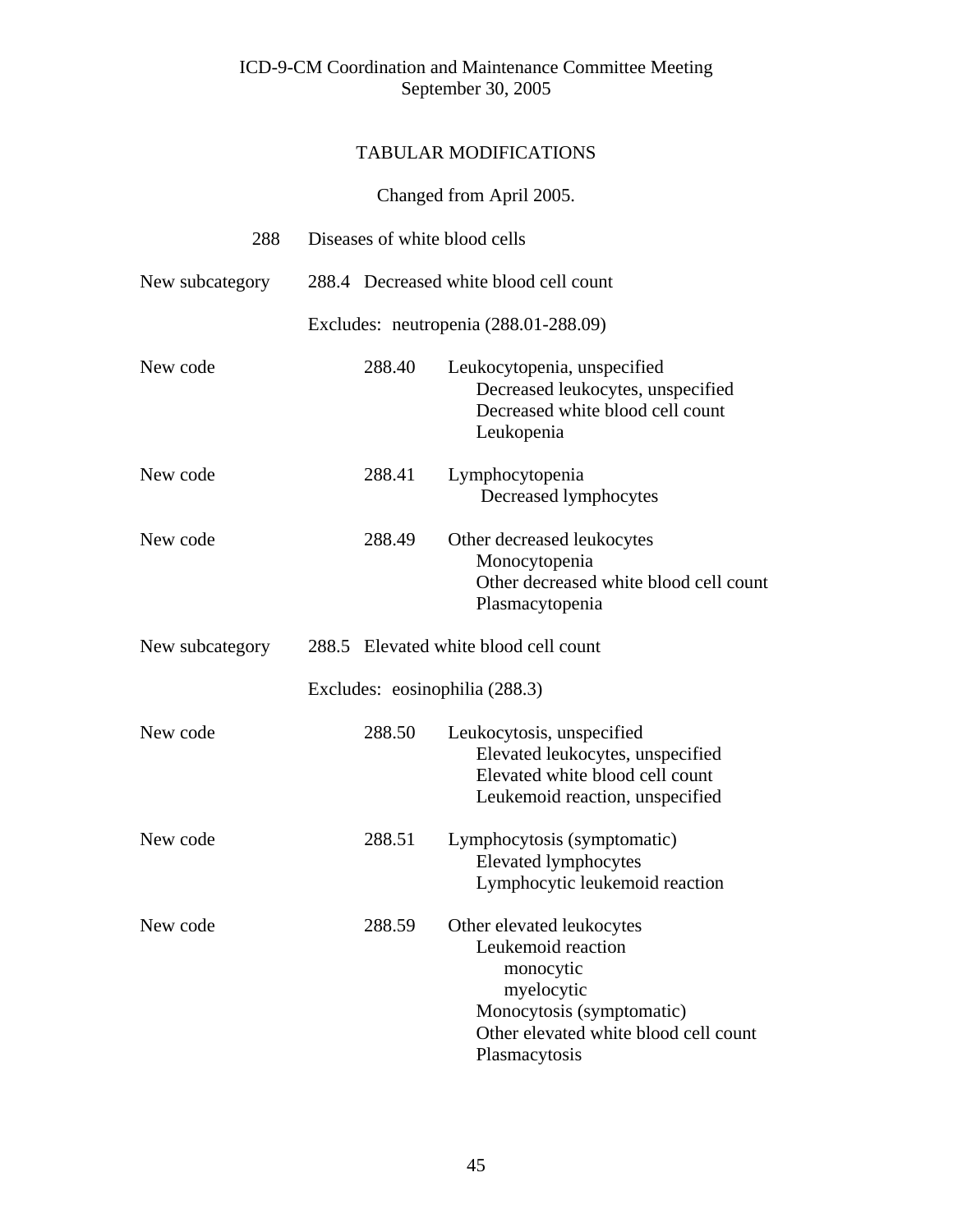#### **Topic: Complex febrile seizure**

Complex febrile seizures are defined as fever associated seizures that are focal, prolonged (greater than 15 minutes), or reoccur within 24 hours in children between 6 months and 5 years of age. They may also be referred to as atypical or complicated febrile seizures. Fever associated seizures that do not meet these criteria may be referred to as simple febrile seizures.

There are significant differences in morbidity between simple and complex febrile seizures. Long term risk of epilepsy can range from 6-8% in children who have a single feature of a complex seizure all the way to 49% in those who have had all three A child with a complex febrile seizure may need neuroimaging and/or long-term anticonvulsant therapy.

There has been no good way of tracking these at risk children. Current ICD-9-CM coding directions for the category containing febrile seizure directs the coder to the epilepsy codes (345.10-.91) if the patient was in status epilepticus. Also lost are children who may have had one of the other features of this condition.

To help better track these at risk children, the American Academy of Pediatrics recommended that the febrile seizure code be revised and a new code be added for complex febrile seizures.

|                  | 345 | Epilepsy                                                     |
|------------------|-----|--------------------------------------------------------------|
|                  |     | 345.1 Generalized convulsive epilepsy                        |
| Revise<br>Revise |     | Excludes: convulsions:<br>NOS (780.39)<br>infantile (780.39) |
|                  |     | 345.9 Epilepsy, unspecified                                  |
| Revise           |     | Excludes: convulsive seizure or fit NOS (780.39)             |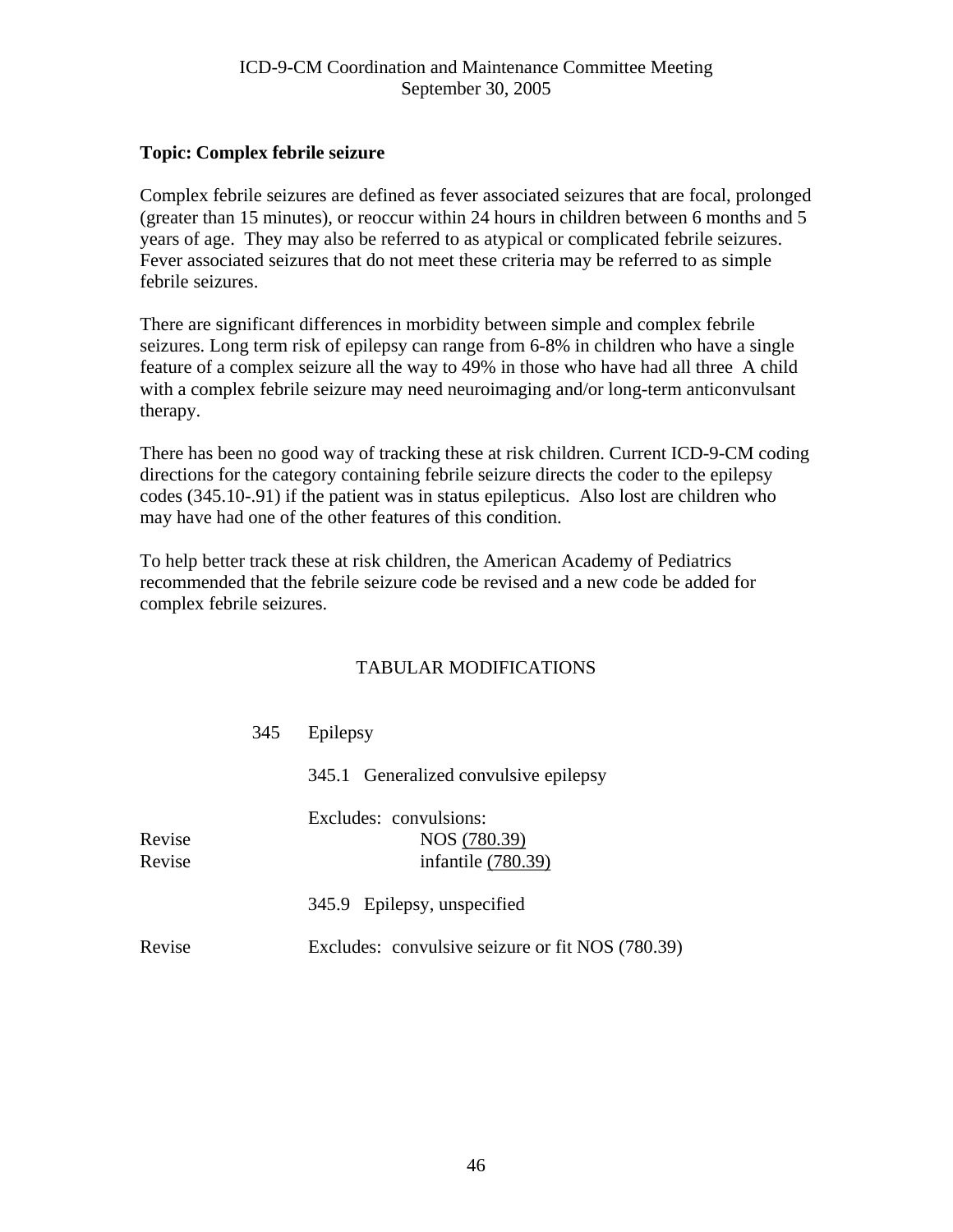|          | 780 | General symptoms       |            |                                                                                       |
|----------|-----|------------------------|------------|---------------------------------------------------------------------------------------|
| Revise   |     | 780.3 Convulsions      |            |                                                                                       |
| Delete   |     | Excludes: convulsions: |            | epileptic (345.10-345.91)<br>in newborn $(779.0)$                                     |
| Revise   |     |                        | 780.31     | Febrile convulsions (simple), unspecified                                             |
| Add      |     |                        |            | Excludes: convulsions, epileptic (345.10-345.91)                                      |
| New code |     |                        | 780.32     | Complex febrile convulsions<br>Febrile seizure:<br>atypical<br>complex<br>complicated |
|          |     |                        | $-345.91)$ | Code first any epileptic convulsion, if present (345.10)                              |
|          |     |                        | 780.39     | Other convulsions                                                                     |
| Add      |     |                        |            | Excludes: convulsions, epileptic (345.10-345.91)                                      |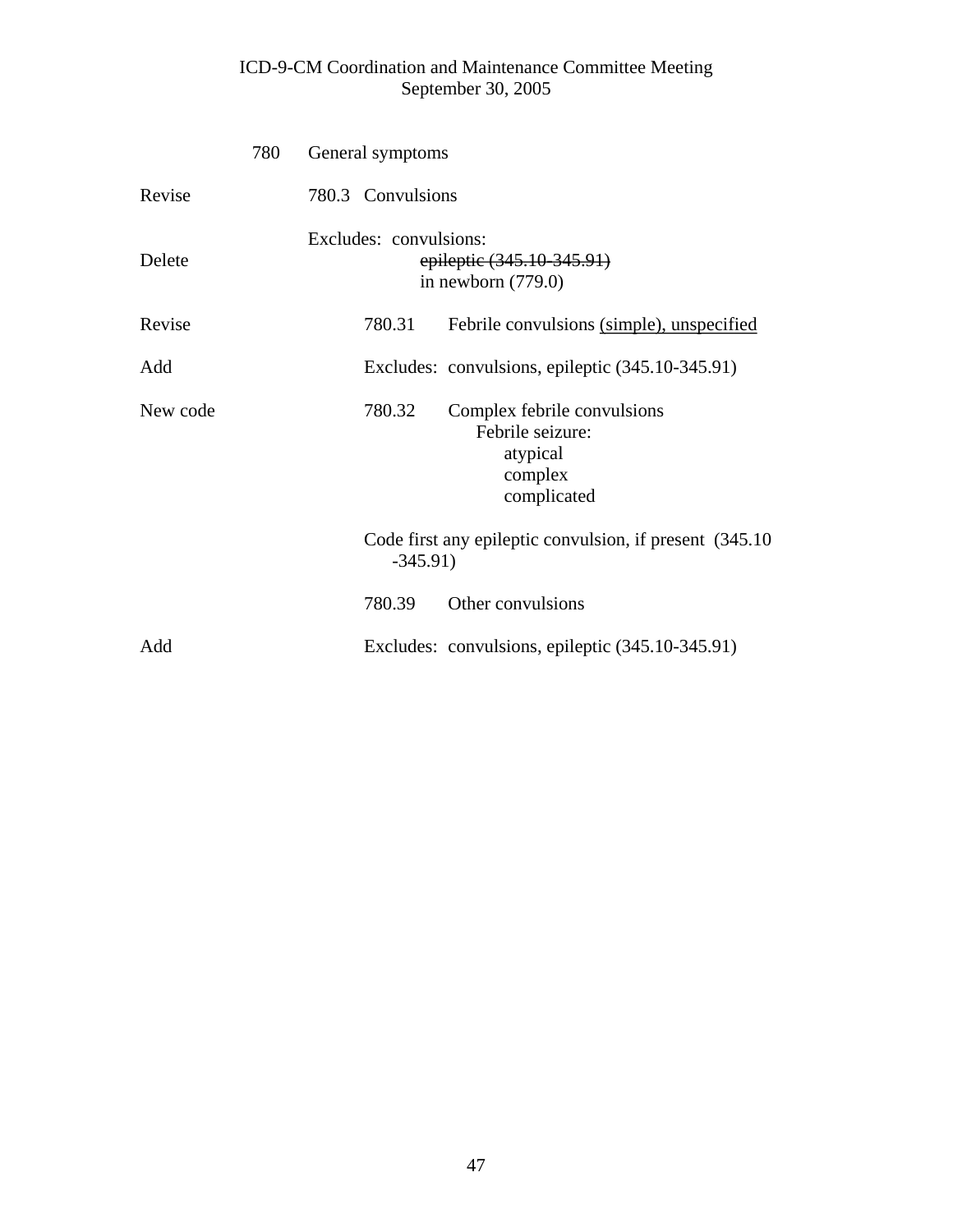#### **Topic: Torsion of appendix testis**

The conditions included under code 608.2, Torsion of testis, do not include the appendix testis, a small solid projection of tissue on the outer surface of the testis which is a remnant of the embryologic mullerian duct. The American Urological Association (AUA) has requested that the appendix testis be added to 608.2 and that the code be expanded to create unique codes for the different conditions currently grouped together under 608.2

|          | 608 |                                                                                               |        | Other disorders of male genital organs |  |
|----------|-----|-----------------------------------------------------------------------------------------------|--------|----------------------------------------|--|
| Delete   |     | 608.2 Torsion of testis<br><del>Torsion of:</del><br>epididymis<br>spermatic cord<br>testicle |        |                                        |  |
| New code |     |                                                                                               | 608.20 | Torsion of testis, unspecified         |  |
| New code |     |                                                                                               | 608.21 | Torsion of appendix epididymis         |  |
| New code |     |                                                                                               | 608.22 | Extravaginal torsion of spermatic cord |  |
| New code |     |                                                                                               | 608.23 | Intravaginal torsion of spermatic cord |  |
| New code |     |                                                                                               | 608.24 | Torsion of appendix testis             |  |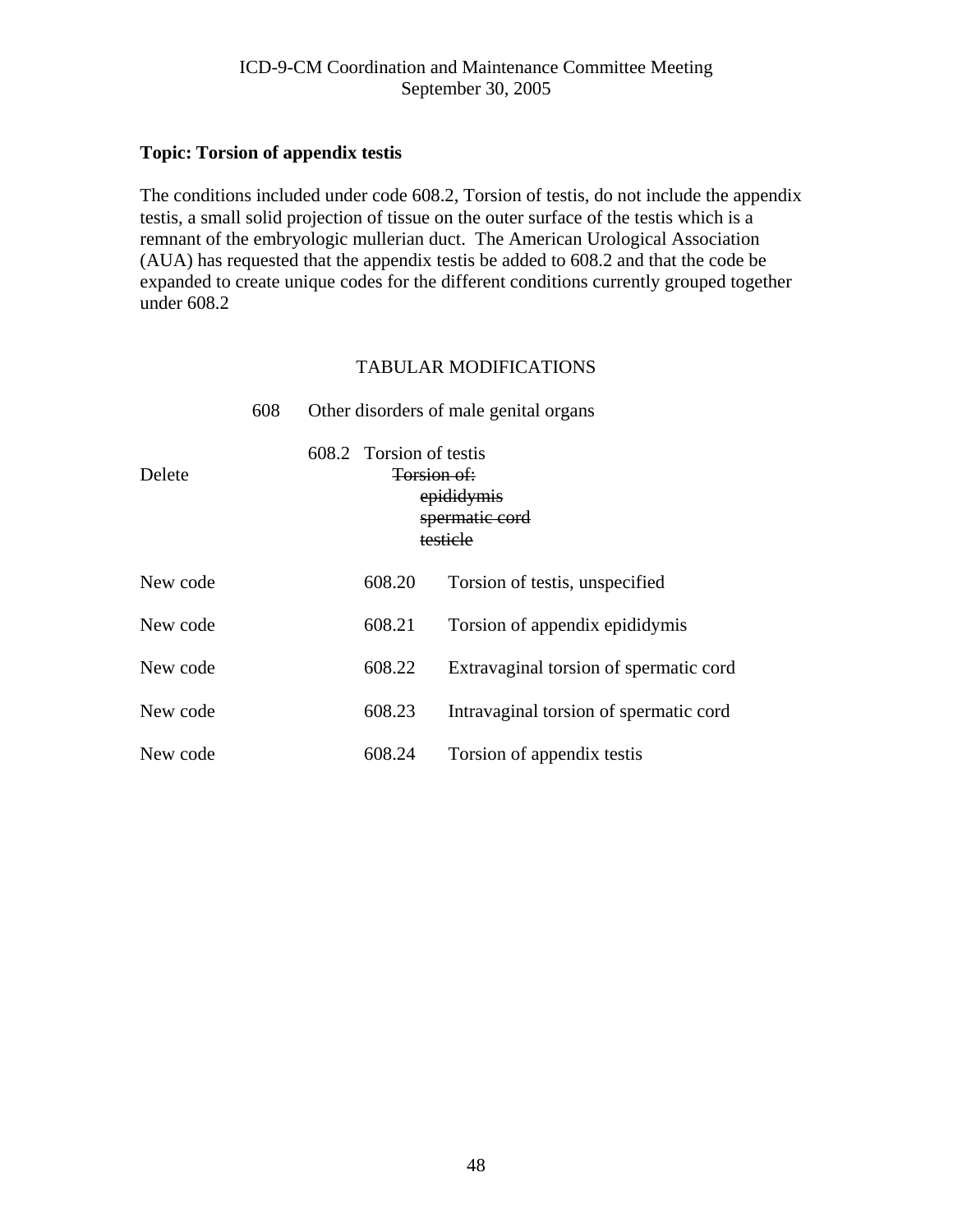#### **Topic: Lower urinary tract symptoms**

The term enlarged prostate is becoming more commonly used for benign prostatic hyperplasia and hypertrophy of prostate. The American Urological Association (AUA) has requested that the term enlarged prostate be added as an inclusion term under category 600, Hyperplasia of prostate, and that new codes for the symptoms of enlarged prostate that currently do not have specific codes, urinary hesitancy and straining on urination be created.

| Add      | 600 | Hyperplasia of prostate<br>Enlarged prostate |        |                                      |  |
|----------|-----|----------------------------------------------|--------|--------------------------------------|--|
|          | 788 |                                              |        | Symptoms involving urinary system    |  |
|          |     |                                              |        | 788.6 Other abnormality of urination |  |
| New code |     |                                              | 788.64 | Urinary hesitancy                    |  |
| New code |     |                                              | 788.65 | Straining on urination               |  |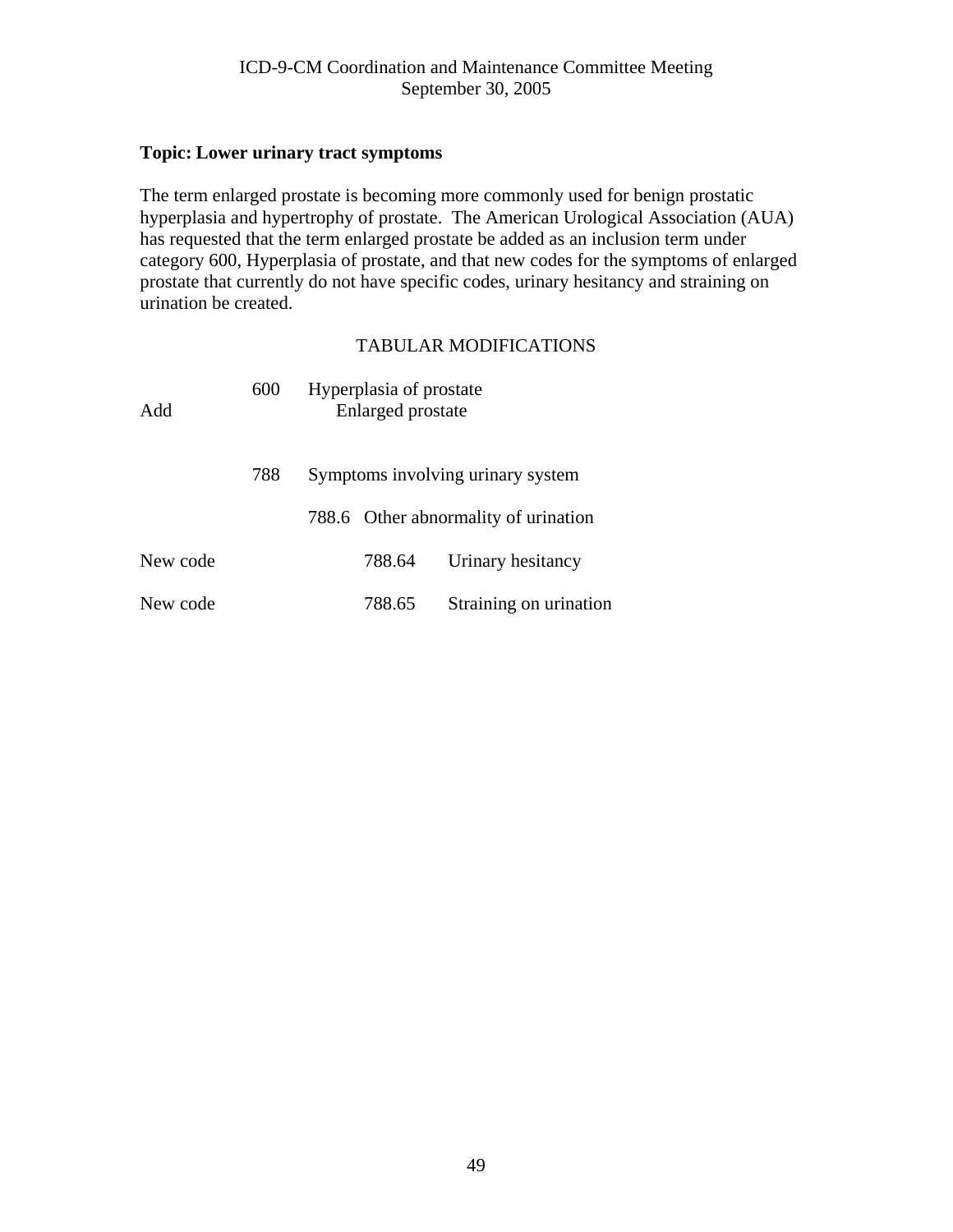#### **Topic: Cervical stump prolapse**

Currently prolapse of the cervical stump is indexed to code 618.1, Uterine prolapse without mention of vaginal wall prolapse. The American College of Obstetricians and Gynecologists (ACOG) has requested a unique code for cervical stump prolapse, but not under code 618.1 which is an incorrect classification for this condition. The uterus is no longer present with cervical stump prolapse.

|          | 618 Genital prolapse |  |                                        |
|----------|----------------------|--|----------------------------------------|
|          |                      |  | 618.8 Other specified genital prolapse |
| New code |                      |  | 618.84 Cervical stump prolapse         |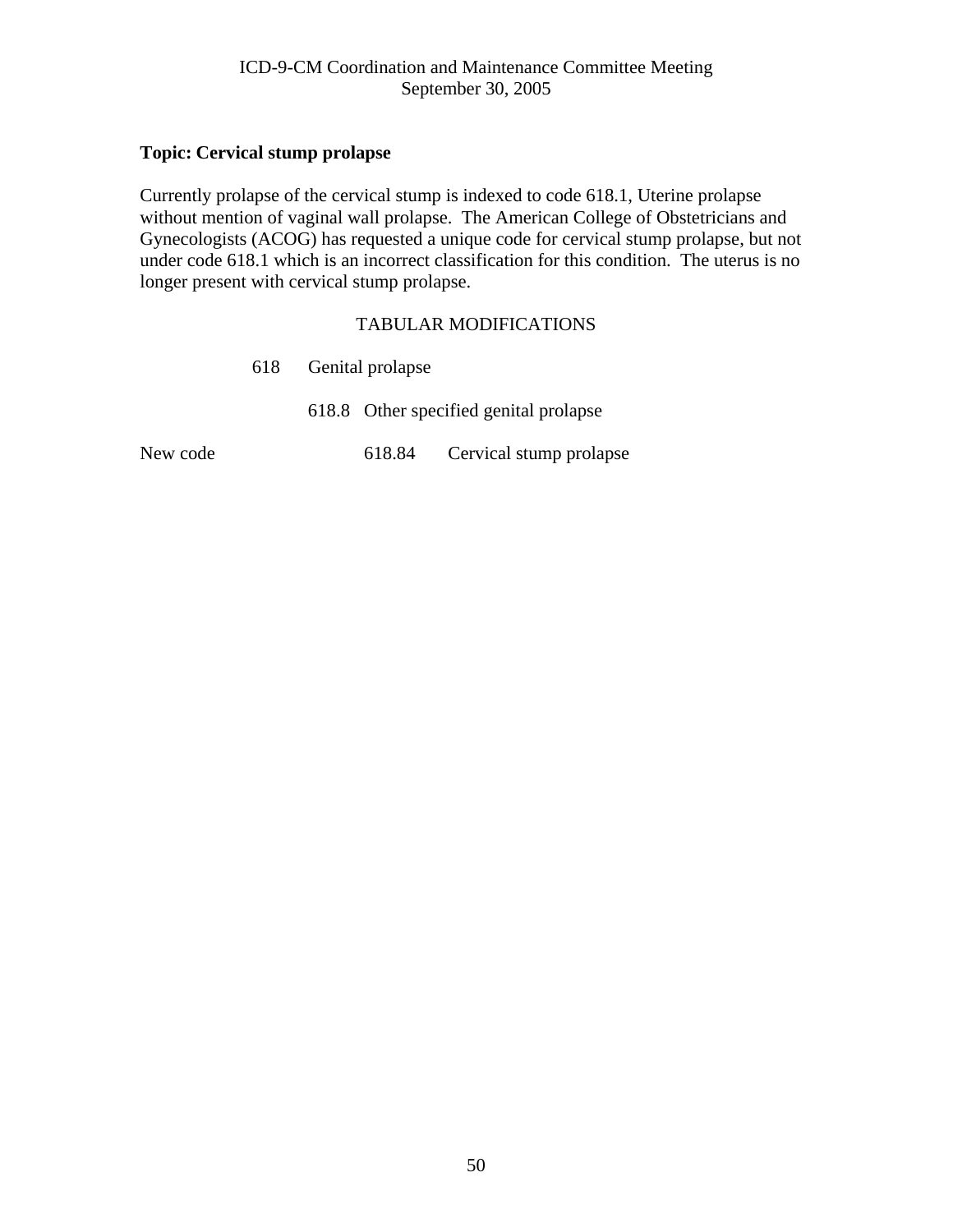#### **Topic: Cytologic evidence of malignancy**

When the codes for abnormal cytologic smears of the cervix were created the term cytologic evidence of malignancy was included under code 795.04, Papanicolaou smear of cervix with high grade squamous intraepithelial lesion (HGSIL). Physicians at the American College of Obstetricians and Gynecologists (ACOG) request that a unique code for cytologic evidence of malignancy be created.

|          | 795 |        | Other and nonspecific abnormal cytological, histological,<br>immunological and DNA test findings                            |  |  |  |
|----------|-----|--------|-----------------------------------------------------------------------------------------------------------------------------|--|--|--|
|          |     |        | 795.0 Abnormal Papanicolaou smear of cervix and cervical HPV                                                                |  |  |  |
| Delete   |     | 795.04 | Papanicolaou smear of cervix with high grade<br>squamous intraepithelial lesion (HGSIL)<br>Cytologic evidence of malignancy |  |  |  |
| New code |     | 795.06 | Papanicolaou smear of cervix with cytologic<br>evidence of malignancy                                                       |  |  |  |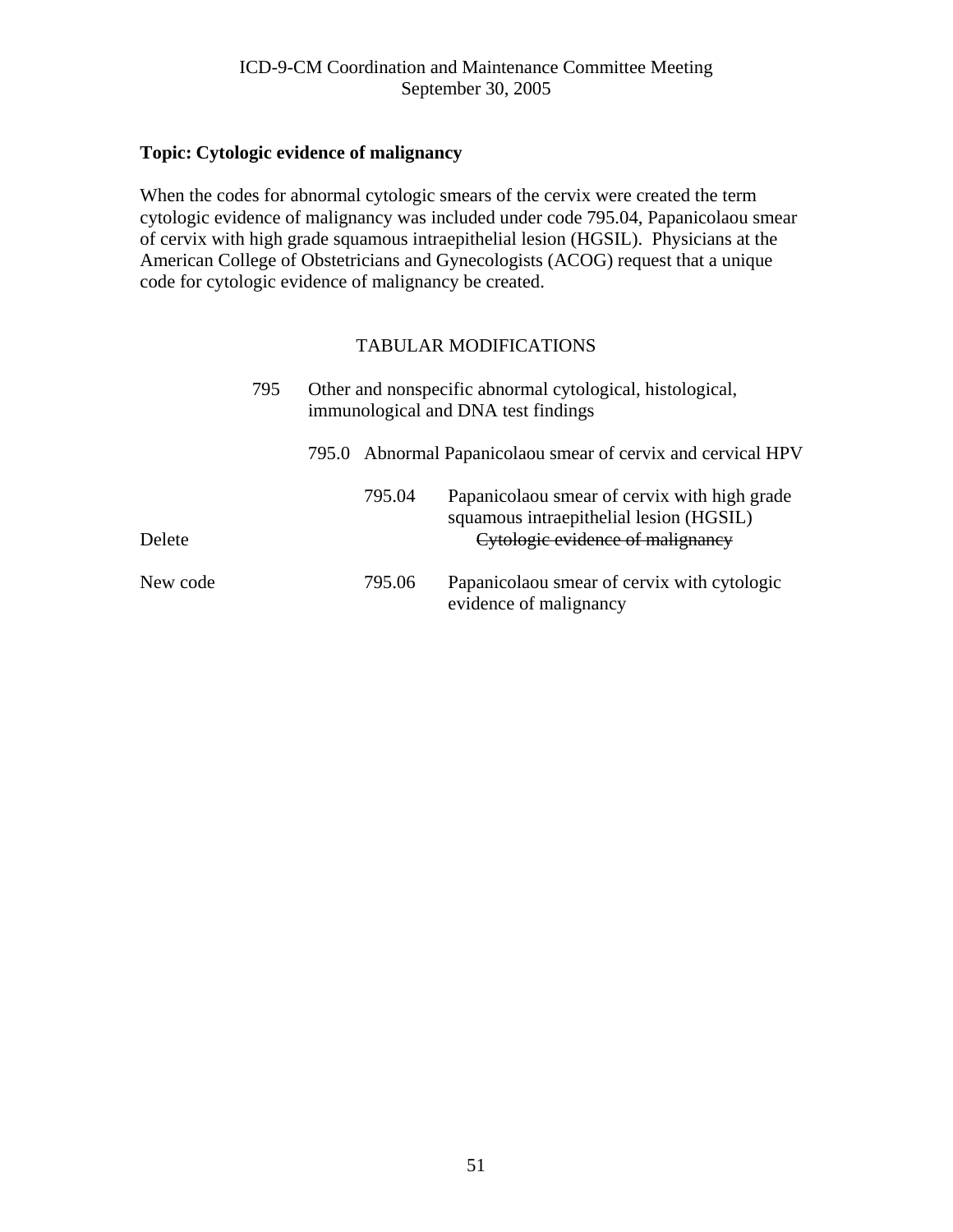#### **Topic: Encounter for testing of male partner of habitual aborter**

October 1, 2005 new codes become effective for genetic testing and counseling. At the April 2005 C&M meeting an expansion on those new codes were presented which creates codes that distinguish between male and female. The American College of Obstetricians and Gynecologists (ACOG) has requested that a further expansion to the codes presented in April be made to create a unique code for a male encounter for a female partner who is a habitual aborter. Having a female partner who is a habitual aborter is a common reason for a male to be tested. A parallel unique code of female habitual aborter not currently pregnant would also be created.

The proposal as shown below includes the portion that was presented in April.

|          | 629 |       | Other disorders of female genital organs           |                                                                                                   |  |
|----------|-----|-------|----------------------------------------------------|---------------------------------------------------------------------------------------------------|--|
|          |     | 629.8 | Other specified disorders of female genital organs |                                                                                                   |  |
| New code |     |       | 629.81                                             | Habitual aborter without current pregnancy                                                        |  |
|          |     |       |                                                    | Excludes: habitual aborter with current pregnancy (646.3)                                         |  |
| New code |     |       | 629.89                                             | Other specified disorders of female genital<br>organs                                             |  |
| Delete   |     |       |                                                    | 629.9 Unspecified disorder of female genital organs<br>Habitual aborter without current pregnancy |  |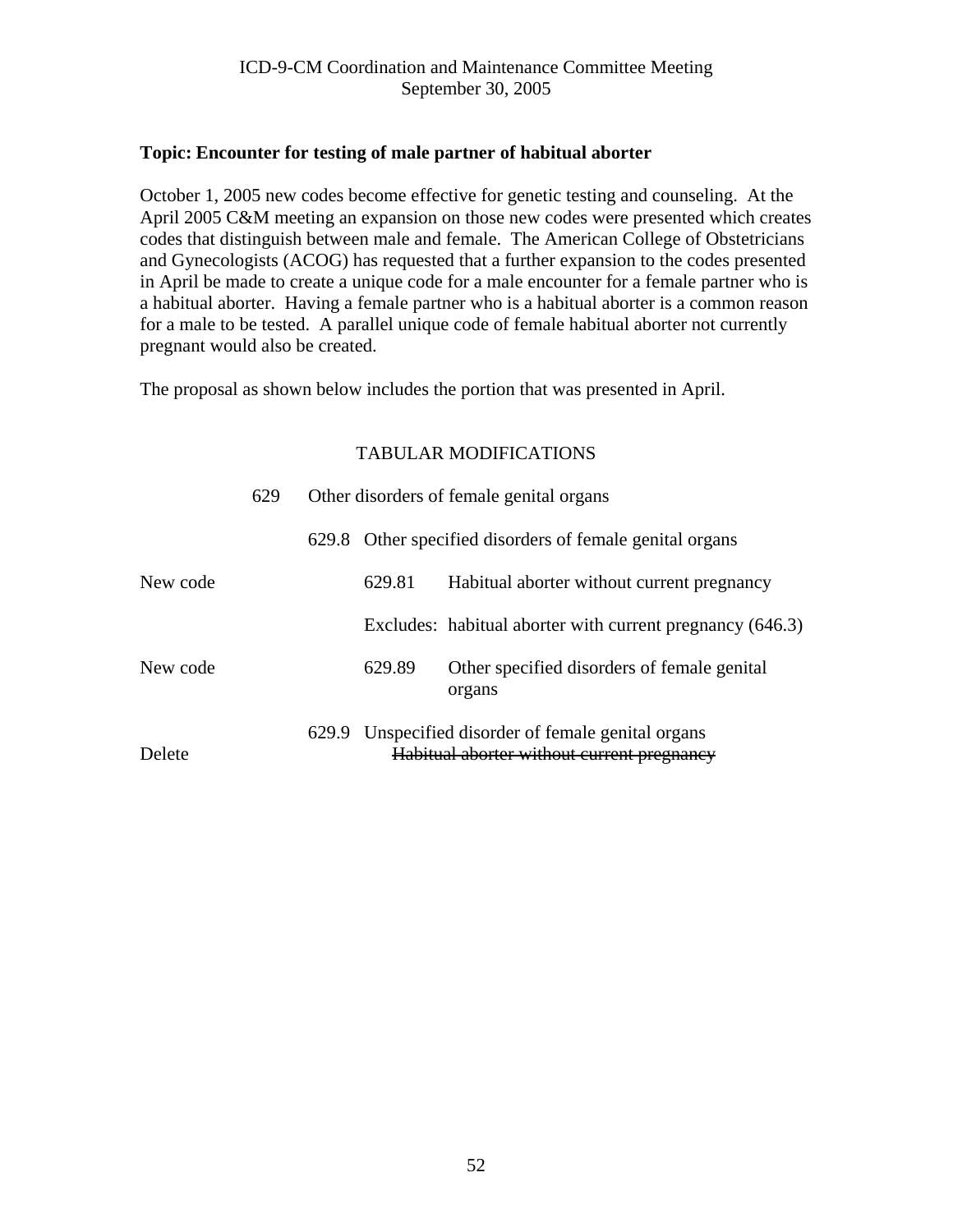|          |     |        | Revised from April 2005 C&M proposal                         |  |  |  |
|----------|-----|--------|--------------------------------------------------------------|--|--|--|
|          | V26 |        | Procreative management                                       |  |  |  |
|          |     |        | V26.3 Genetic counseling and testing                         |  |  |  |
| New code |     | V26.31 | Testing for genetic disease carrier status of<br>female      |  |  |  |
| New code |     | V26.32 | Other genetic testing of female                              |  |  |  |
| Add      |     |        | Use additional code to identify habitual aborter (629.81)    |  |  |  |
| New code |     | V26.34 | Testing for genetic disease carrier status of<br>male        |  |  |  |
| New code |     | V26.35 | Encounter for testing of male partner of habitual<br>aborter |  |  |  |
| New code |     | V26.39 | Other genetic testing of male                                |  |  |  |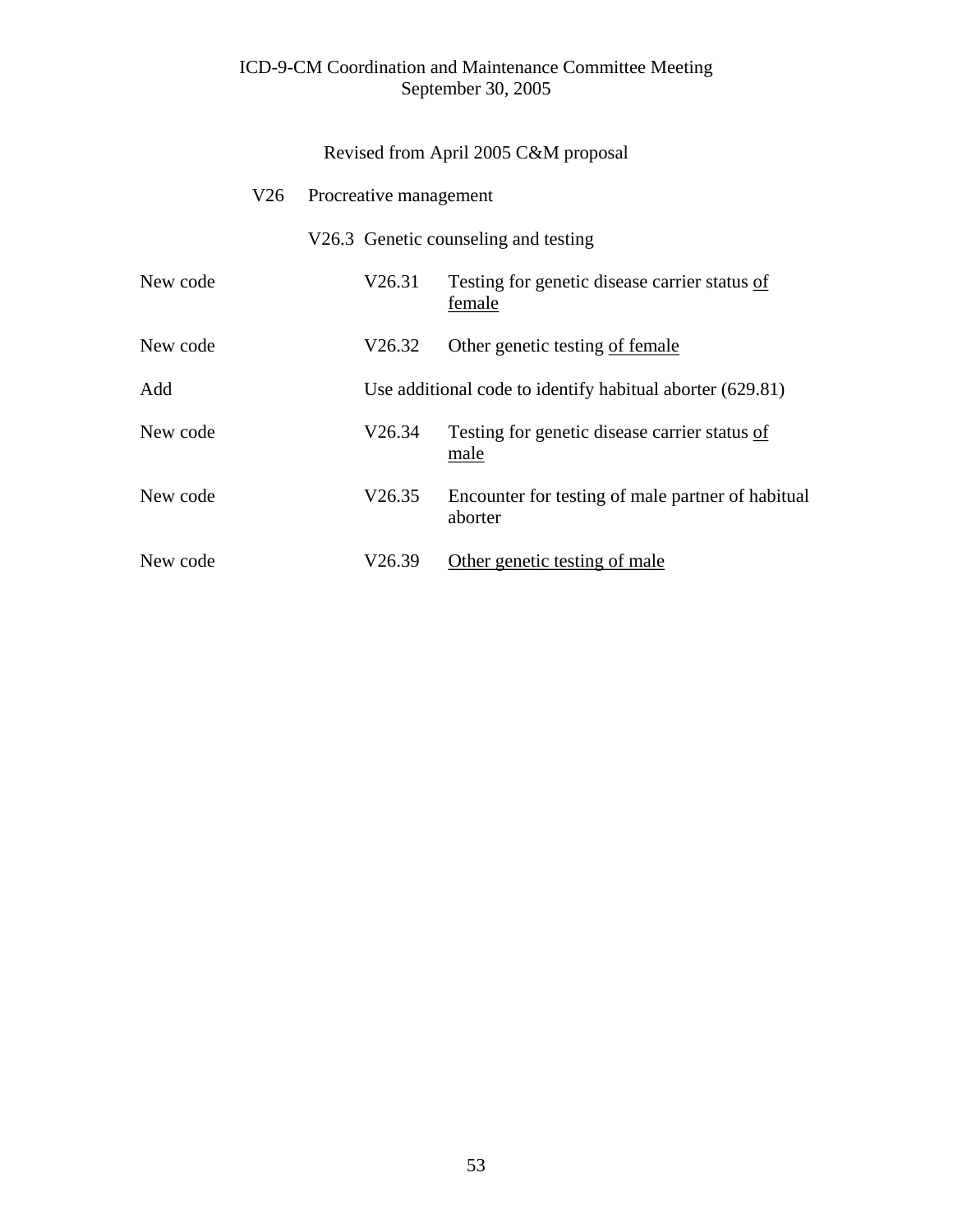#### **Topic: Estrogen receptor status**

About two-thirds of breast cancer patients have an estrogen receptor positive (ER+) tumor. The incidence of ER+ tumors is greater among postmenopausal than among premenopausal woman. Patients with estrogen receptors have a somewhat better prognosis and are more likely to benefit from endocrine therapy. Knowledge of receptor status at the time of diagnosis may be useful in the selection of adjuvent therapy (after excision or radiation therapy) and palliative therapy if metastatic disease develops.

Estrogen ablation (by oopherectomy) provides palliation in advanced breast cancer. Tamoxifen, an oral hormone, can bind to estrogen receptors on breast cancer cells and is as effective for palliation as is oopherectomy. It is a particularly effective therapy for metastatic breast cancer in the postmenopausal woman. As an adjuvant therapy in breast cancer, it prolongs the duration of disease free survival, improves cure rate in receptor positive patients by 20-30%, and reduces the risk of contralateral breast cancer by about 60%.

Though the estrogen receptor status of a patient is routinely on the medical record, there is no ICD-9-CM code that allows for its classification. The American College of Obstetricians and Gynecologists (ACOG) has requested a new code that will permit the identification of the estrogen receptor status of a patient. The status code would be used in conjunction with the code for malignant neoplasm of breast.

|     | Malignant neoplasm of female breast<br>174                              |
|-----|-------------------------------------------------------------------------|
| Add | Use additional code to identify estrogen receptor status (V86.0, V86.1) |
|     | Malignant neoplasm of male breast<br>175                                |
| Add | Use additional code to identify estrogen receptor status (V86.0, V86.1) |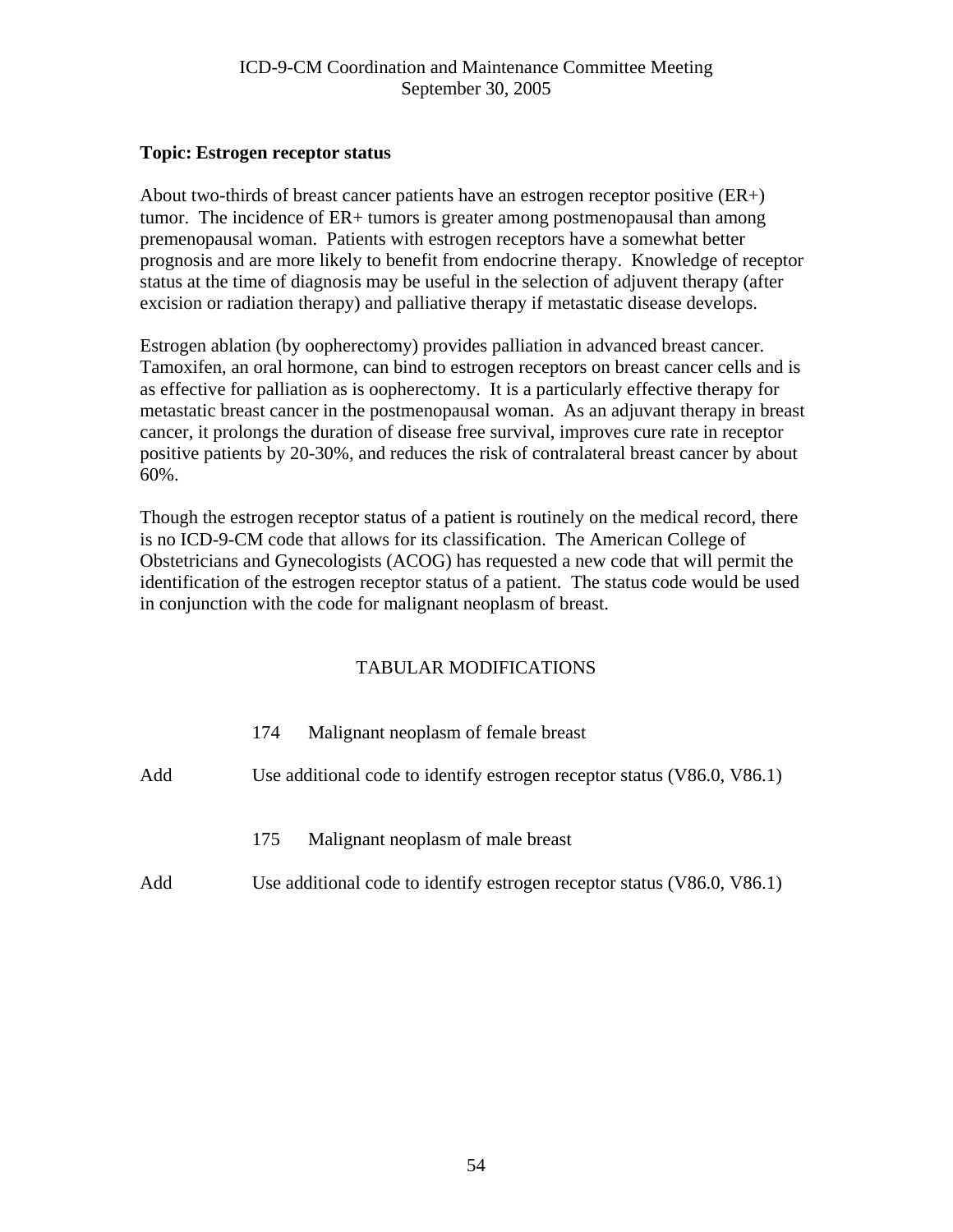# Revise SUPPLEMENTARY CLASSIFICIATION OF FACTORS INFLUENCING HEALTH STATUS AND CONTACT WITH HEALTH SERVICES (V01-V86)

# Add ESTROGEN RECEPTOR STATUS (V86)

| <b>New</b><br>Category | V86 | Estrogen receptor status                                           |
|------------------------|-----|--------------------------------------------------------------------|
|                        |     | Code first malignant neoplasm of breast (174.0-174.9, 175.0-175.9) |
| New code               |     | V86.0 Estrogen receptor positive status $[ER+]$                    |
| New code               |     | V86.1 Estrogen receptor negative status [ER-]                      |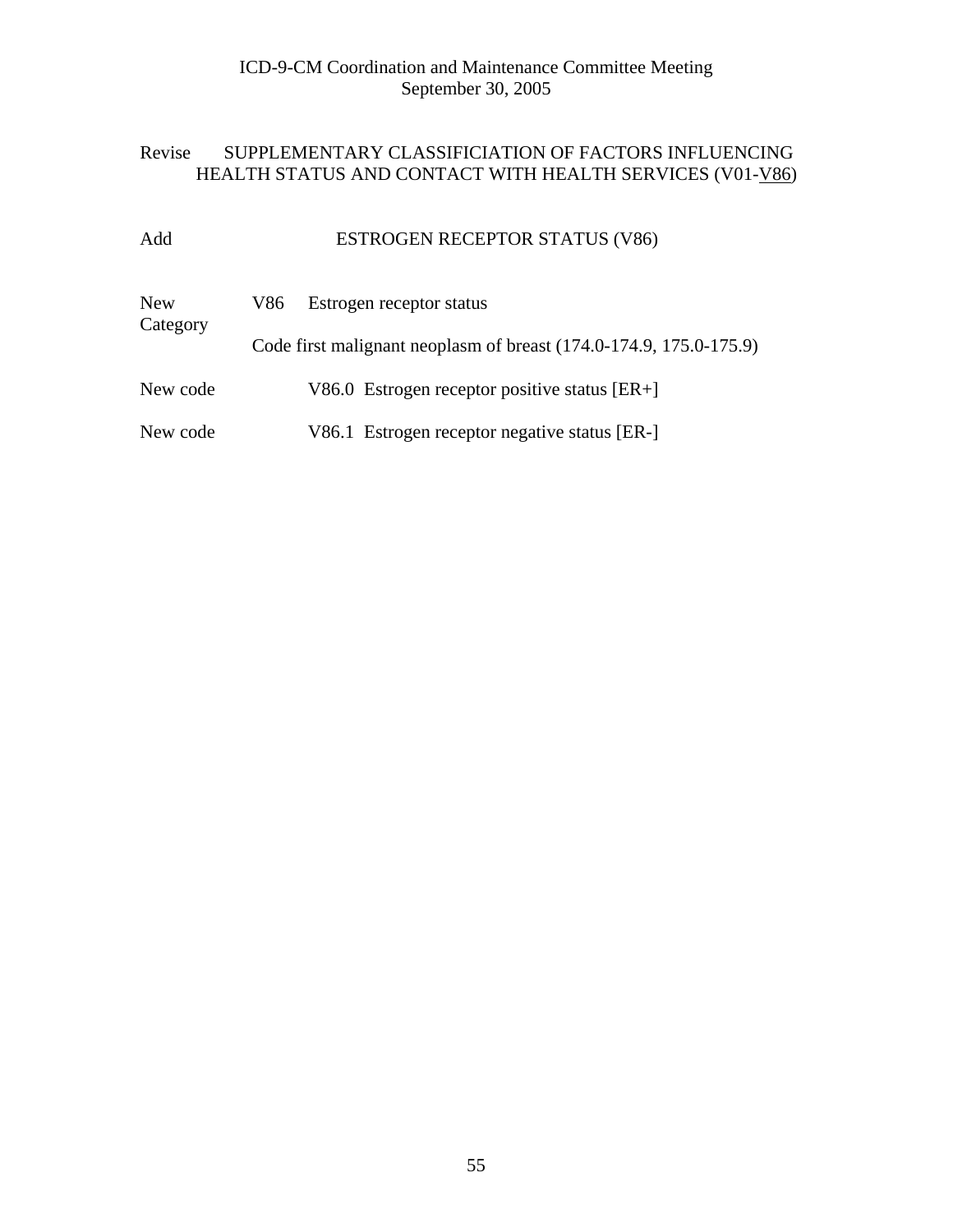#### **Topic: Complications and personal history of in utero surgery**

With the increased use of in utero surgery to correct anomalies a fetus it is necessary to be able to track the complications associated with this surgery as well as the long term consequences. It is being proposed that a complication code for complications to the mother, a complication code for complications to the baby, as well as personal history codes for both the mother and baby be created to provide a full range of codes to track in utero procedures.

There is a question of whether the fifth-digits for the OB codes should be use for these codes, and if so, which fifth-digits?

|            | 655                                                                                                         | Known or suspected fetal abnormality affecting management of<br>mother              |  |  |  |  |  |
|------------|-------------------------------------------------------------------------------------------------------------|-------------------------------------------------------------------------------------|--|--|--|--|--|
| Add        |                                                                                                             | Excludes: management of pregnancy affected by in utero surgery<br>$(678.0 - 678.2)$ |  |  |  |  |  |
| Add        |                                                                                                             | IN UTERO SURGERY (678)                                                              |  |  |  |  |  |
| <b>New</b> | Management of pregnancy affected by in utero surgery<br>678                                                 |                                                                                     |  |  |  |  |  |
| Category   | Excludes: current pregnancy with maternal history of in utero surgery<br>during previous pregnancy (V23.85) |                                                                                     |  |  |  |  |  |
| New code   |                                                                                                             | 678.0 Maternal complications of in utero surgery                                    |  |  |  |  |  |
| New code   |                                                                                                             | 678.1 Fetal complications of in utero surgery                                       |  |  |  |  |  |
|            |                                                                                                             | Excludes: newborn affected by in utero surgery (760.61)                             |  |  |  |  |  |
| New code   |                                                                                                             | 678.2 Maternal in utero surgery status of current pregnancy                         |  |  |  |  |  |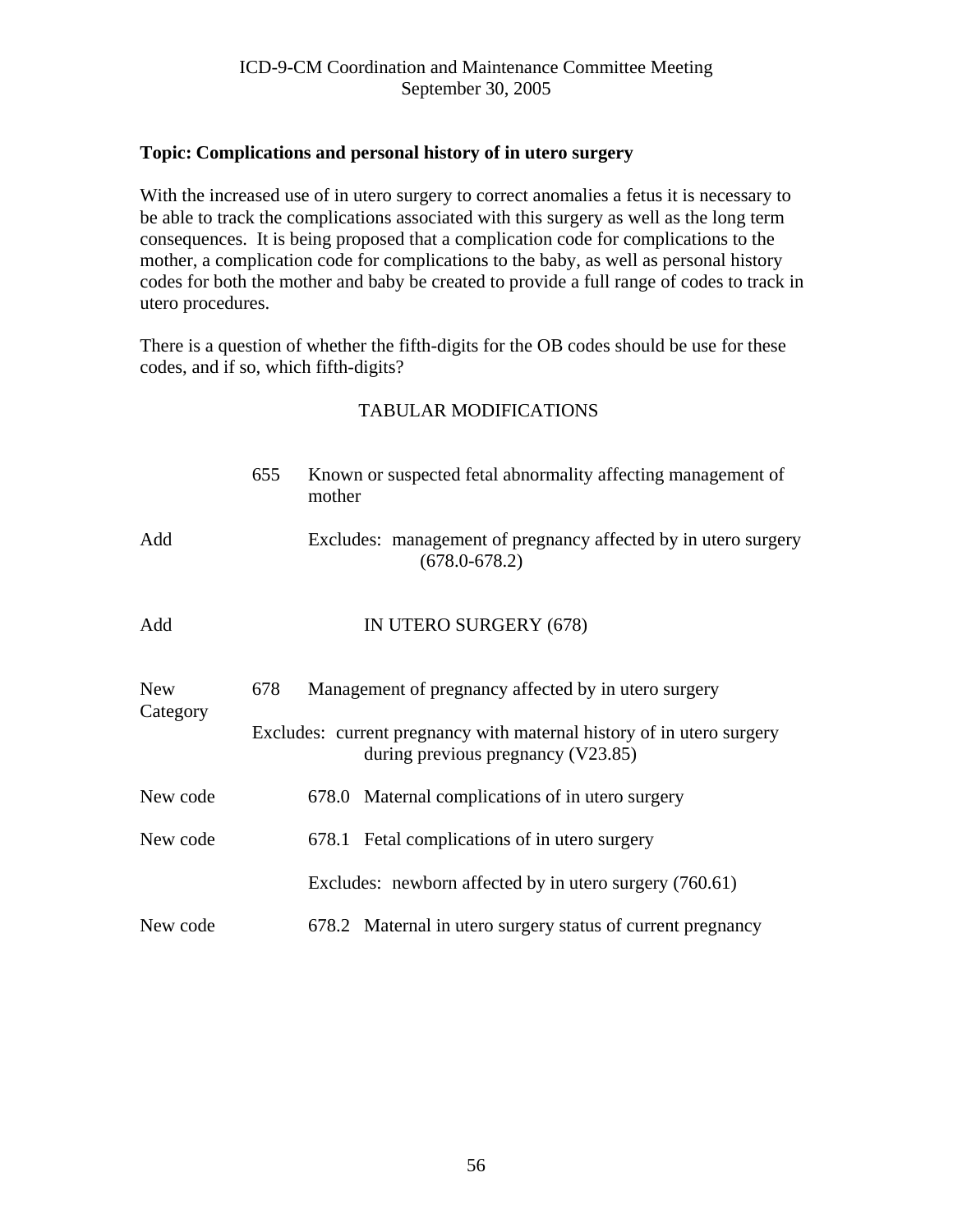|          | 760 | Fetus or newborn affected by maternal conditions which may be<br>unrelated to present pregnancy |                                                                                                              |  |
|----------|-----|-------------------------------------------------------------------------------------------------|--------------------------------------------------------------------------------------------------------------|--|
|          |     |                                                                                                 | 760.6 Surgical operation on mother                                                                           |  |
| New code |     | 760.61                                                                                          | Newborn affected by in utero surgery                                                                         |  |
|          |     |                                                                                                 | Excludes: fetal complications of in utero surgery (678.1)                                                    |  |
| New code |     | 760.69                                                                                          | Newborn affected by other surgical operation on<br>mother                                                    |  |
|          | V15 |                                                                                                 | Other personal history presenting hazards to health                                                          |  |
|          |     |                                                                                                 | V15.2 Surgery to other major organs                                                                          |  |
| New code |     | V15.21                                                                                          | Maternal personal history of in utero surgery                                                                |  |
| New code |     | V15.22                                                                                          | Personal history of fetal in utero surgery                                                                   |  |
| New code |     | V15.29                                                                                          | Surgery to other major organs                                                                                |  |
|          | V23 |                                                                                                 | Supervision of high-risk pregnancy                                                                           |  |
|          |     |                                                                                                 | V23.8 Other high-risk pregnancy                                                                              |  |
| New code |     | V23.85                                                                                          | Pregnancy with history of in utero surgery<br>during previous pregnancy                                      |  |
|          |     |                                                                                                 | Excludes: management of pregnancy affected by in utero<br>surgery during current pregnancy (678.0-<br>678.2) |  |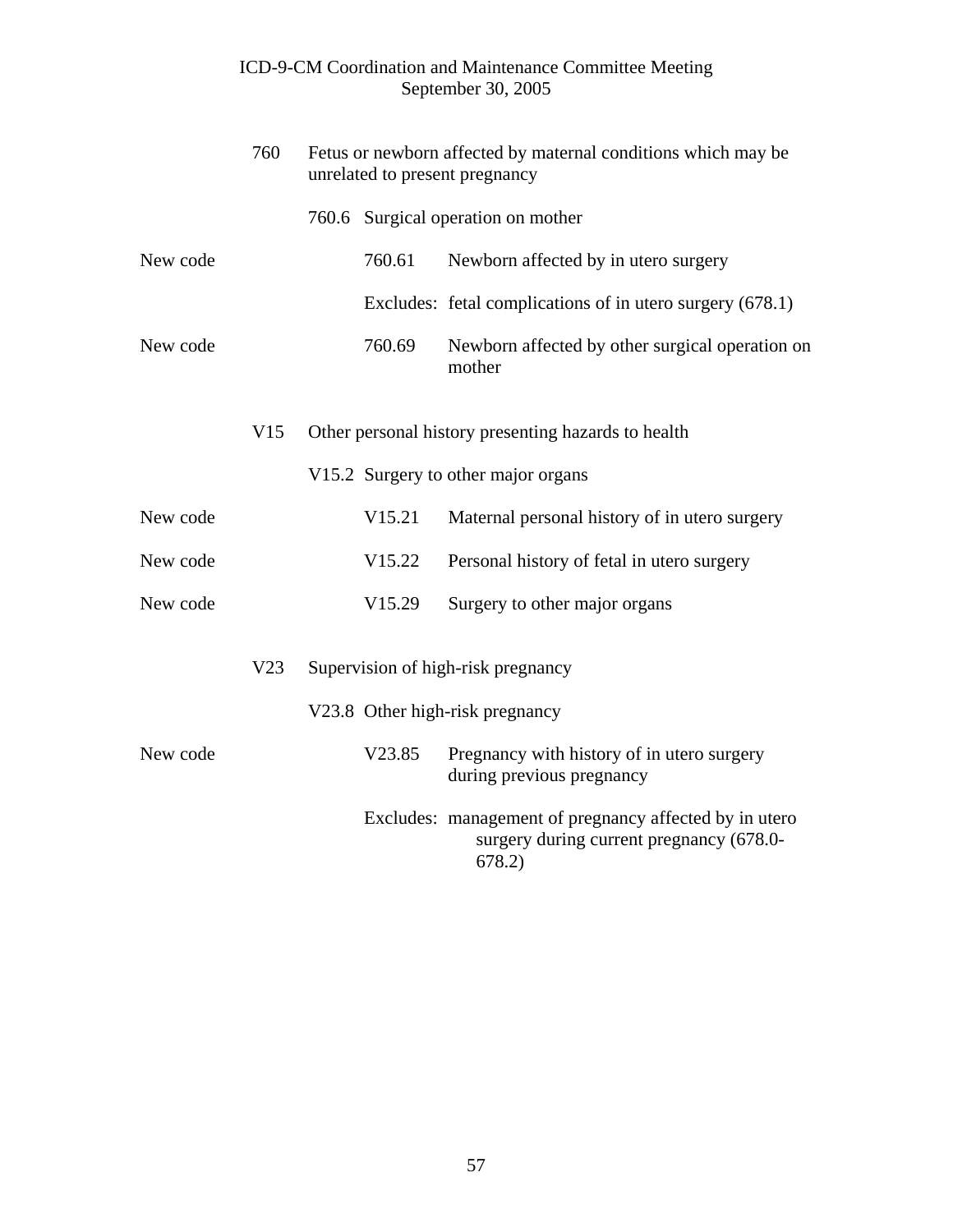### **Topic: Fifth digit title changes for categories 403 and 404**

With the modifications for category 585, Chronic kidney disease, that occurred with the October 1, 2005 addenda changes were made to the titles for the  $5<sup>th</sup>$  digits for category 403, Hypertensive kidney disease, and category 404, Hypertensive heart and kidney disease. The new titles were based on the structure of the previous titles. It became evident after the new titles were finalized that they were not valid due to the changes made to category 585. Coders have been advised to use only  $5<sup>th</sup>$  digit 1 for these categories until the new titles become effective.

The problem is that the title of  $5<sup>th</sup>$  digit 0 is without chronic kidney disease. It is not possible to have hypertensive kidney disease or hypertensive heart and kidney disease without having chronic kidney disease. The distinction between the  $5<sup>th</sup>$  digits for categories 403 and 404 in the past had been whether the patient had chronic renal failure. Now, based on the changes made to category 585 that specifies the stage of chronic kidney disease, the  $5<sup>th</sup>$  digits for these categories need to distinguish between the less severe stages of chronic kidney disease, and severe kidney disease and end stage renal disease. New titles are being proposed.

| Revise | 403<br>Hypertensive chronic kidney disease                                                                         |
|--------|--------------------------------------------------------------------------------------------------------------------|
| Delete | Use additional code to identify the stage of chronic kidney disease (585.1)<br>-585.6), if known                   |
|        | The following fifth-digit subclassification is for use with category 403:                                          |
| Revise | without chronic kidney disease with chronic kidney disease stage I<br>$\Omega$<br>though stage III, or unspecified |
| Add    | Use additional code to identify the stage of chronic kidney disease<br>$(585.1 - 585.3)$                           |
| Revise | with chronic kidney disease stage IV through end stage renal<br>1<br>disease                                       |
| Add    | Use additional code to identify the stage of chronic kidney disease<br>$(585.4 - 585.6)$                           |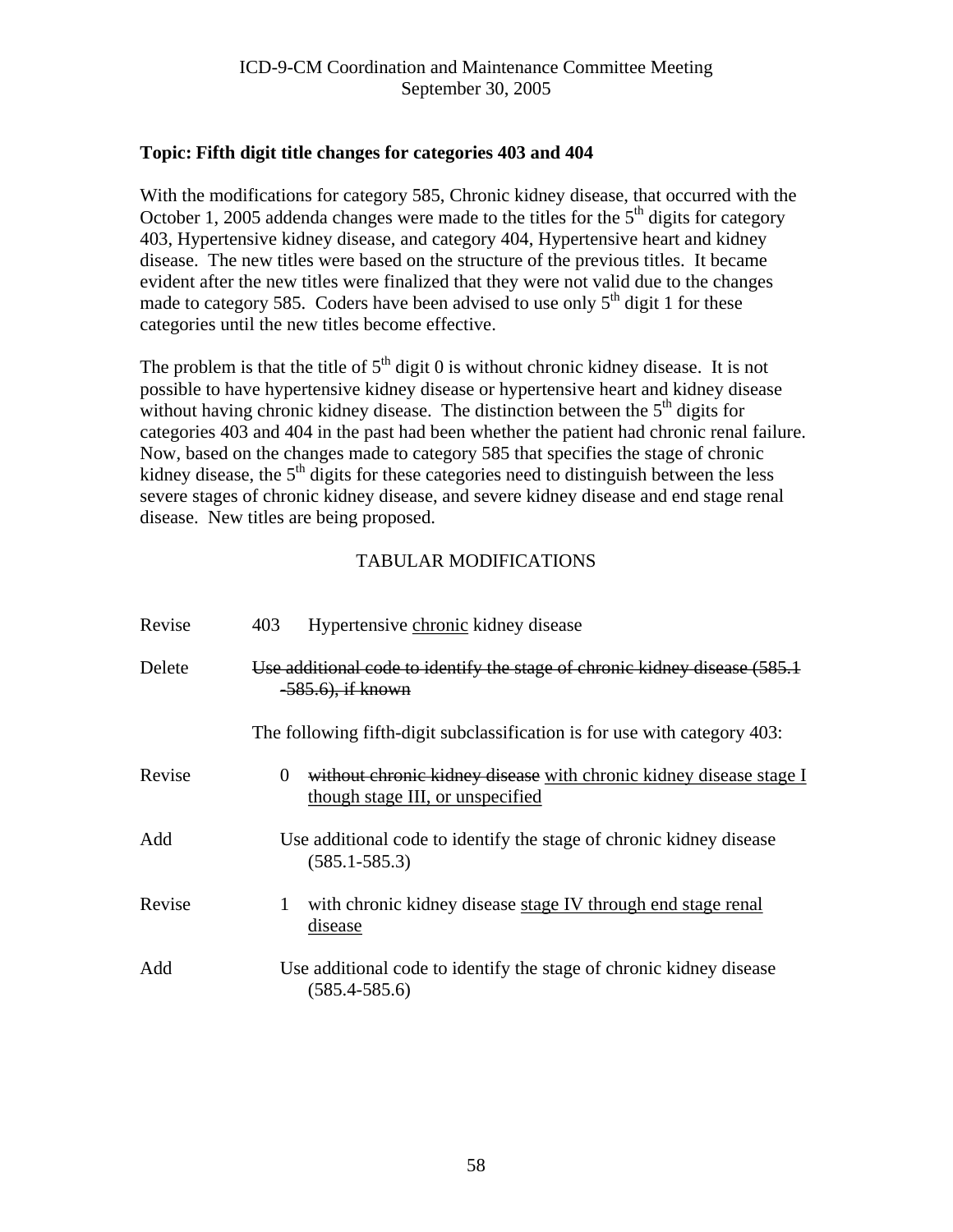| Revise          | 404                                                                                                | Hypertensive heart and chronic kidney disease                                                                            |  |  |
|-----------------|----------------------------------------------------------------------------------------------------|--------------------------------------------------------------------------------------------------------------------------|--|--|
| Delete          | Use additional code to identify the stage of chronic kidney disease (585.1)<br>$-585.6$ , if known |                                                                                                                          |  |  |
|                 |                                                                                                    | The following fifth-digit subclassification is for use with category 404:                                                |  |  |
| Revise          | $\overline{0}$                                                                                     | without heart failure or chronic kidney disease with chronic kidney<br>disease stage I through stage III, or unspecified |  |  |
| Add             |                                                                                                    | Use additional code to identify the stage of chronic kidney disease<br>$(585.1 - 585.3)$                                 |  |  |
| Revise          | 2                                                                                                  | with chronic kidney disease stage IV through end stage renal<br><u>disease</u>                                           |  |  |
| Add             |                                                                                                    | Use additional code to identify the stage of chronic kidney disease<br>$(585.4 - 585.6)$                                 |  |  |
| Revise          | 3                                                                                                  | with heart failure and chronic kidney disease stage I through stage<br>III, or unspecified                               |  |  |
| Add             |                                                                                                    | Use additional code to identify the stage of chronic kidney disease<br>$(585.1 - 585.3)$                                 |  |  |
| New fifth-digit | 4                                                                                                  | with heart failure and chronic kidney disease stage IV through end<br>stage renal disease                                |  |  |
| Add             |                                                                                                    | Use additional code to identify the stage of chronic kidney disease<br>$(585.4 - 585.6)$                                 |  |  |
|                 | 585                                                                                                | Chronic kidney disease                                                                                                   |  |  |
| Add             |                                                                                                    | Excludes: hypertensive chronic kidney disease (403.00-403.91,<br>404.00-404.94)                                          |  |  |
|                 |                                                                                                    | 585.5 Chronic kidney disease, stage V                                                                                    |  |  |
| Add             |                                                                                                    | Excludes: chronic kidney disease, stage V on dialysis (585.6)                                                            |  |  |
| Add             |                                                                                                    | 585.6 End stage renal disease<br>Stage V chronic kidney disease on dialysis                                              |  |  |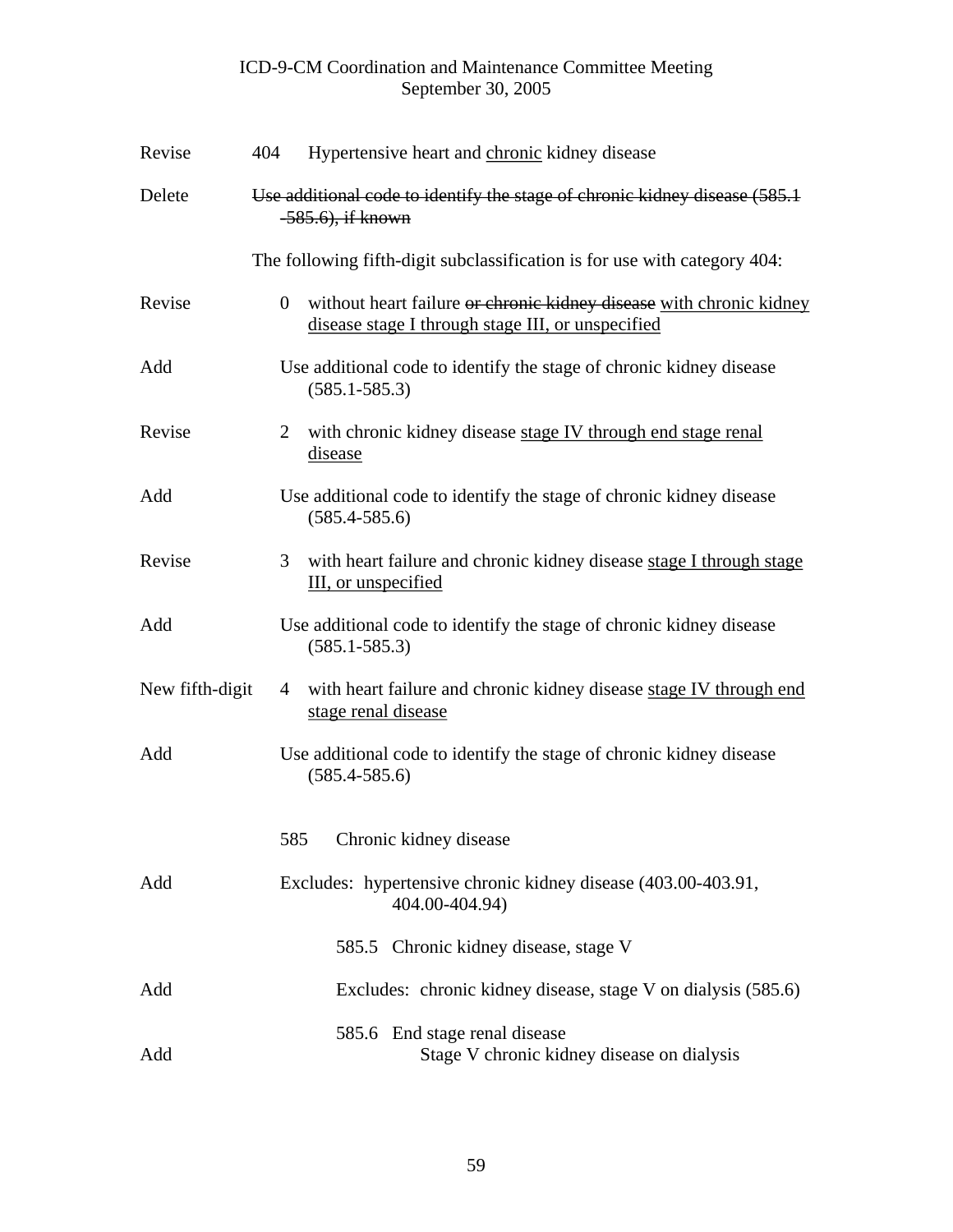#### **Topic: Inflammation of post-procedural bleb**

Following ophthalmologic procedures that create a filtering bleb (an auxiliary drain on the outside of the eyeball) inflammation, usually infectious, can occur. The bleb is extremely thin-walled that bacteria can easily invade. Filtering blebs are most commonly associated with trabeculectomy for the treatment of glaucoma, but they may also be created with other ophthalmologic procedures. The occurrence of this post-procedural complication is more common now that anti-metabolites are used during the procedure.

The post-procedural bleb inflammation has stages of severity. Stage 1 is characterized by bleb purulence with or without a mild anterior segment inflammation. Stage 2 includes bleb purulence and moderate anterior segment inflammation. Stage 3 includes marked anterior chamber reaction, vitritis, and severe pain. Stage 3 may lead to bleb-related endophthalmitis and acute visual loss.

Topical antibiotics may resolve stage 1 infection. Topical drugs and oral antibiotics are needed for stage 2. Patients must be evaluated frequently. A subconjunctival antibiotic injection is generally recommended for patients who do not improve within 24 to 48 hours. Repeat injections may be needed for stage 3. After resolution of the infection, surgical revision of the bleb may be needed. Patients with avascular, thin blebs, and recurrent bleb leaks are at risk for repeat infection.

The American Academy of Ophthalmology has requested a unique code for inflammation of post-procedural bleb.

|     | 360 | Disorders of the globe                             |
|-----|-----|----------------------------------------------------|
|     |     | 360.0 Purulent endophthalmitis                     |
| Add |     | Excludes: bleb associated endophthalmitis (379.63) |
|     |     | 360.1 Other endophthalmitis                        |
| Add |     | Excludes: bleb associated endophthalmitis (379.63) |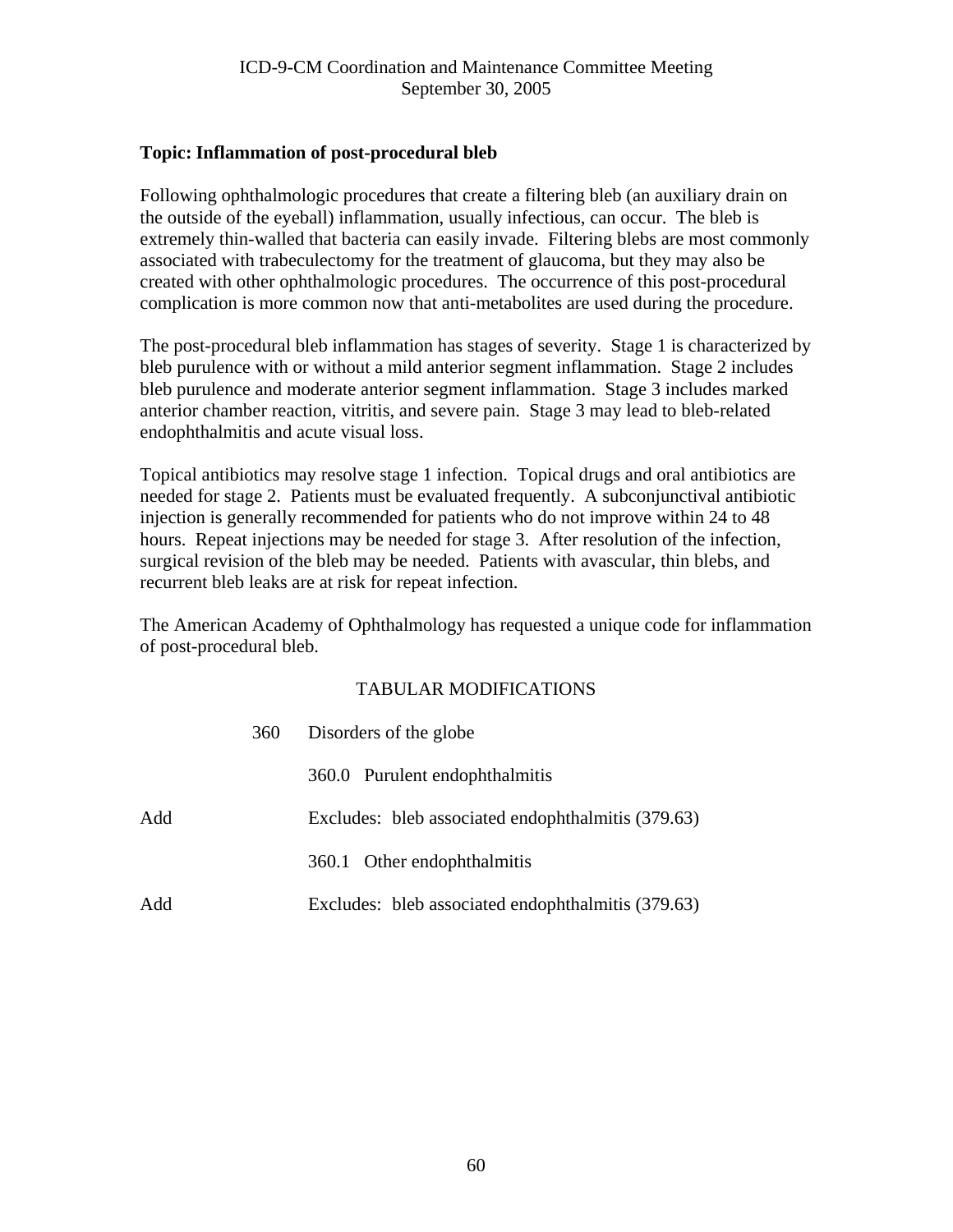|                      | 379 |                                                    | Other disorders of eye |                                                                                                |
|----------------------|-----|----------------------------------------------------|------------------------|------------------------------------------------------------------------------------------------|
| New sub-<br>Category |     |                                                    |                        | 379.6 Inflammation (infection) of postprocedural bleb<br>Postprocedural blebitis               |
| New code             |     |                                                    | 379.61                 | Inflammation (infection) of postprocedural bleb,<br>stage 1                                    |
| New code             |     |                                                    | 379.62                 | Inflammation (infection) of postprocedural bleb,<br>stage 2                                    |
| New code             |     |                                                    | 379.63                 | Inflammation (infection) of postprocedural bleb,<br>stage 3<br>Bleb associated endophthalmitis |
|                      | 998 |                                                    |                        | Other complications of procedures, not elsewhere classified                                    |
|                      |     |                                                    |                        | 998.5 Postoperative infection                                                                  |
| Add                  |     | Excludes: bleb associated endophthalmitis (379.63) |                        |                                                                                                |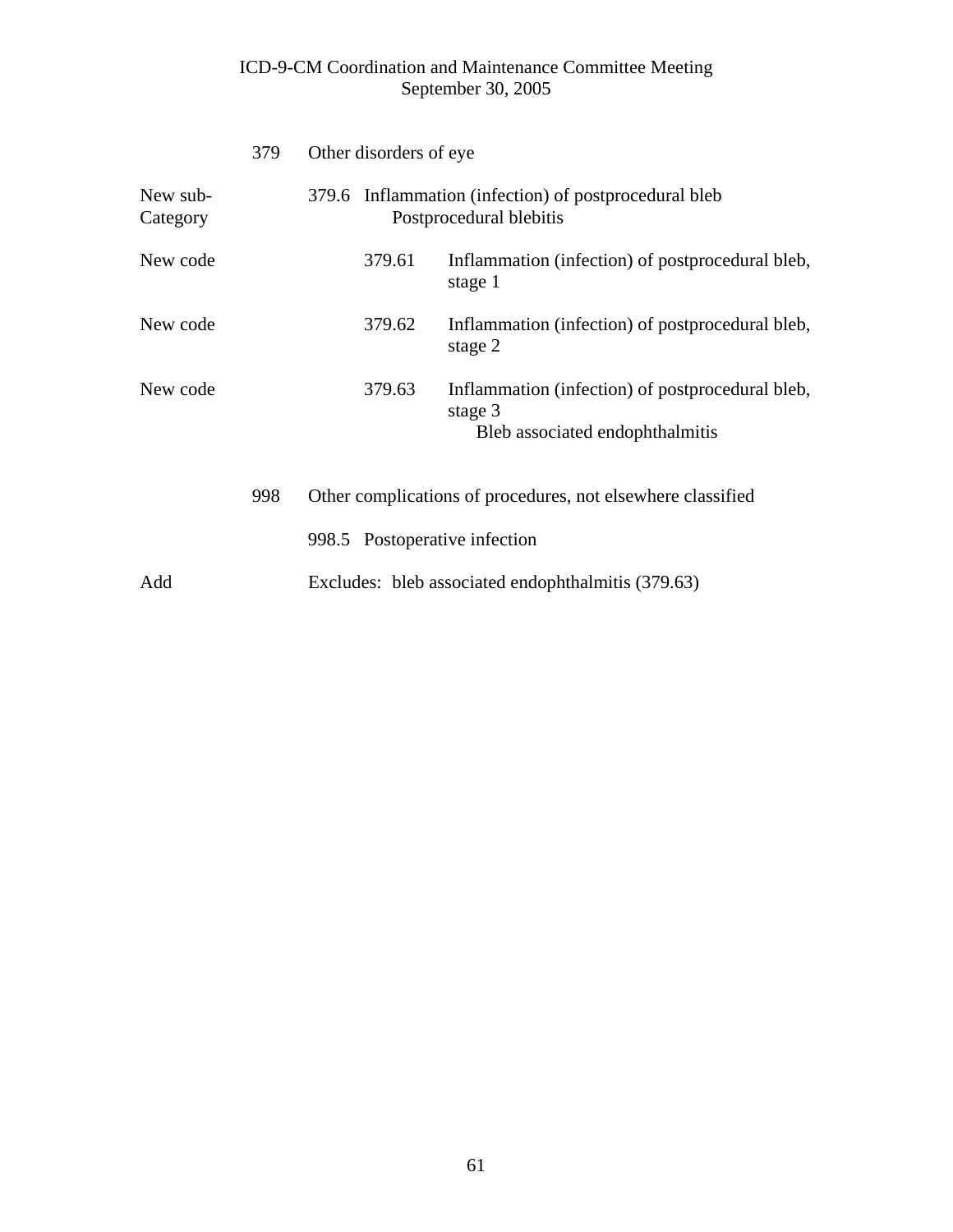#### **Topic: Optic nerve hypoplasia**

Optic nerve hypoplasia is a congenital abnormality of the optic disc which can impair vision. It manifests as a small optic nerve, which may be accompanied by a peripapillary ring (the double ring sign). Optic nerve hypoplasia can be unilateral or bilateral and impair visual function mildly or severely. Children with poor vision resulting from this condition should be treated for refractive errors. Occlusion therapy may be required in some cases, and optimizing conditions at home and at school is necessary so that impaired vision does not impede development or education.

Optic nerve hypoplasia is being more frequently diagnosed due to improvements in neuroimaging. There is no specific ICD-9-CM code that identifies this condition. The American Academy of Ophthalmology has requested a specific code for optic nerve hypoplasia.

|          | 377 |        | Disorders of optic nerve and visual pathways |
|----------|-----|--------|----------------------------------------------|
|          |     |        | 377.2 Other disorders of optic disc          |
| New code |     | 377.25 | Optic nerve hypoplasia                       |
|          | 743 |        | Congenital anomalies of eye                  |
|          |     |        | 743.8 Other specified anomalies of eye       |
| Add      |     |        | Excludes: optic disc hypoplasia (377.25)     |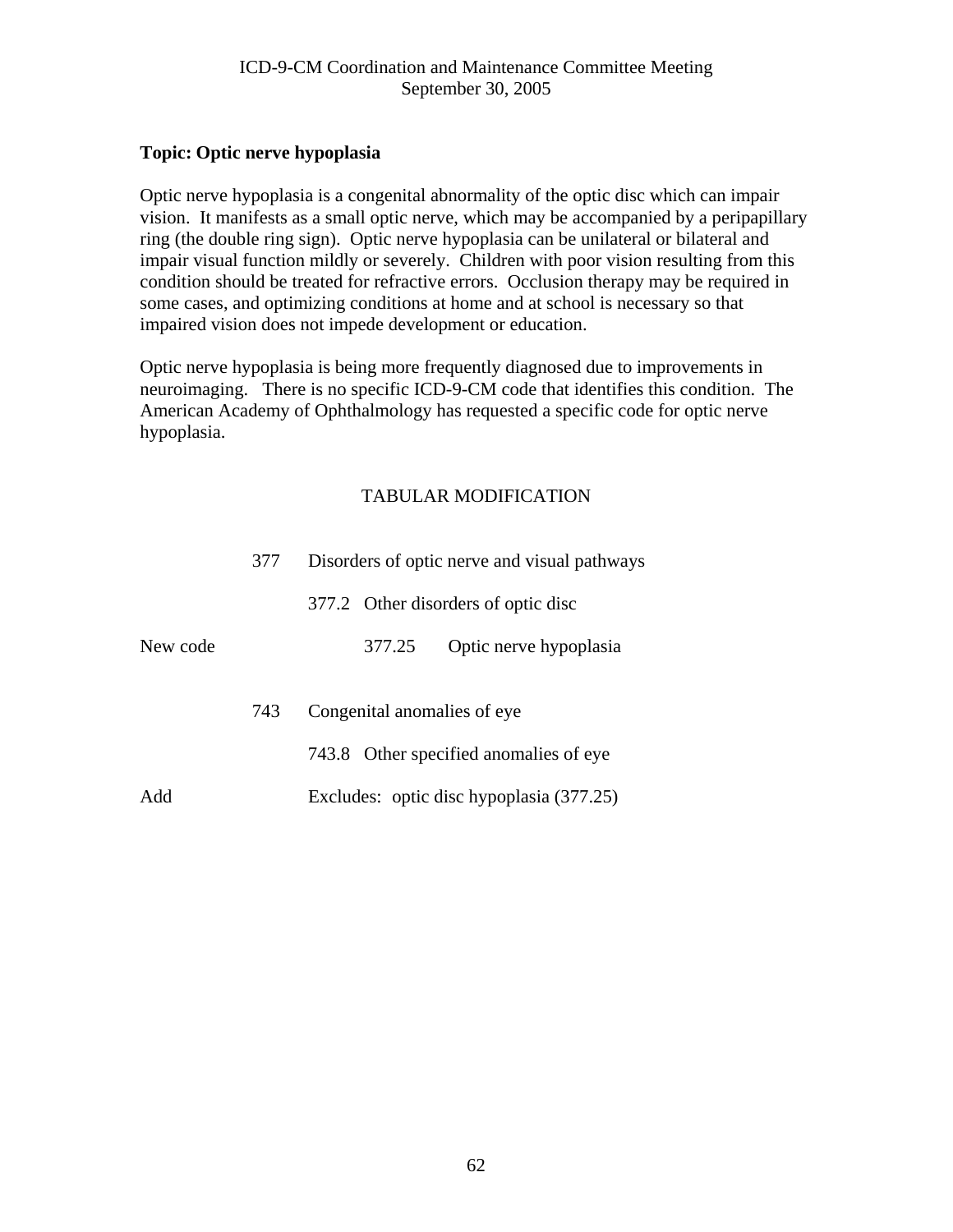# **ADDENDA**

# **TABULAR**

|        | 151<br>Malignant neoplasm of stomach                                                                                                                            |  |
|--------|-----------------------------------------------------------------------------------------------------------------------------------------------------------------|--|
| Add    | Excludes: malignant stromal tumor of stomach (171.5)                                                                                                            |  |
|        | 152<br>Malignant neoplasm of small intestine, including duodenum                                                                                                |  |
| Add    | Excludes: malignant stromal tumor of small intestine (171.5)                                                                                                    |  |
| Add    | 171<br>Malignant neoplasm of connective and other soft tissue<br>malignant stromal tumors<br>Includes:                                                          |  |
| Revise | Excludes: connective tissue:<br>internal organs (except stromal tumors) – code to malignant<br>neoplasm of the site [e.g., leiomyosarcoma of stomach,<br>151.9] |  |
|        | 211<br>Benign neoplasm of other parts of digestive system                                                                                                       |  |
| Add    | Excludes: benign stromal tumors of digestive system (215.5)                                                                                                     |  |
|        | Other benign neoplasm of connective and other soft tissue<br>215                                                                                                |  |
| Add    | 215.5 Abdomen<br>Benign stromal tumors of abdomen                                                                                                               |  |
|        | Neoplasm of uncertain behavior of digestive and respiratory<br>235<br>systems                                                                                   |  |
|        | 235.2 Stomach, intestines, and rectum                                                                                                                           |  |
| Add    | Excludes: stromal tumors of uncertain behavior of digestive<br>system (238.1)                                                                                   |  |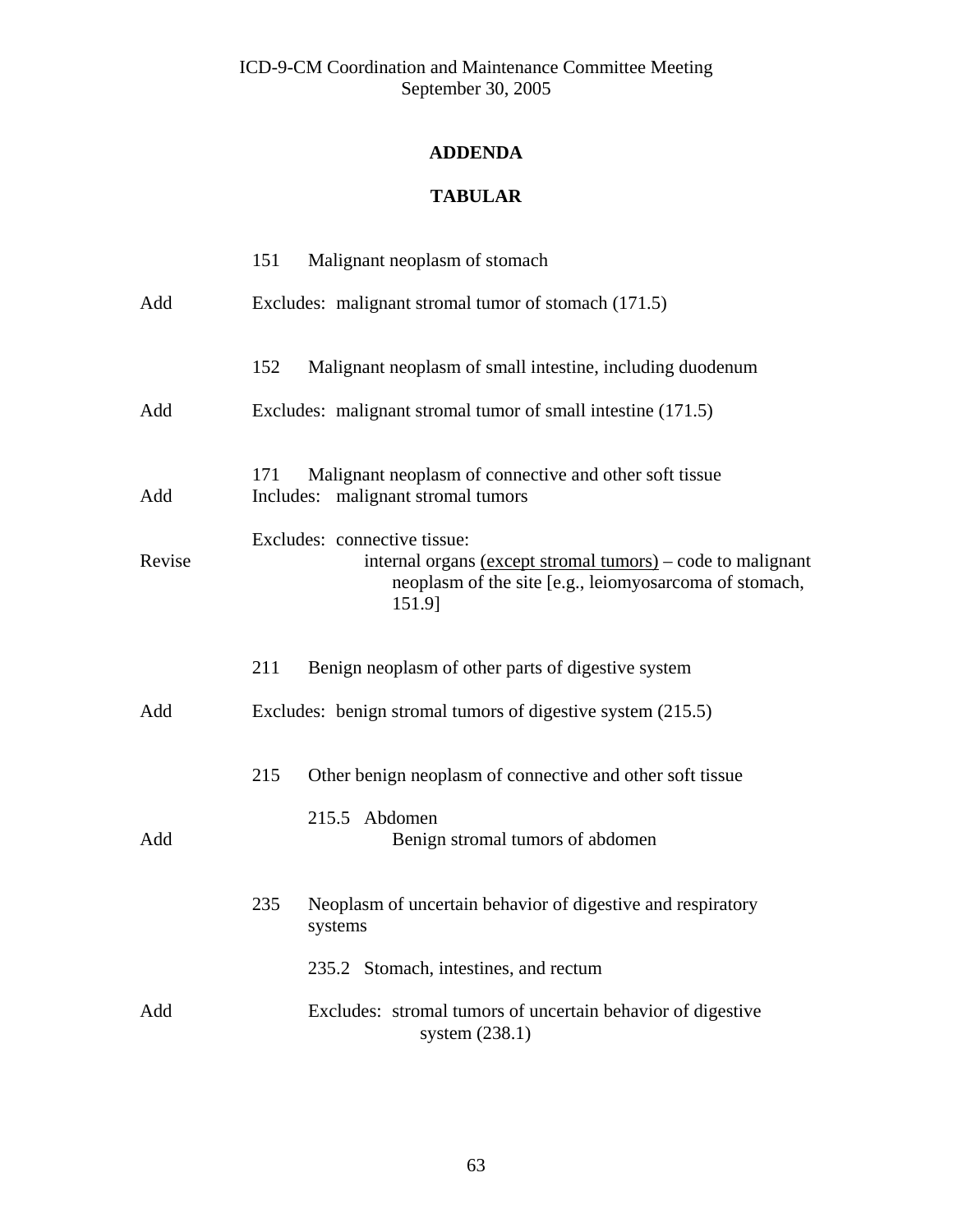|               |     | ICD-9-CM Coordination and Maintenance Committee Meeting<br>September 30, 2005        |  |
|---------------|-----|--------------------------------------------------------------------------------------|--|
|               | 238 | Neoplasm of uncertain behavior of other and unspecified sites and<br>tissue          |  |
| Add           |     | 238.1 Connective and other soft tissue<br>Stromal tumors of digestive system         |  |
|               | 255 | Disorders of adrenal glands                                                          |  |
|               |     | 255.1 Hyperaldosteronism                                                             |  |
| Revise        |     | 255.10<br>Primary aldosteronism Hyperaldosteronism,<br>unspecified                   |  |
| Delete<br>Add |     | Hyperaldosteronism, unspecified<br>Primary aldosteronism, unspecified                |  |
|               | 285 | Other and unspecified anemias                                                        |  |
| Revise<br>Add |     | 285.2 Anemia in of chronic illness disease<br>Anemia in chronic illness              |  |
| Revise<br>Add |     | 285.29<br>Anemia of other chronic illness disease<br>Anemia in other chronic illness |  |
|               | 288 | Diseases of white blood cells                                                        |  |
|               |     | 288.0 Agranulocytosis                                                                |  |
| Add           |     | Use additional code for any associated fever (780.6)                                 |  |
| Add           |     | ORGANIC SLEEP DISORDERS (327)                                                        |  |
|               | 333 | Other extrapyramidal disease and abnormal movement disorders                         |  |
|               |     | 333.9 Other and unspecified extrapyramidal and abnormal<br>movement disorders        |  |
|               |     | 333.92<br>Neuroleptic malignant syndrome                                             |  |
| Add           |     | Excludes: neuroleptic induced parkinsonism (332.1)                                   |  |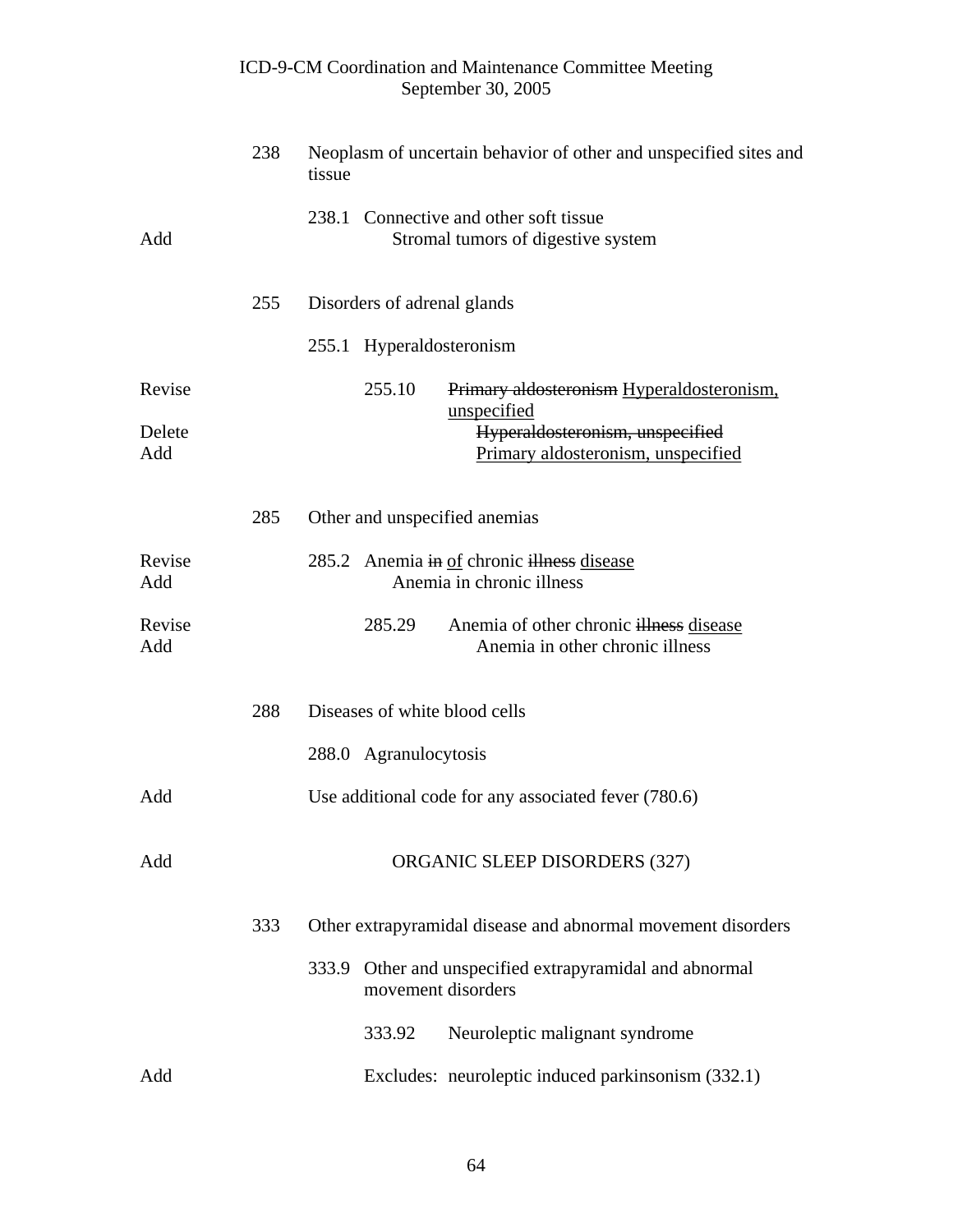|               | 348 | Other conditions of brain                                                                          |  |  |
|---------------|-----|----------------------------------------------------------------------------------------------------|--|--|
|               |     | 348.3 Encephalopathy                                                                               |  |  |
|               |     | 348.31<br>Metabolic encephalopathy                                                                 |  |  |
| Add           |     | Excludes: toxic metabolic encephalopathy (349.82)                                                  |  |  |
|               | 349 | Other and unspecified disorders of the nervous system                                              |  |  |
|               |     | 349.8 Other specified disorders of nervous system                                                  |  |  |
| Add           |     | 349.82<br>Toxic encephalopathy<br>Toxic metabolic encephalopathy                                   |  |  |
|               | 357 | Inflammatory and toxic neuropathy                                                                  |  |  |
|               |     | 357.4 Polyneuropathy in other diseases classified elsewhere                                        |  |  |
| Add<br>Revise |     | Code first underlying disease, as:<br>chronic uremia (585.9)<br>uremia $NOS(586)$                  |  |  |
|               | 420 | Acute pericarditis                                                                                 |  |  |
|               |     | 420.0 Acute pericarditis in diseases classified elsewhere                                          |  |  |
| Add<br>Revise |     | Code first underlying disease, as:<br>chronic uremia (585.9)<br>uremia NOS (586)                   |  |  |
|               | 496 | Chronic airway obstruction, not elsewhere classified                                               |  |  |
| Add           |     | Excludes: chronic obstructive lung disease [COPD] specified (as) (with):<br>decompensated (491.21) |  |  |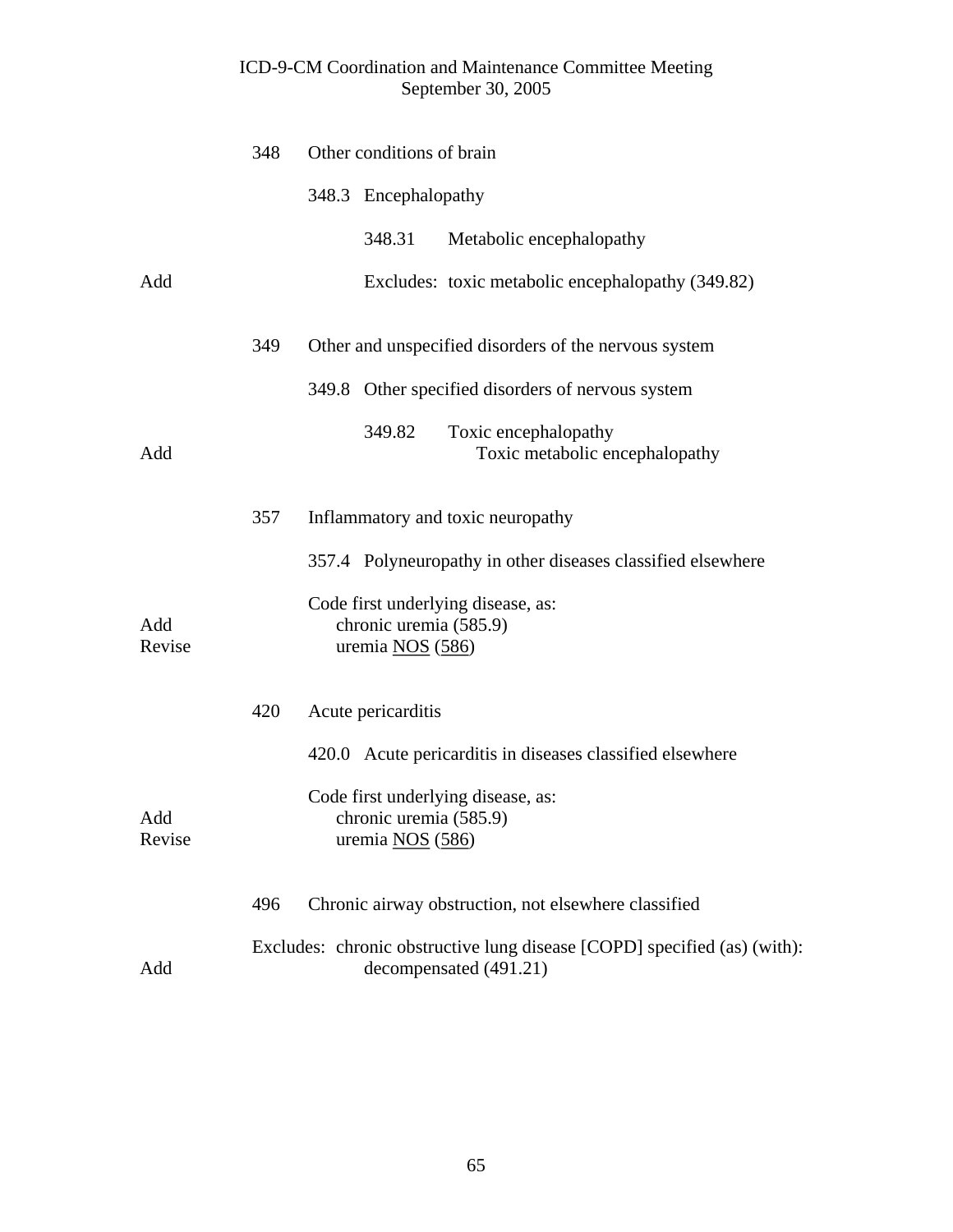|        |     | ICD-9-CM Coordination and Maintenance Committee Meeting<br>September 30, 2005                                                                                                             |
|--------|-----|-------------------------------------------------------------------------------------------------------------------------------------------------------------------------------------------|
|        | 514 | Pulmonary congestion and hypostasis                                                                                                                                                       |
| Add    |     | Excludes: hypostatic pneumonia due to or specified as a specific type of<br>pneumonia – code to the type of pneumonia $(480.0-480.9,$<br>481, 482.0-482.49, 483.0-483.8, 485, 486, 487.0) |
|        | 520 | Disorders of tooth development and eruption                                                                                                                                               |
| Add    |     | 520.6 Disturbances in tooth eruption<br>Teeth:<br>prenatal                                                                                                                                |
|        | 536 | Disorders of function of stomach                                                                                                                                                          |
| Add    |     | 536.3 Gastroparesis<br>Tachygastria                                                                                                                                                       |
|        | 567 | Peritonitis and retroperitoneal infections                                                                                                                                                |
|        |     | 567.2 Other suppurative peritonitis                                                                                                                                                       |
|        |     | Spontaneous bacterial peritonitis<br>567.23                                                                                                                                               |
| Add    |     | Excludes: bacterial peritonitis NOS (567.29)                                                                                                                                              |
|        |     | NEPHRITIS, NEPHROTIC SYNDROME, AND NEPHROSIS (580-589)                                                                                                                                    |
| Revise |     | Excludes: hypertensive renal chronic kidney disease (403.00-403.91, 404.00)                                                                                                               |

# -404.94)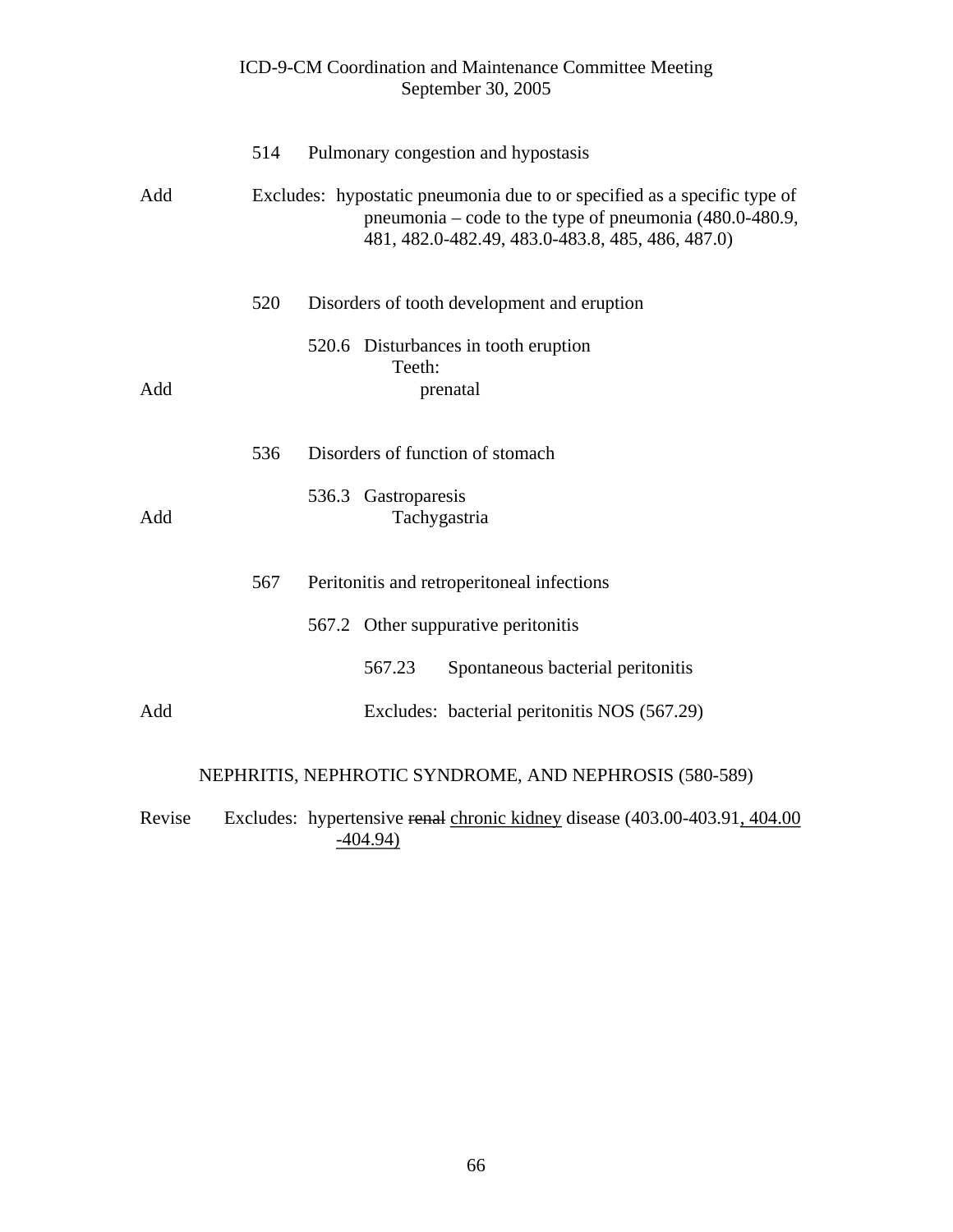|            |     |            |                                    | ICD-9-CM Coordination and Maintenance Committee Meeting<br>September 30, 2005                                                                                                                                                                         |
|------------|-----|------------|------------------------------------|-------------------------------------------------------------------------------------------------------------------------------------------------------------------------------------------------------------------------------------------------------|
|            | 642 | puerperium |                                    | Hypertension complicating pregnancy, childbirth, and the                                                                                                                                                                                              |
| Revise     |     |            |                                    | 642.2 Other pre-existing hypertension complicating pregnancy,<br>childbirth, and the puerperium<br>Hypertensive:<br>heart and renal chronic kidney disease specified as                                                                               |
| Revise     |     |            |                                    | complicating, or as a reason for obstetric care<br>during pregnancy, childbirth, or the puerperium<br>renal chronic kidney disease specified as<br>complicating, or as a reason for obstetric care<br>during pregnancy, childbirth, or the puerperium |
|            | 666 |            | Postpartum hemorrhage              |                                                                                                                                                                                                                                                       |
| Revise     |     |            |                                    | 666.1 Other immediate postpartum hemorrhage<br>Atony of uterus with hemorrhage                                                                                                                                                                        |
| Add        |     |            |                                    | Excludes: atony of uterus without hemorrhage (669.8)                                                                                                                                                                                                  |
|            | 780 |            | General symptoms                   |                                                                                                                                                                                                                                                       |
|            |     |            | 780.6 Fever                        |                                                                                                                                                                                                                                                       |
| Add        |     |            | such as with:<br>neutropenia 288.0 | Code first underlying condition when associated fever is present,<br>leukemia (codes from categories 204, 205, 206, 207, 208)<br>sickle cell disease (282.60-282.69)                                                                                  |
|            |     |            |                                    | 780.9 Other general symptoms                                                                                                                                                                                                                          |
| Revise     |     |            | 780.95                             | Other eExcessive crying of child, adolescent, or<br>adult                                                                                                                                                                                             |
|            | 793 |            |                                    | Nonspecific abnormal findings on radiological and other<br>examination of body structures                                                                                                                                                             |
|            |     |            | 793.8 Breast                       |                                                                                                                                                                                                                                                       |
| Add<br>Add |     |            | 793.81                             | Mammographic microcalcification<br>Mammographic calcification of breast<br>Mammographic calculus of breast                                                                                                                                            |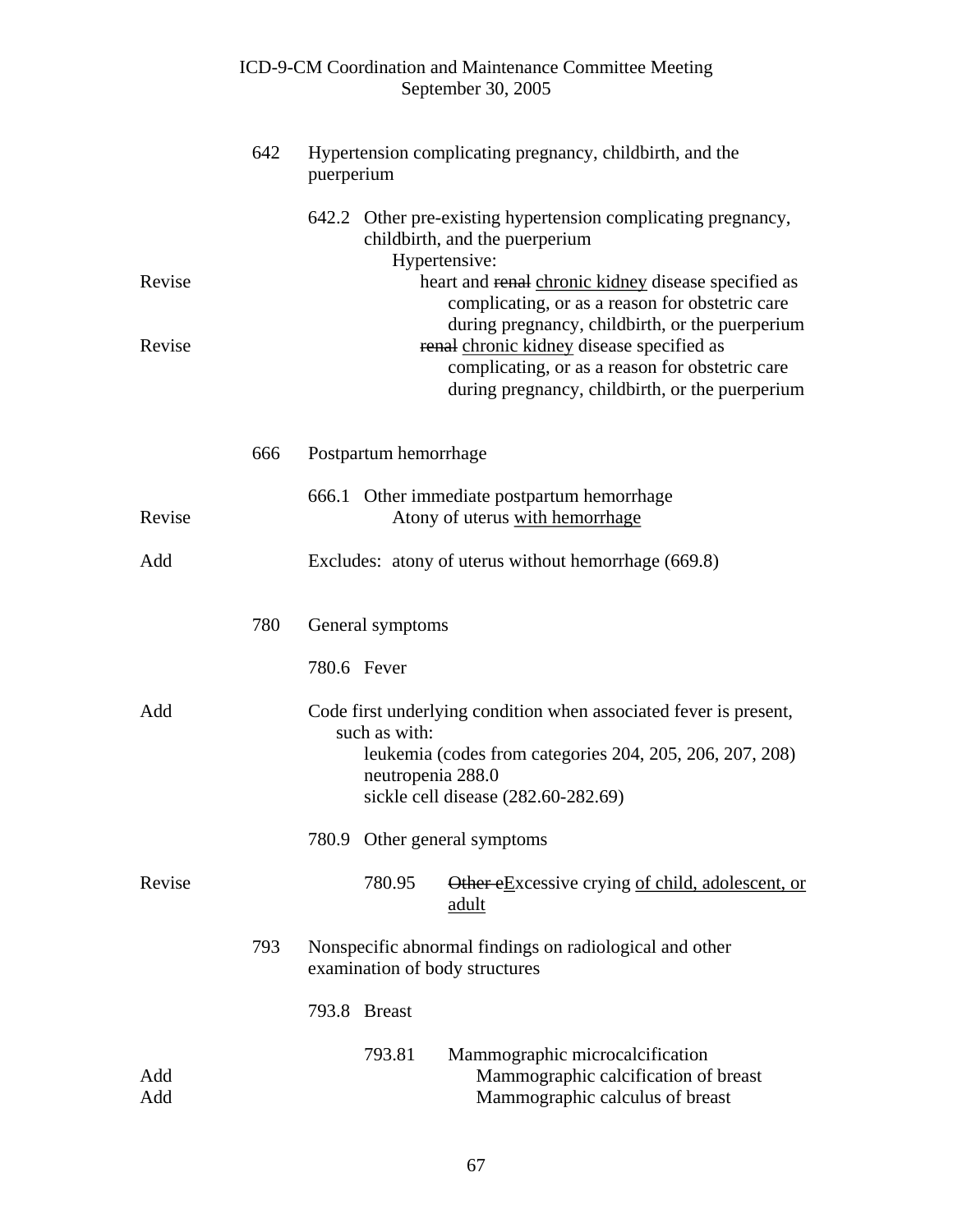|        | 799             | Other ill-defined and unknown causes of morbidity and mortality |  |
|--------|-----------------|-----------------------------------------------------------------|--|
|        |                 | 799.4 Cachexia                                                  |  |
| Add    |                 | Code first associated condition, if known                       |  |
| Delete |                 | Excludes: nutritional marasmus (261)                            |  |
|        | V07             | Need for isolation and other prophylactic measures              |  |
|        |                 | V07.39<br>Other prophylactic chemotherapy                       |  |
| Revise |                 | Excludes: maintenance chemotherapy following disease (V58.11)   |  |
|        | V <sub>54</sub> | Other orthopedic aftercare                                      |  |
|        |                 | V54.1 Aftercare for healing traumatic fracture                  |  |
| Add    |                 | Excludes: aftercare for amputation stump (V54.89)               |  |
|        |                 | PERSONS WITHOUT REPORTED DIAGNOSIS ENCOUNTERED DURING           |  |

# EXAMINATION AND INVESTIGATION OF INDIVIDUALS AND POPULATIONS<br>(V70-V82)  $(V70-V82)$

| Add | GENETICS (V83-V84)           |
|-----|------------------------------|
| Add | <b>BODY MASS INDEX (V85)</b> |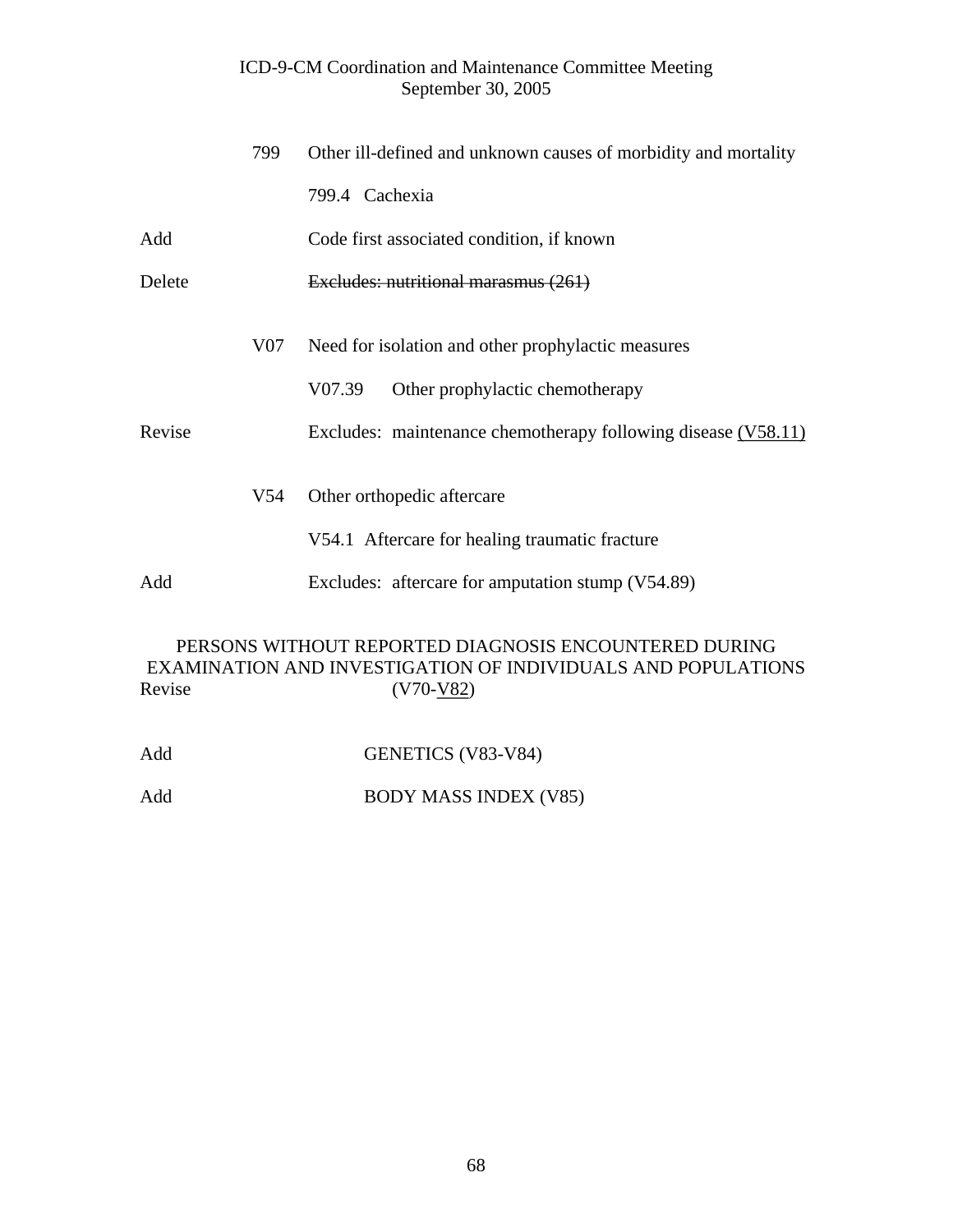# **ADDENDA**

# **INDEX**

|        | Abscess                                                                    |
|--------|----------------------------------------------------------------------------|
|        | retroperitoneal 567.38                                                     |
| Add    | postprocedural 998.59                                                      |
|        | Admission (encounter)                                                      |
|        | for                                                                        |
| Add    | blood typing V72.86                                                        |
| Add    | Rh typing V72.86<br>Rh typing V72.86                                       |
|        |                                                                            |
|        | Aftercare V58.9                                                            |
| Add    | amputation stump V54.89                                                    |
| Add    | stump, amputation V54.89                                                   |
|        | Aneurysm                                                                   |
|        | Mycotic, any site 421.0                                                    |
| Add    | without endocarditis – see Aneurysm, by site                               |
|        | Anteversion                                                                |
| Revise | cervix (see also – see, Anteversion, uterus) $621.6$                       |
|        | Atonia, atony, atonic                                                      |
|        | uterus 666.1                                                               |
| Add    | with hemorrhage 666.1                                                      |
| Add    | without hemorrhage 669.8                                                   |
|        | Botulism 005.1                                                             |
| Add    | wound – see Wound, open, by site, complicated                              |
|        | Cachexia                                                                   |
| Revise | cancerous (M8000/3) 199.1 799.4 (see also Neoplasm, by site,<br>malignant) |
| Revise | due to malnutrition 799.4                                                  |
| Revise | malignant (M8000/3) 199.1 799.4 (see also Neoplasm, by site,<br>malignant) |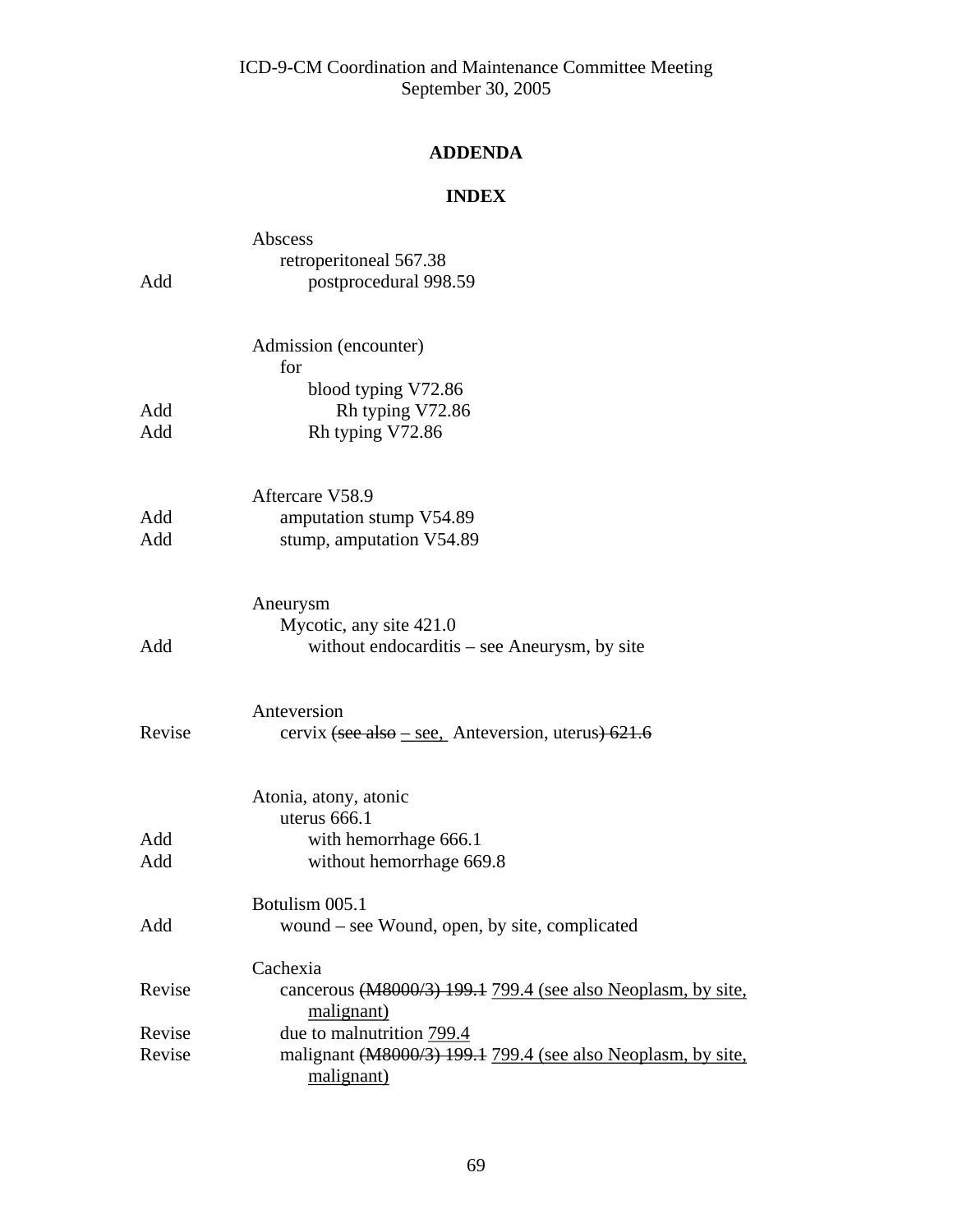| Add                                                  | Calcification<br>breast 793.81                                                                                                                                                           |
|------------------------------------------------------|------------------------------------------------------------------------------------------------------------------------------------------------------------------------------------------|
| Add                                                  | Calciphylaxis (see also Calcification, by site) 275.49                                                                                                                                   |
| Add                                                  | Calculus<br>breast 793.81                                                                                                                                                                |
| Revise                                               | Cellulitis<br>pelvis, pelvic<br>male (see also Abscess, peritoneum) 567.21                                                                                                               |
| Add                                                  | Cholestasis 576.8<br>due to total parenteral nutrition (TPN) 573.8                                                                                                                       |
| Add<br>Add                                           | Clot<br>atrial appendage 429.89<br>heart410.9<br>without myocardial infarction 429.89                                                                                                    |
| Revise                                               | Complications<br>mechanical<br>device NEC 996.59<br>orthopedic, internal 996.40<br>prosthetic joint (see also Complications, mechanical,<br>device, orthopedic, prosthetic joint) 996.47 |
| Add<br>Add<br>Add<br>Add<br>Add<br>Add<br>Add<br>Add | Crying<br>constant, continuous<br>adolescent 780.95<br>adult 780.95<br>baby 780.92<br>child 780.95<br>infant 780.92<br>newborn 780.92                                                    |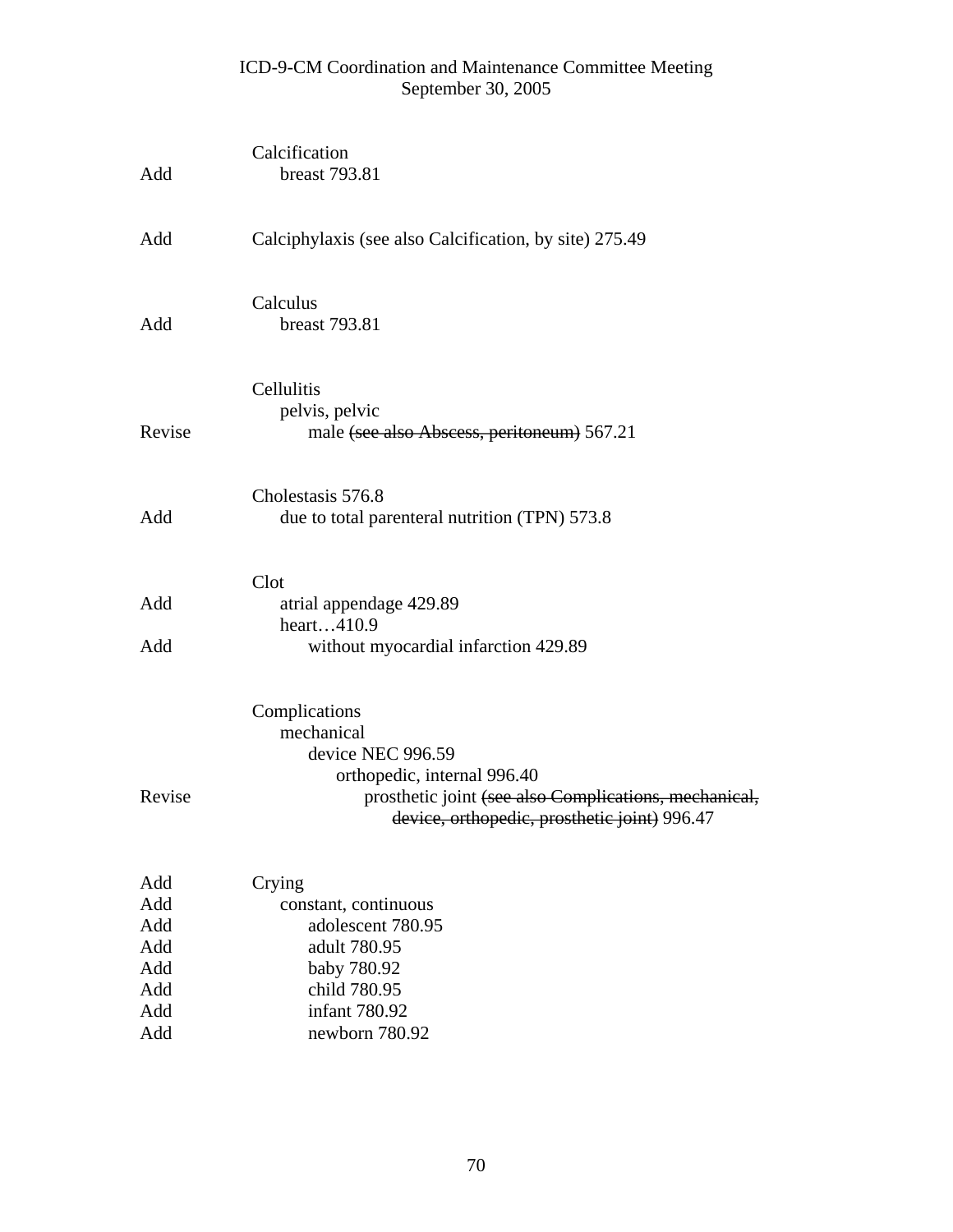|        | Crying                                                            |
|--------|-------------------------------------------------------------------|
| Add    | excessive                                                         |
| Add    | adolescent 780.95                                                 |
| Add    | adult 780.95                                                      |
| Add    | baby 780.92                                                       |
| Add    | child 780.95<br>(Note: this has been corrected from the original) |
| Add    | infant 780.92                                                     |
| Add    | newborn 780.92                                                    |
|        | Disease                                                           |
|        | hyaline (diffuse) (generalized) 728.9                             |
|        | membrane (lung) (newborn) 769                                     |
| Add    | mild 770.6                                                        |
|        | $lung \dots$                                                      |
|        | obstructive (chronic) (COPD) 496                                  |
| Add    | decompensated 491.21                                              |
| Add    | with exacerbation 491.21                                          |
|        | pulmonary                                                         |
|        | obstructive diffuse (chronic) 496                                 |
| Add    | decompensated 491.21                                              |
| Add    | with exacerbation 491.21                                          |
|        | Displacement                                                      |
| Revise | cervix (see also Malposition, - see Displacement, uterus) 621.6   |
|        | Encephalitis                                                      |
| Add    | Rasmussen 323.8                                                   |
|        | Encephalopathy                                                    |
|        | toxic 349.82                                                      |
| Revise | metabolic 349.82                                                  |
| Add    | Endotoxemia – code to condition                                   |
|        |                                                                   |
| Revise | Fibromatosis 728.79                                               |
| Add    | congenital generalized (CGF) 759.89                               |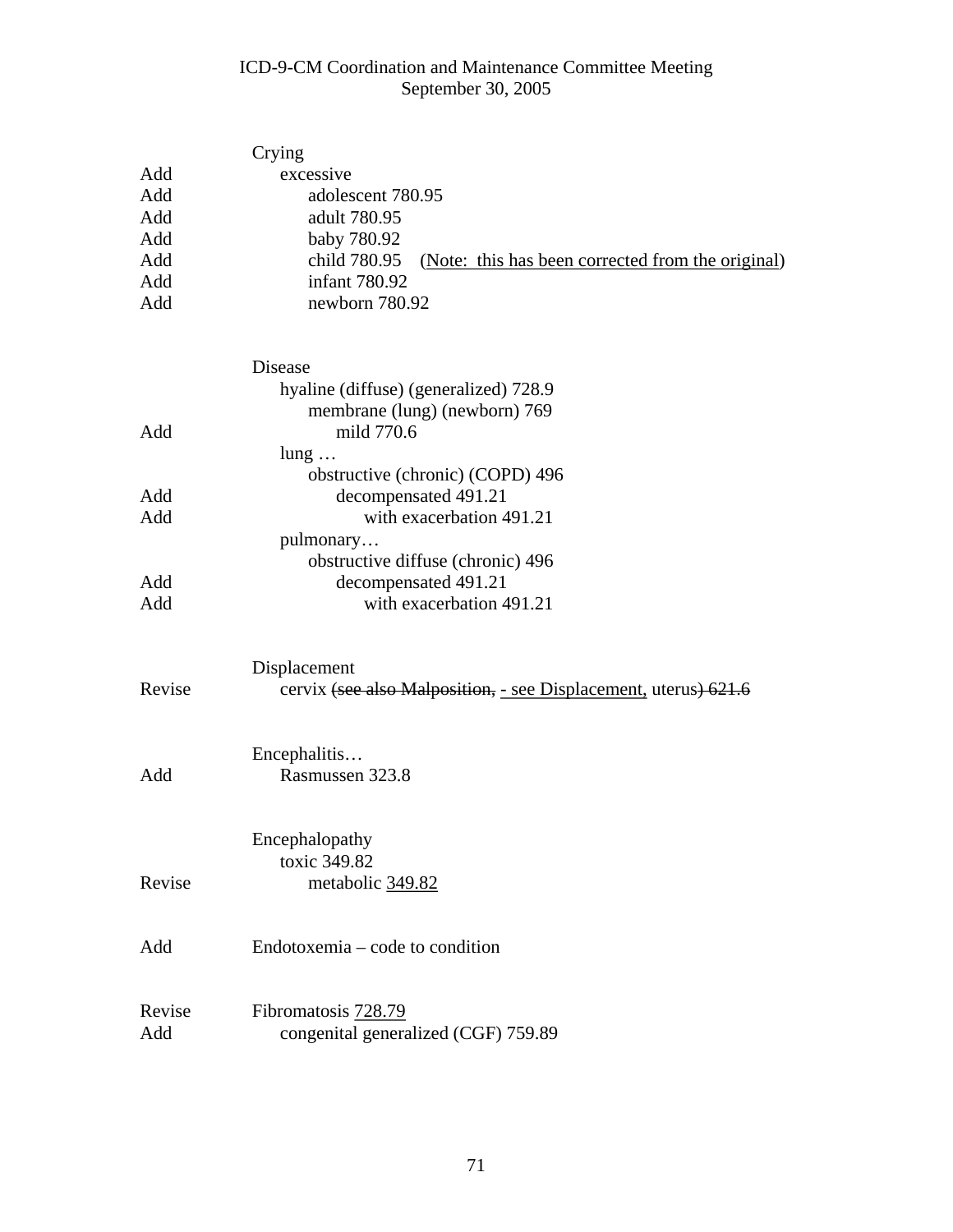| Revise                                 | Flexion<br>cervix (see also Malposition, - see Flexion, uterus) 621.6                                                         |
|----------------------------------------|-------------------------------------------------------------------------------------------------------------------------------|
| Add                                    | Gastropathy<br>erythematous 535.5                                                                                             |
| Add                                    | <b>Hallux 735.9</b><br>limitus 735.8                                                                                          |
|                                        | Hepatitis<br>viral                                                                                                            |
| Add                                    | type C<br>in remission 070.54                                                                                                 |
| Add                                    | Hypoaldosteronism 255.4                                                                                                       |
| Revise                                 | Hyposomnia (see also Insomnia) 780.52<br>with sleep apnea, unspecified 780.51                                                 |
| Revise                                 | Insufficiency<br>renal 593.9                                                                                                  |
| Add<br>Add<br>Add<br>Add<br>Add<br>Add | Malfunction<br>colostomy 569.62<br>valve 569.62<br>ileostomy<br>valve 569.62<br>valve<br>colostomy 569.62<br>ileostomy 569.62 |
| Revise                                 | Malposition<br>uterus or cervix (acquired) (acute) (adherent)621.6                                                            |
| Add<br>Add                             | Myofibromatosis<br>infantile 759.89                                                                                           |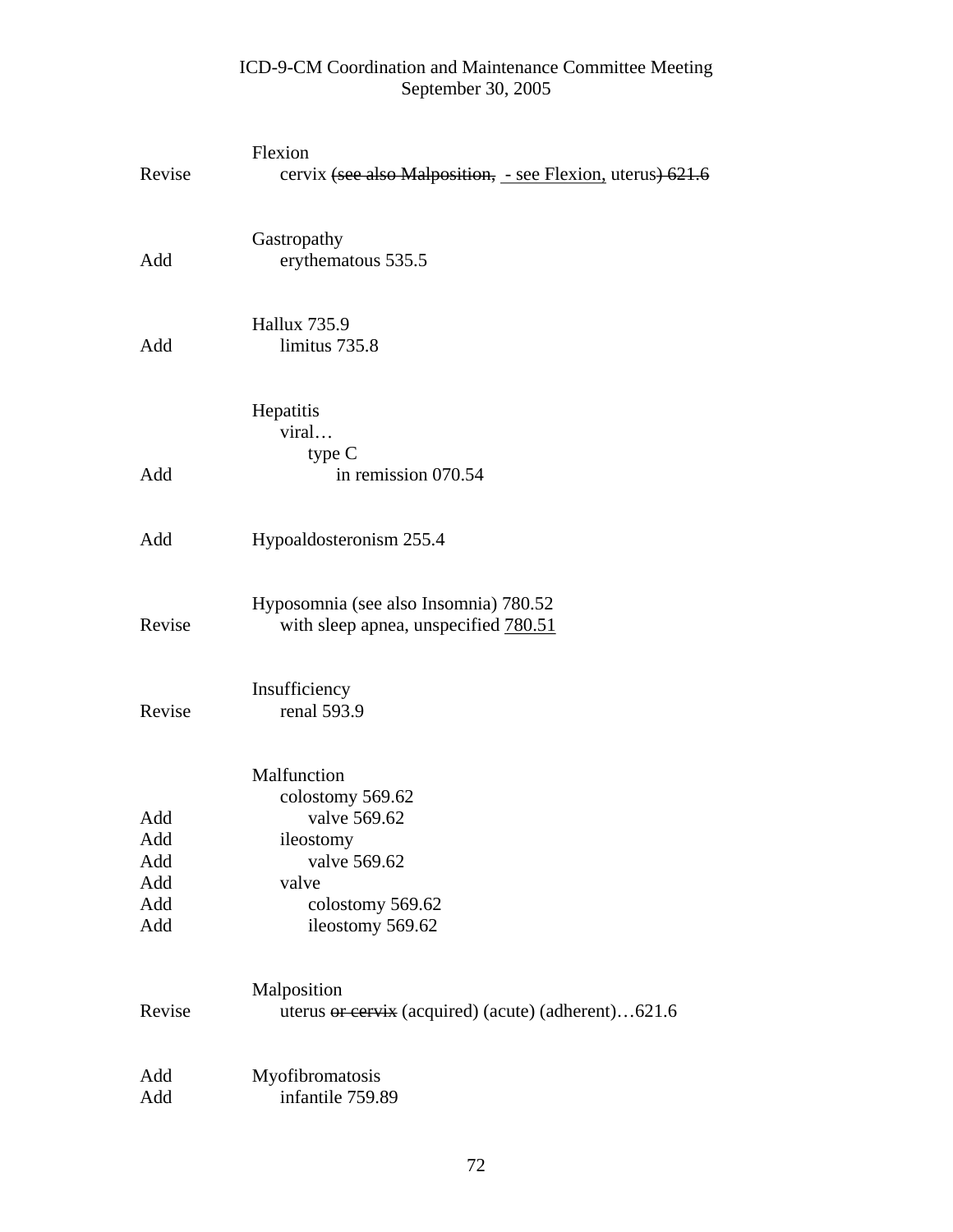## ICD-9-CM Coordination and Maintenance Committee Meeting September 30, 2005

|                  | Neoplasm, neoplastic                                                                                                         | 1         | 4      | 5         |
|------------------|------------------------------------------------------------------------------------------------------------------------------|-----------|--------|-----------|
|                  |                                                                                                                              | malignant | benign | uncertain |
| Add              | gastrointestinal<br>stromal<br>intestine                                                                                     | 171.5     | 215.5  | 238.1     |
| Add              | stromal<br>stomach                                                                                                           | 171.5     | 215.5  | 238.1     |
| Add              | stromal                                                                                                                      | 171.5     | 215.5  | 238.1     |
| Revise<br>Add    | Pannus (corneal) 370.62<br>abdominal (symptomatic) 278.1                                                                     |           |        |           |
| Add              | Pregnancy<br>complicated (by)<br>appendicitis 648.9                                                                          |           |        |           |
| Add              | management affected by<br>appendicitis 648.9                                                                                 |           |        |           |
| Add              | PRES (posterior reversible encephalopathy syndrome) 348.39                                                                   |           |        |           |
| Revise           | Retroperitonitis (see also Peritonitis) 567.39                                                                               |           |        |           |
| Add              | Resistance<br>thyroid hormone 246.8                                                                                          |           |        |           |
| Revise<br>Revise | Retraction<br>cervix (see also Retroversion, - see Retraction, uterus) 621.6<br>uterus (see also Retroversion, uterus) 621.6 |           |        |           |
| Revise           | Retroversion<br>cervix (see also $-$ see , Retroversion, uterus) 621.6                                                       |           |        |           |
| Add              | STEMI 410.9 (see also – Infarct, myocardium, ST elevation)                                                                   |           |        |           |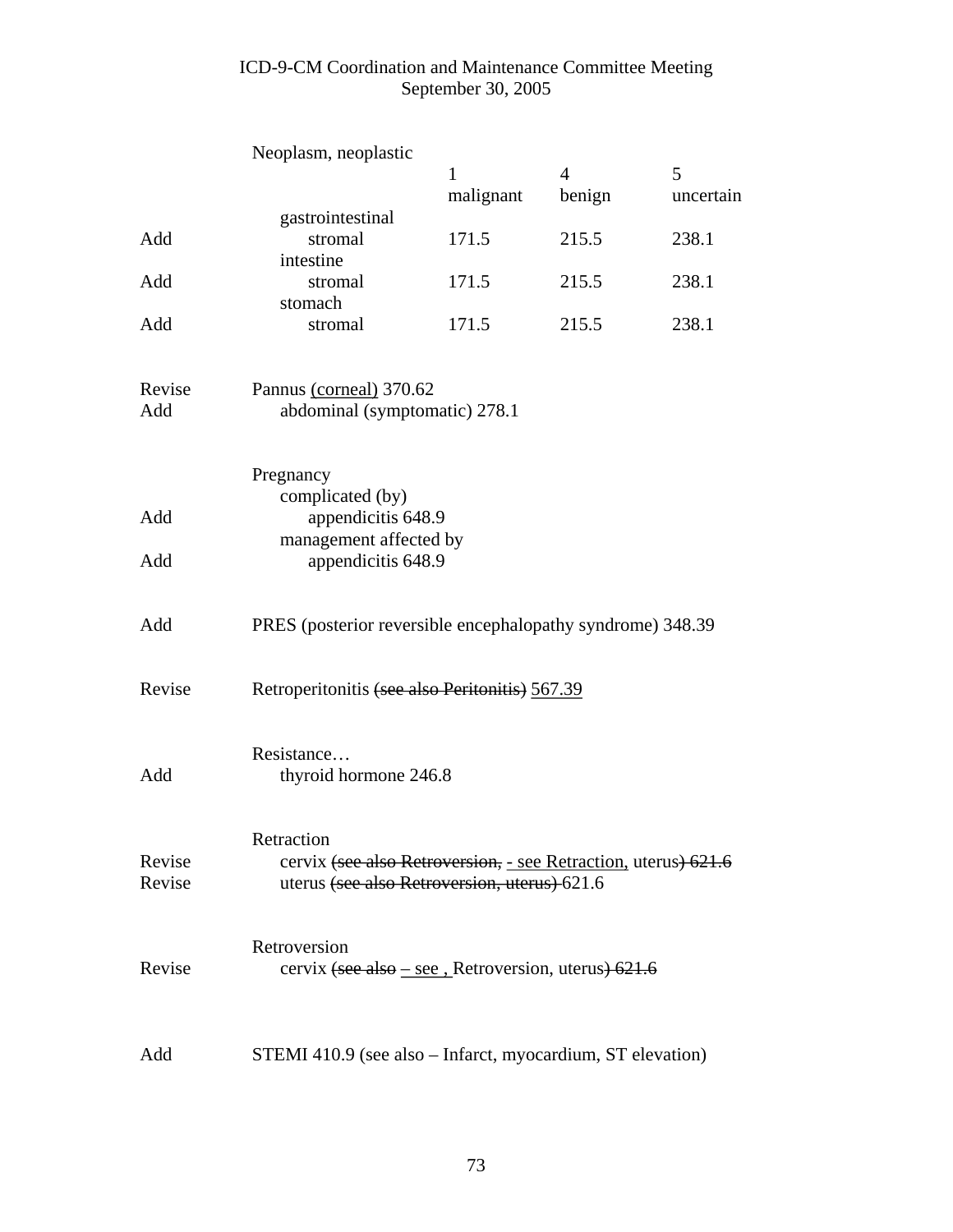## ICD-9-CM Coordination and Maintenance Committee Meeting September 30, 2005

|        | Syndrome                                                                                             |  |  |
|--------|------------------------------------------------------------------------------------------------------|--|--|
| Revise | aspiration, of newborn (massive) or (meconium) 770.18                                                |  |  |
| Add    | Borjeson-Forssman-Lehmann 759.89                                                                     |  |  |
| Add    | fish odor 270.8                                                                                      |  |  |
| Add    | posterior reversible encephalopathy (PRES) 348.39<br>respiratory distress (idiopathic) (newborn) 769 |  |  |
| Add    | type II $770.6$                                                                                      |  |  |
| Add    | retroviral seroconversion (acute) V08                                                                |  |  |
| Add    | seroconversion, retroviral (acute) V08                                                               |  |  |
| Add    | Tachygastria 536.3                                                                                   |  |  |
|        | Teeth, tooth                                                                                         |  |  |
| Add    | natal 520.6                                                                                          |  |  |
| Add    | prenatal 520.6                                                                                       |  |  |
|        | Test(s)                                                                                              |  |  |
|        | blood typing V72.86                                                                                  |  |  |
| Add    | Rh typing V72.86                                                                                     |  |  |
| Add    | Rh typing V72.86                                                                                     |  |  |
|        | Thrombosis                                                                                           |  |  |
|        | atrial                                                                                               |  |  |
| Add    | without endocarditis 429.89                                                                          |  |  |
|        | Thyroid                                                                                              |  |  |
| Add    | hormone resistance 246.8                                                                             |  |  |
|        | Torsion                                                                                              |  |  |
| Revise | cervix (see also – see, Malposition, uterus) 621.6                                                   |  |  |
| Add    | Trimethylaminuria 270.8                                                                              |  |  |
|        |                                                                                                      |  |  |
|        | Ulcer                                                                                                |  |  |
| Add    | aorta – see Aneursym                                                                                 |  |  |
|        |                                                                                                      |  |  |